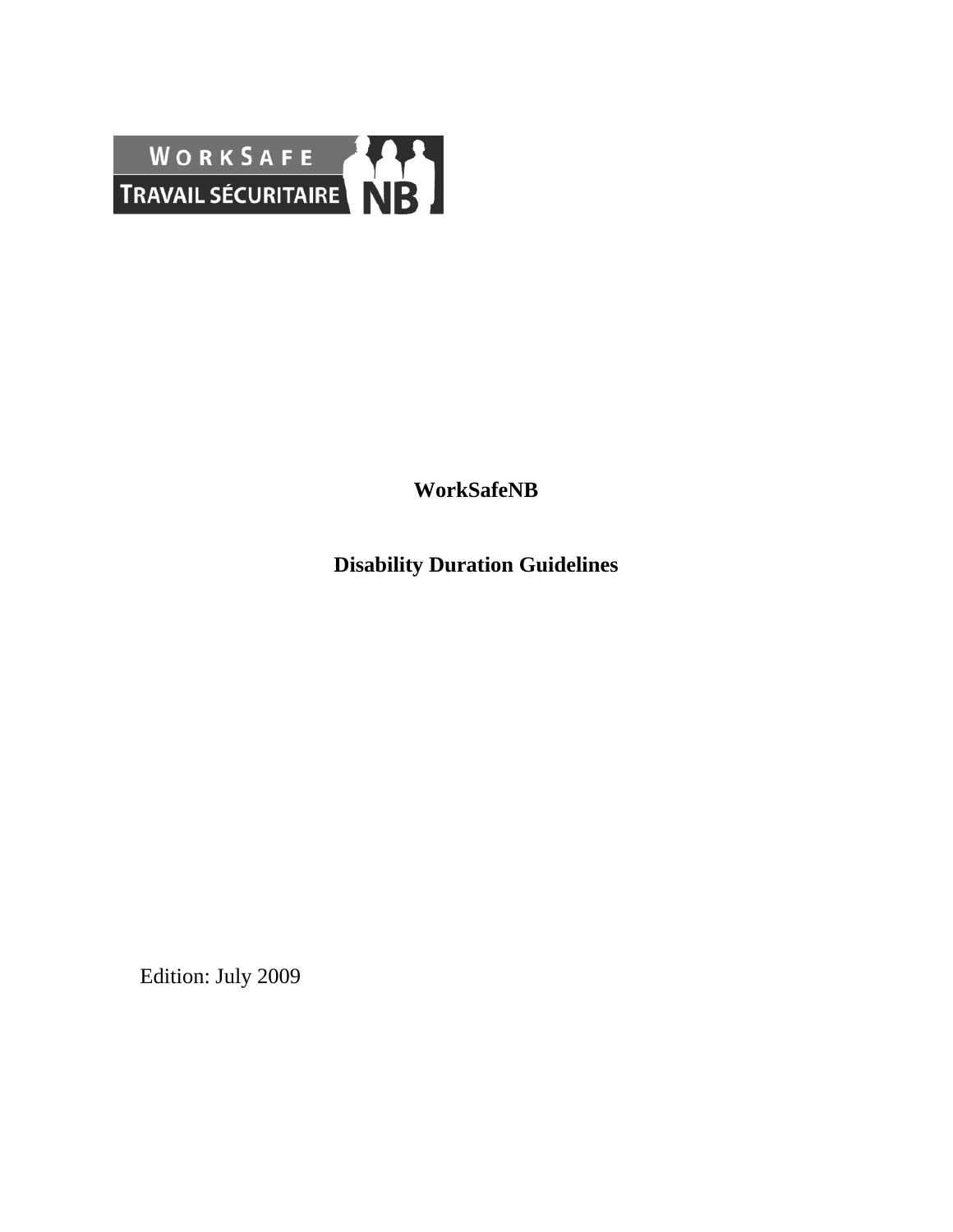| <b>Bursitis:</b><br>Open Wounds - Finger and Hand (no complications): |
|-----------------------------------------------------------------------|
| <b>Open Wounds - Finger (complications):</b>                          |
| Open Wounds - Hand (complications):                                   |
| <b>Open Wounds - Foot:</b><br><b>Contusion:</b>                       |
| Crush Injury:                                                         |
| <b>Complications of Trauma or Surgical Procedures:</b>                |
| <b>Nerve Injuries of Extremities:</b>                                 |
|                                                                       |
| Arthroscopy – Diagnostic:                                             |
|                                                                       |
| Finger: any level:                                                    |
| Thumb: any level                                                      |
|                                                                       |
|                                                                       |
| Acromioclavicular (AC) Joint:                                         |
| Sternoclavicular (SC) Joint:                                          |
| <b>Glenohumeral Joint:</b>                                            |
| Elbow:                                                                |
| Wrist:                                                                |
| Finger or Hand (closed):                                              |
| Finger or Hand (open):                                                |
| <b>Glenohumeral Joint Instability:</b>                                |
|                                                                       |
|                                                                       |
| Clavicle:                                                             |
| Scapula:                                                              |
| Humerus (distal):                                                     |
| Humerus (proximal):                                                   |
| Radius:                                                               |
| Ulna:                                                                 |
| Radius and Ulna:                                                      |
| <b>Colles Fracture:</b>                                               |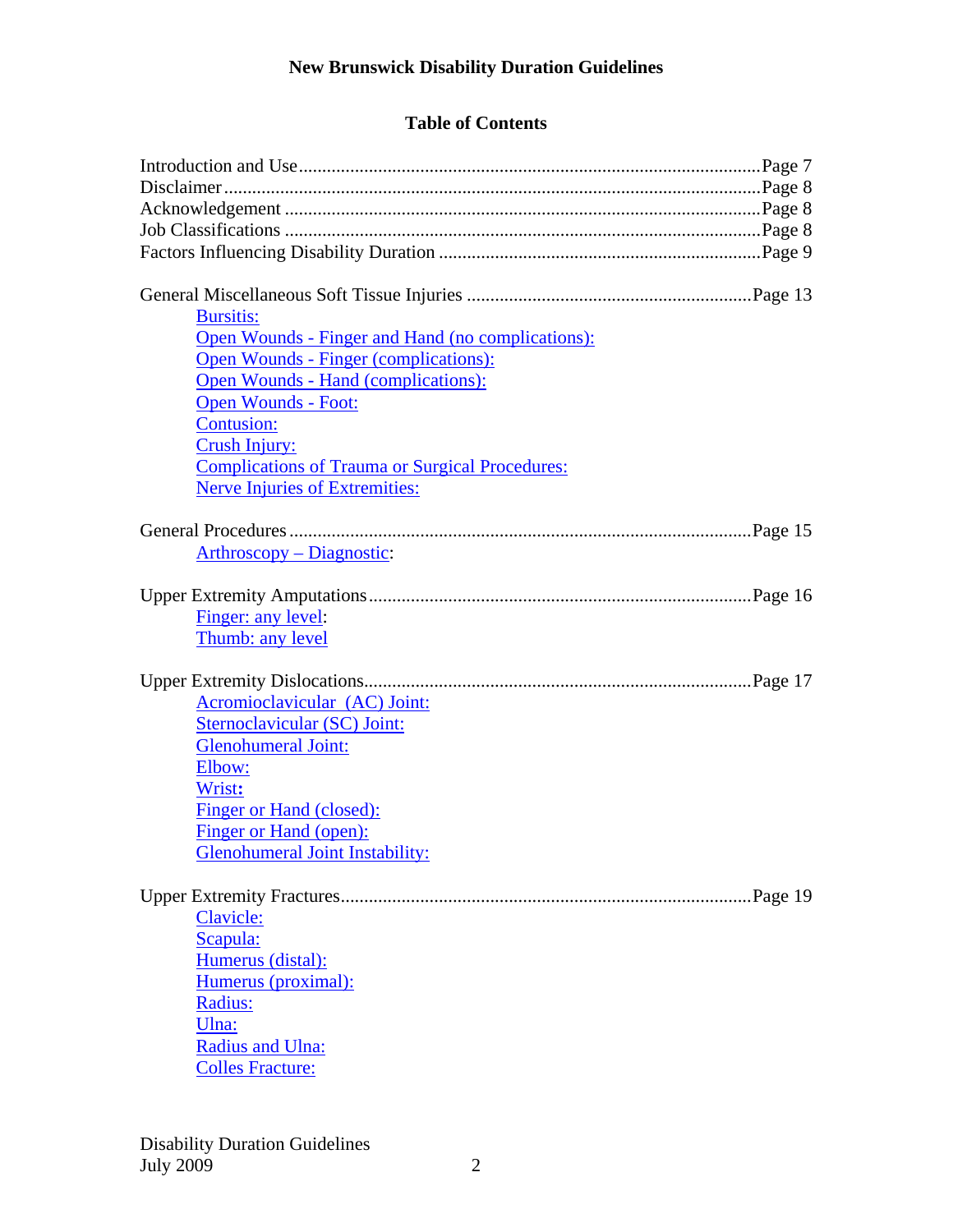| <b>Carpal Bones:</b>                                                                  |  |
|---------------------------------------------------------------------------------------|--|
| <b>Metacarpal Bones:</b>                                                              |  |
| Phalanges (closed):                                                                   |  |
| Phalanges (open):                                                                     |  |
|                                                                                       |  |
|                                                                                       |  |
| <b>Carpal Tunnel Syndrome:</b>                                                        |  |
|                                                                                       |  |
| <b>Tendon Repairs / Transfers:</b>                                                    |  |
| Tenolysis / Tendon Releases:                                                          |  |
| Repair of Rotator Cuff and/or Biceps Tendon Tear(s) (arthroscopic):                   |  |
| Repair of Rotator Cuff and/or Biceps Tendon Tear(s) (open repair):                    |  |
| Decompression Surgery for Impingement syndrome:                                       |  |
| Radial Head / Neck Resection: (arthroplasty elbow)                                    |  |
| <b>Ulnar Nerve Transposition:</b>                                                     |  |
| <b>Shoulder Repair – Glenhumeral Dislocation:</b>                                     |  |
| <b>Carpal Tunnel Release:</b>                                                         |  |
| <b>Carpal Fusion:</b>                                                                 |  |
| <u> Fusion of Metacarpal – Phalangeal (MP) Joint of Thumb:</u>                        |  |
| Fusion of Interphalangeal Joint of Finger and Thumb:                                  |  |
| <b>Acromioclavicular (AC) Excision:</b>                                               |  |
| Acromioclavicular (AC) Joint Surgical Reduction:                                      |  |
|                                                                                       |  |
| Shoulder:                                                                             |  |
| Elbow:                                                                                |  |
| Wrist (first or second degree):                                                       |  |
| Wrist (third degree):                                                                 |  |
| Fingers (interphalangeal joint):                                                      |  |
| Fingers (metacarpophalangeal):                                                        |  |
| Tendonitis, Epicondylitis:                                                            |  |
| Thumb (interphalangeal joint):                                                        |  |
| Thumb (metacarpophalangeal joint):                                                    |  |
| <b>Biceps Tendonitis:</b>                                                             |  |
| <u>Rotator Cuff Tendonitis / Strain: <math>1st</math> to <math>3rd</math> degree:</u> |  |
|                                                                                       |  |
|                                                                                       |  |
| <b>Hip Disarticulation:</b>                                                           |  |
| <b>Amputation of Lower Extremity:</b>                                                 |  |
| Foot:                                                                                 |  |
| Toes:                                                                                 |  |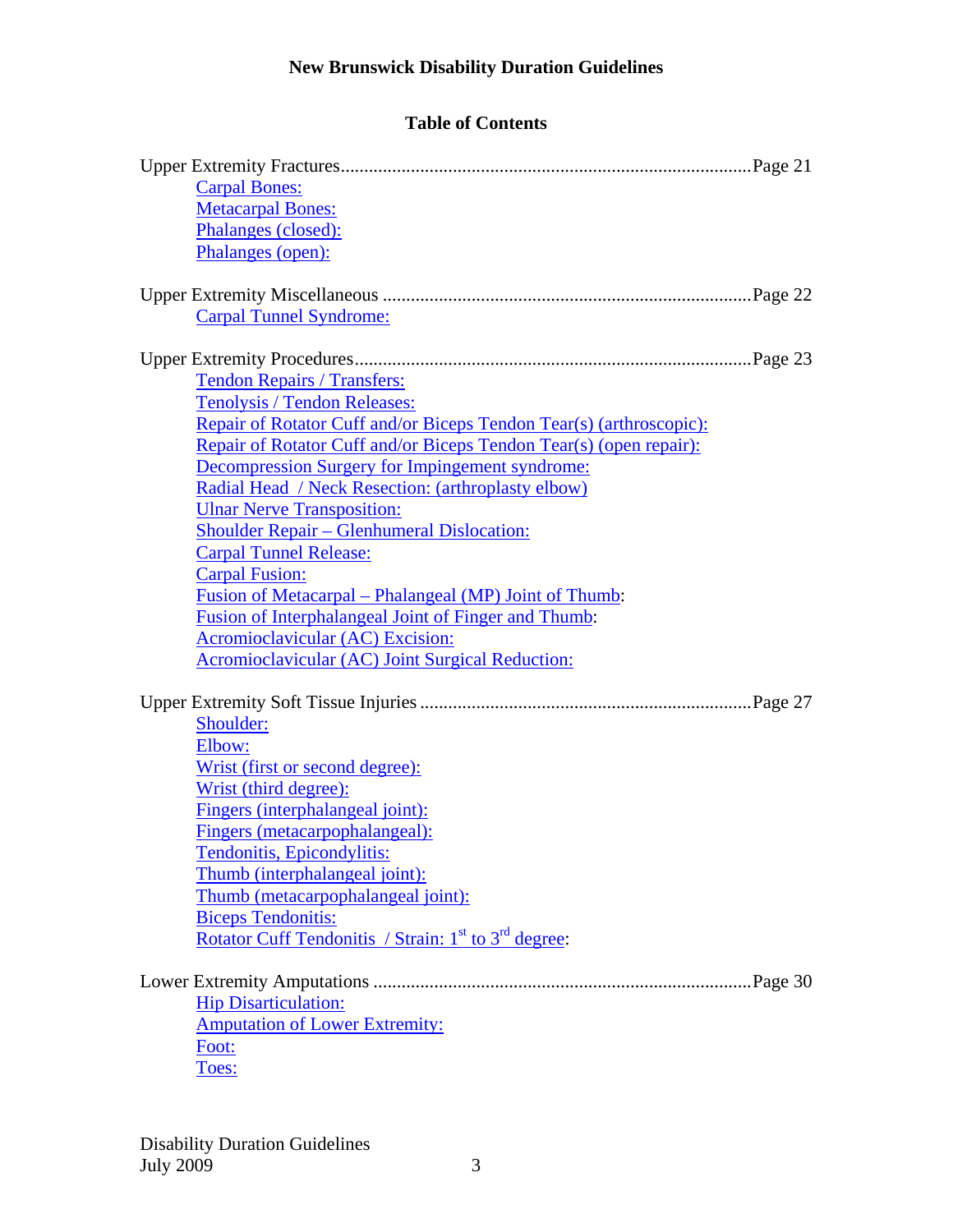| <b>Hip Joint:</b>                                                        |  |
|--------------------------------------------------------------------------|--|
| <b>Knee Joint:</b>                                                       |  |
| Patella (closed):                                                        |  |
| Patella (open):                                                          |  |
| Tarso-Metatarsal Joint:                                                  |  |
| Toes (metatarsophalangeal joint):                                        |  |
| Toes (tarsometatarsal joint):                                            |  |
|                                                                          |  |
|                                                                          |  |
| Pelvis (minor):                                                          |  |
| Pelvis (major):                                                          |  |
| Acetabulum:                                                              |  |
| Hip:                                                                     |  |
| Femur: Shaft                                                             |  |
| <b>Intra-articular Fractures of the Knee:</b>                            |  |
| Patella:                                                                 |  |
| Tibia: shaft:                                                            |  |
| Fibula: shaft:                                                           |  |
| Ankle: Unimalleolar (closed reduction):                                  |  |
| <b>Ankle: Unimalleolar (open reduction):</b>                             |  |
| <b>Ankle: Bimalleolar:</b>                                               |  |
| <b>Ankle: Trimalleolar:</b>                                              |  |
| Trimalleolar fracture with diastasis of the inferior tibiofibular joint: |  |
| Talus (undisplaced):                                                     |  |
| Talus (displaced):                                                       |  |
| Calcaneus (undisplaced):                                                 |  |
| Calcaneus (displaced):                                                   |  |
| Navicular (undisplaced):                                                 |  |
| <b>Navicular (displaced):</b>                                            |  |
| <b>Cuboid or Cuneiform:</b>                                              |  |
| <b>Metatarsal:</b>                                                       |  |
| <b>Phalanges of Foot:</b>                                                |  |
|                                                                          |  |
|                                                                          |  |
| <b>Achilles Tendon Rupture:</b>                                          |  |
| <b>Plantar Fasciitis:</b>                                                |  |
|                                                                          |  |
| <b>Menisectomy (open):</b>                                               |  |
| Menisectomy (arthroscopic):                                              |  |
| <b>Meniscal Repair:</b>                                                  |  |
| <b>Lateral Retinacular Release:</b>                                      |  |
| Patellectomy:                                                            |  |
|                                                                          |  |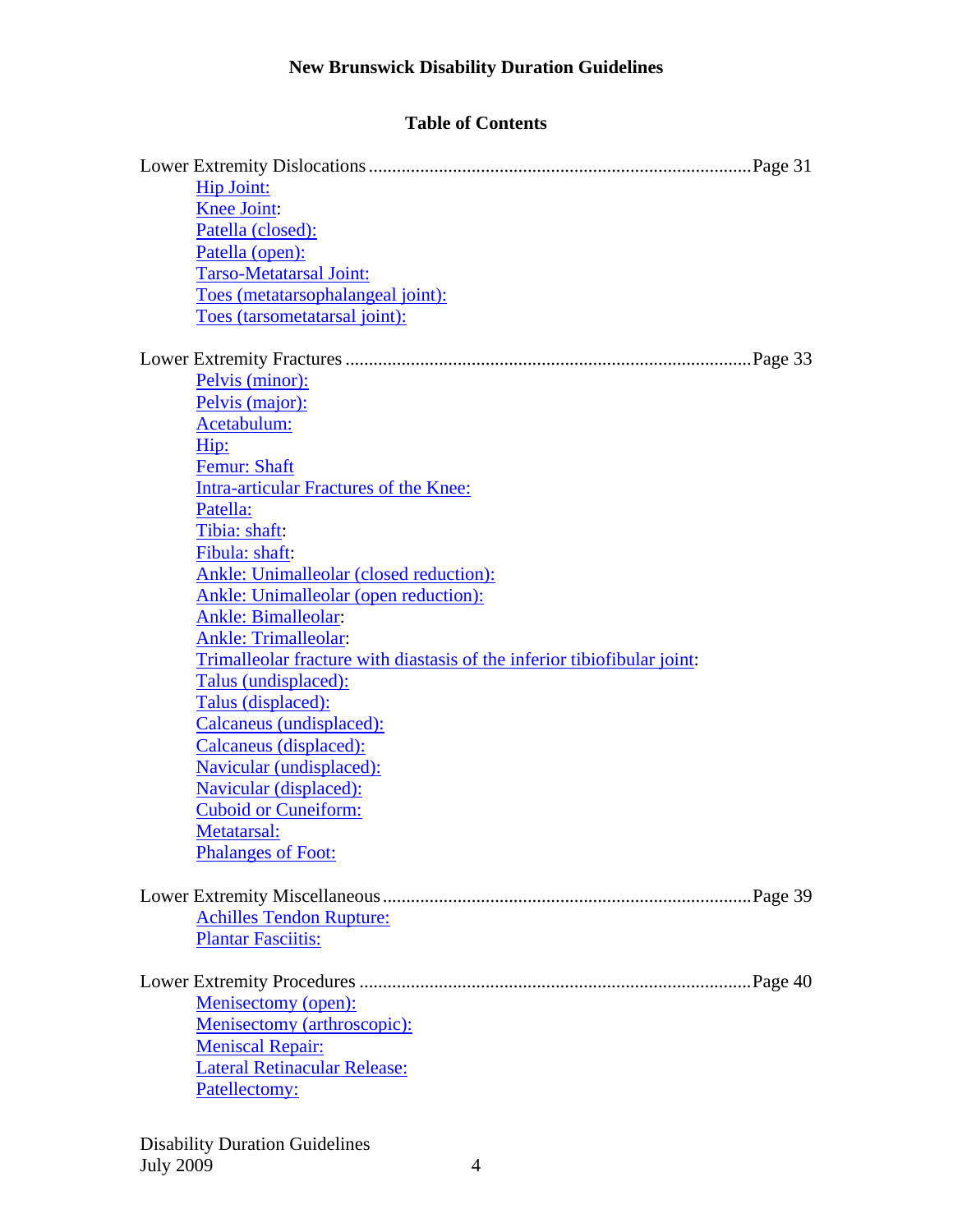| <b>Anterior Cruciate Ligament Reconstruction:</b>        |
|----------------------------------------------------------|
| <b>Ankle Ligament Reconstruction:</b>                    |
| <b>Hip Replacement:</b>                                  |
| <b>Osteotomy of Tibia:</b>                               |
| <b>Arthroplasty of Knee / Total Knee Replacement:</b>    |
| <b>Arthroplasty of Ankle:</b>                            |
|                                                          |
| Knee:                                                    |
| <b>Anterior Cruciate Ligament:</b>                       |
| Ankle (first or second degree):                          |
| Ankle (third degree):                                    |
|                                                          |
|                                                          |
| Temporomandibular Joint(s): TMJ                          |
| Spondylolysis:                                           |
| Spondylolisthesis (traumatic):                           |
|                                                          |
| Skull:                                                   |
| Maxilla:                                                 |
| Mandible:                                                |
| Nose:                                                    |
| Ribs:                                                    |
| Sternum:                                                 |
| Vertebrae:                                               |
|                                                          |
|                                                          |
| Coccyx Disorder:                                         |
| <b>Herniated Disc:</b>                                   |
| <b>Nerve Root and Plexus Disorders:</b>                  |
| Paralytic Syndrome:                                      |
| <b>Spinal Cord Injury:</b>                               |
| <b>Spinal Osteoarthritis:</b>                            |
|                                                          |
| Mandible:                                                |
| <b>Repair of Vertebral Fracture:</b>                     |
|                                                          |
| <b>Lysis of Adhesion of Spinal Cord and Nerve Roots:</b> |
| Disectomy (lumbar):<br>Disectomy (cervical):             |
| Disectomy (thoracic):                                    |
| Microdisectomy:                                          |
|                                                          |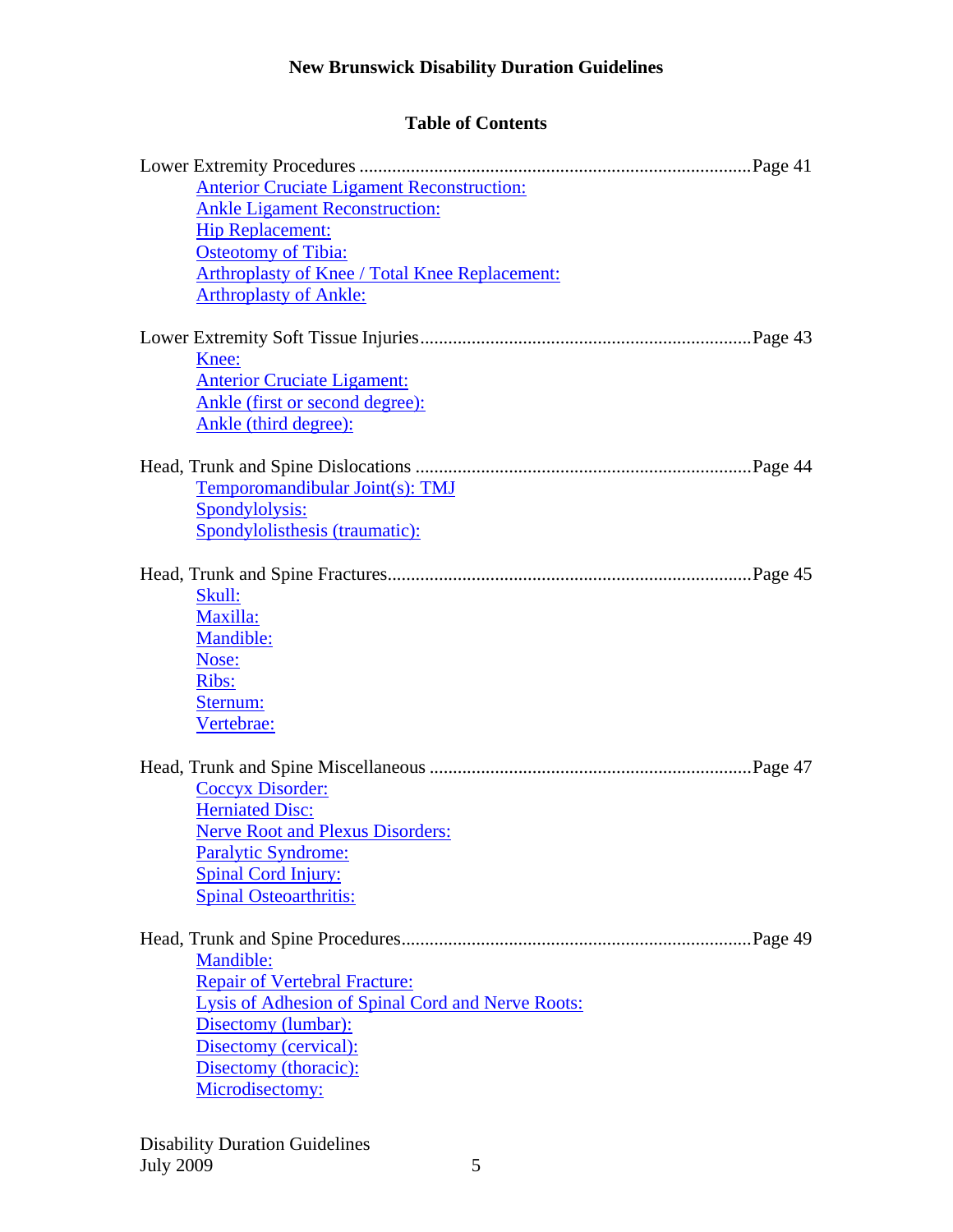|                                           | Page 50 |
|-------------------------------------------|---------|
| Spinal Fusion (singel fusion):            |         |
| <b>Spinal Fusion (lumbar):</b>            |         |
| <b>Spinal Fusion (thoracic):</b>          |         |
| Hernia:                                   |         |
| <b>Neurstimulator Implants:</b>           |         |
| Coccygectomy:                             |         |
|                                           |         |
| <b>Temporomandibular Joint Disorders:</b> |         |
| Cervical - Whiplash or non-whiplash:      |         |
| Lumbosacral:                              |         |
| Sacroiliac:                               |         |
|                                           |         |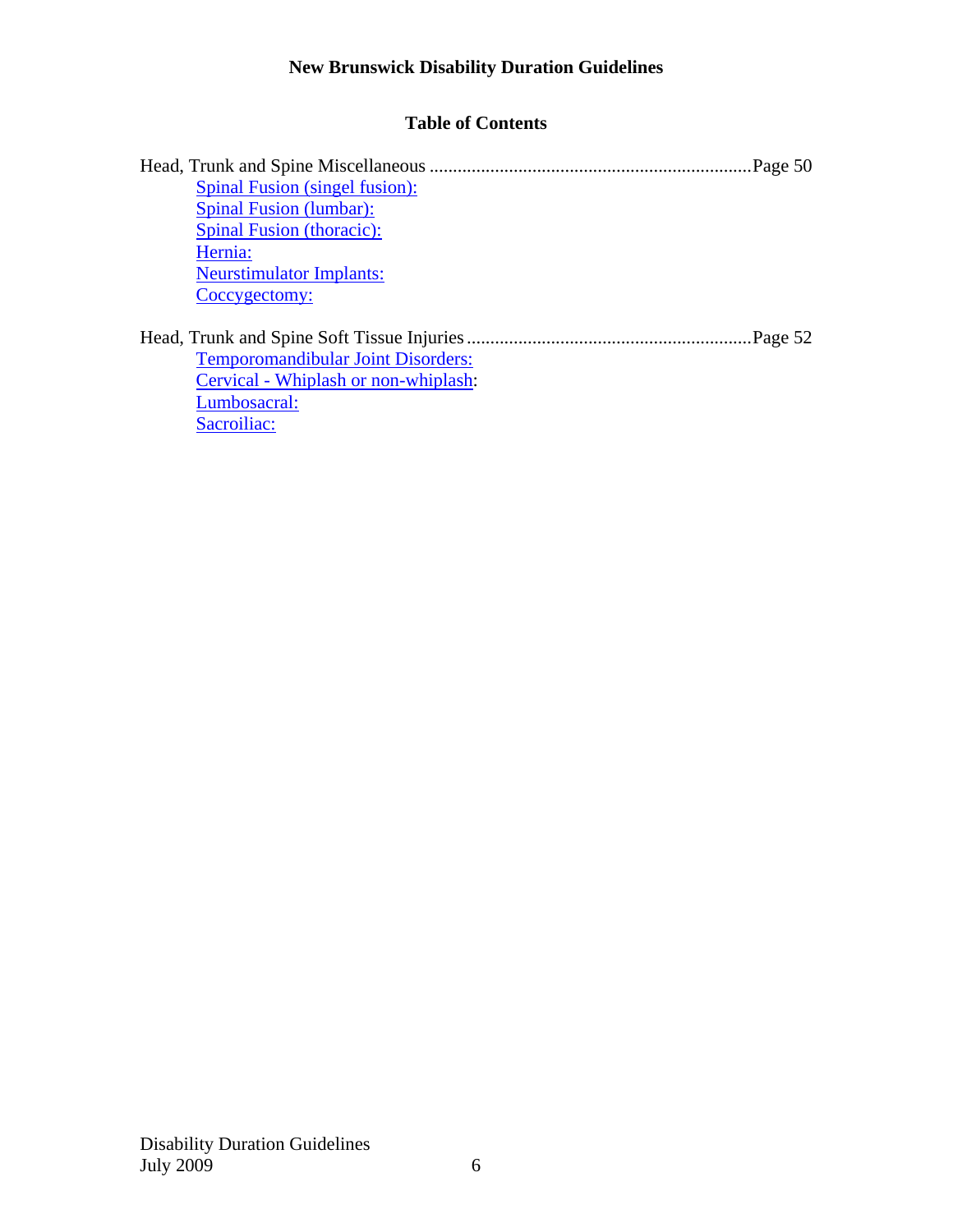# **Introduction and Use**

Return to Table of Contents

WorkSafeNB's disability duration guidelines are based on Presley Reed's  $5<sup>th</sup>$  edition of The Medical Disability Advisor.

# Disability Duration Guidelines vs. Healing Times

'Disability duration' is not the same as 'healing time'. 'Disability duration' refers to the interval of time from accident to when 75% of persons are able to return to pre-accident work. The disability duration of an injury is often shorter than the healing time. For example, the disability duration for strains and sprains is 3 to 4 weeks. The healing time is 12 weeks. For information on healing times refer to our document on *Expected Healing Times*.

# Return to Work

The guidelines give an estimate of the approximate time required for workers to return to work after various work-related injuries and treatments. It should be emphasized that the maximum time given is not necessarily a definite RTW date, but rather the time when questions should be asked as to why the worker has not returned to work (see *Factors Influencing Disability Duration*). The questions may be answered by medical reporting, discussion with the treating physician or it may be necessary to call the worker in for an independent examination. These guidelines are specific to the injured part (e.g. fracture, tendon rupture, etc.) yet take into account that the worker need not lose time away from work if modified or alternate job duties are available or work duties may be safely performed using uninjured limbs, without compromising treatment.

# Recovery Time

Many factors influence recovery time (e.g., psychosocial considerations, age, associated medical conditions, complications, and treatment including surgery and medications). It is important that these are taken into account when using these guidelines. Refer to *Factors Influencing Disability Duration* section for more information. These guidelines were prepared based on information from:

- The Medical Disability Advisor Workplace Guidelines for Disability Duration by Presley Reed, M.D., Fifth Edition, 2005
- External clinical experience
- WorkSafeNB experience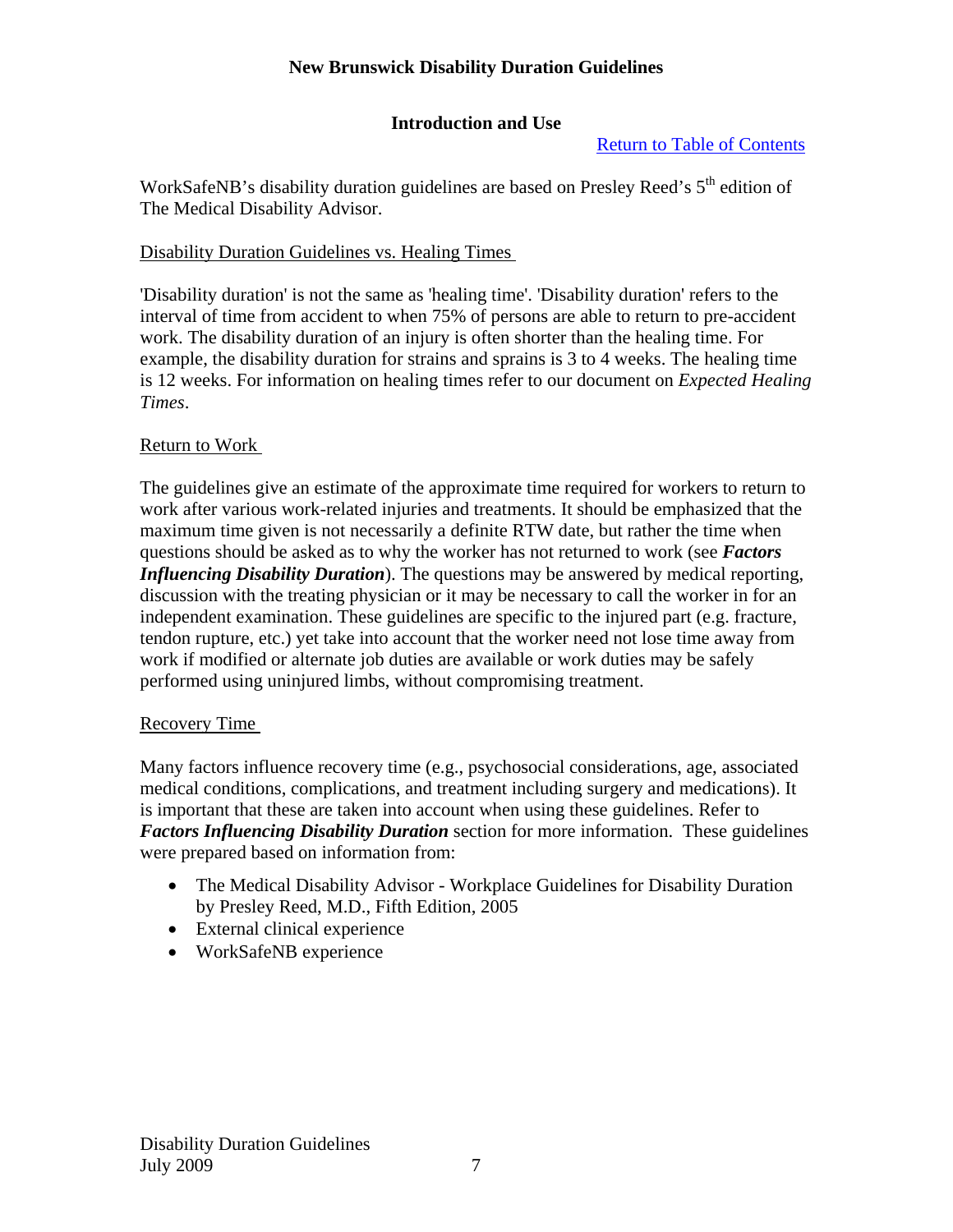# **Disclaimer**

# Return to Table of Contents

These Disability Duration Guidelines are not intended to provide strict rules for these conditions in all workers.

Disability duration may vary from these guidelines if, in the judgement of the treating physician or a Medical Advisor, variance is warranted:

- to meet the health care needs of the worker;
- to fall within generally accepted principles of the New Brunswick health care community.

These guidelines are specific to the injured part (e.g. fracture, tendon rupture, etc.) yet take into account that the worker need not lose time away from work if modified or alternate job duties are available or work duties may be safely performed using uninjured limbs, without compromising treatment.

# **Acknowledgement**

Modifications to these guidelines have and will continue to be made based upon WorkSafeNB's experience and the recommendations of its Medical and Consulting staff.

# **Job Classifications**

The job classifications in the tables are taken from the U.S. Department of Labor's Dictionary of Occupational Titles, and are comparable to those classifications as found in the National Occupational Classification Career Handbook (NOC-CH).

SEDENTARY WORK - Exerting up to 10 pounds of force occasionally and/or a negligible amount of force frequently or constantly to lift, carry, push, pull or otherwise move objects, including the human body. Sedentary work involves sitting most of the time, but may involve walking or standing for brief periods of time. Jobs are sedentary if walking and standing are required only occasionally and all other sedentary criteria are met.

LIGHT WORK - Exerting up to 20 pounds of force occasionally and/or up to 10 pounds of force frequently, and/or negligible amount of force constantly to move objects. Physical demand requirements are in excess of those for sedentary work. Light work usually requires walking or standing to a significant degree. However, if the use of the arm and/or leg controls require exertion of forces greater than that for sedentary work, and the worker sits most of the time, the job is rated light work.

MEDIUM WORK - Exerting up to 50 pounds of force occasionally, and/or up to 20 pounds of force frequently, and/or up to 10 pounds of force constantly to move objects.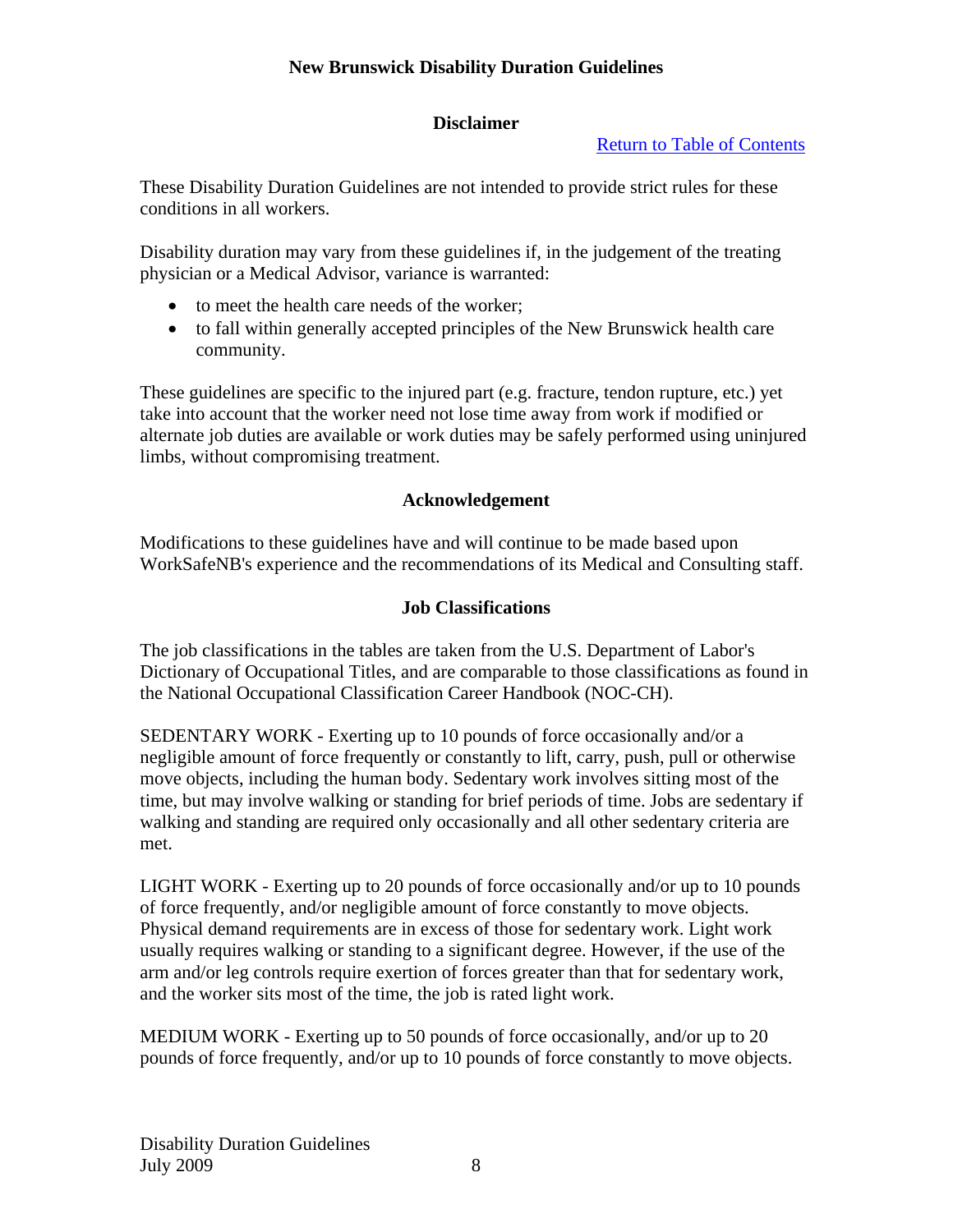# Return to Table of Contents

HEAVY WORK - Exerting up to 100 pounds of force occasionally, and/or up to 50 pounds of force frequently, and/or up to 20 pounds of force constantly to move objects.

VERY HEAVY WORK - Exerting in excess of 100 pounds of force occasionally, and/or in excess of 50 pounds of force frequently, and/or in excess of 20 pounds of force constantly to move objects.

# **Factors Influencing Disability Duration**

# A. GENERAL FACTORS

Some important factors that may influence duration of disability include:

# **Psychological Factors**

- motivation to return to work
- attitude of employer towards employee
- availability of co-worker to help out
- pre-existing psychological condition(s), e.g., somatization, depression
- prior experience with injury/illness
- belief that non-specific pain is harmful
- dependence on others to do things for them (external locus of control)
- fear-avoidance behaviour
- job dissatisfaction

### **Age**

• age may contribute to the course/progress of recovery /healing

# **Complications**

 medical complications resulting from the primary condition and/or subsequent therapeutic procedures

# **Medication**

medications can restrict the type of work an individual can safely perform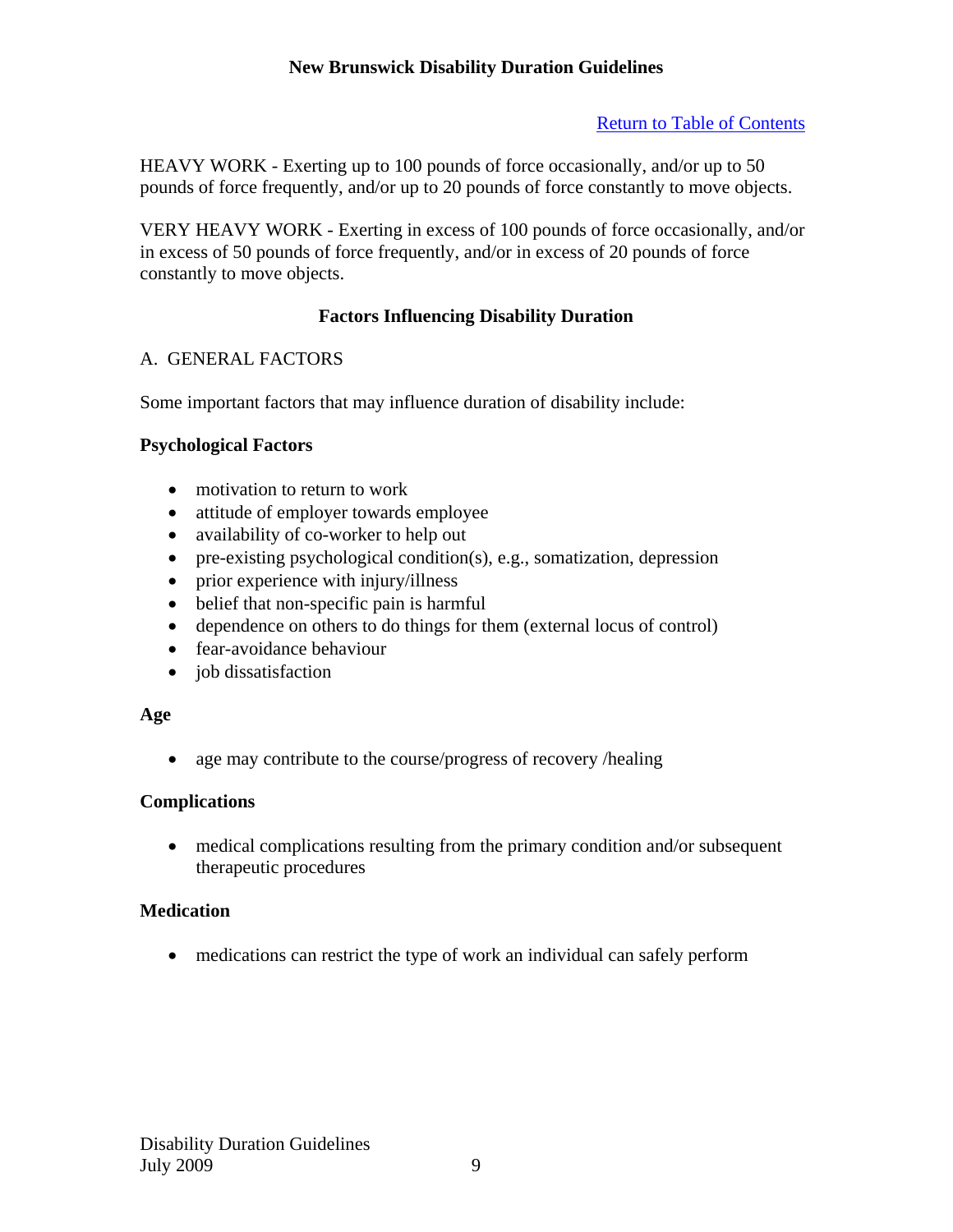Return to Table of Contents

# **Individual Variation**

There may be different durations of disability among workers with the same injury/illness or undergoing the same treatment because of:

- severity of the condition
- multiple areas involved
- individual response to treatment
- the course of recovery
- late diagnosis
- whether treatment is medical or surgical
- presence of pre-existing or personal condition(s) (e.g., spondylolysis, osteoarthritis)

# **Other factors**

- primary care physician fails to establish expectation early on, that the patient will be able to get back to some form of work in the future
- multiple workers' compensation claims
- litigation for personal conditions
- expectation that passive treatment rather than active participation in treatment is best approach
- language or communication barriers
- lack of modified or transitional work
- participates in hobbies that involve the injured area

# B. FRACTURES

Factors that may influence duration of disability:

- age
- the specific fracture
- the stability of the fracture
- direction and degree of displacement
- degree of comminution
- extent of articular damage
- severity of associated soft tissue injury (nerves, blood vessels, tendons and ligaments)
- promptness, method and adequacy of treatment
- duration of immobilization
- presence of complications
- surgical treatment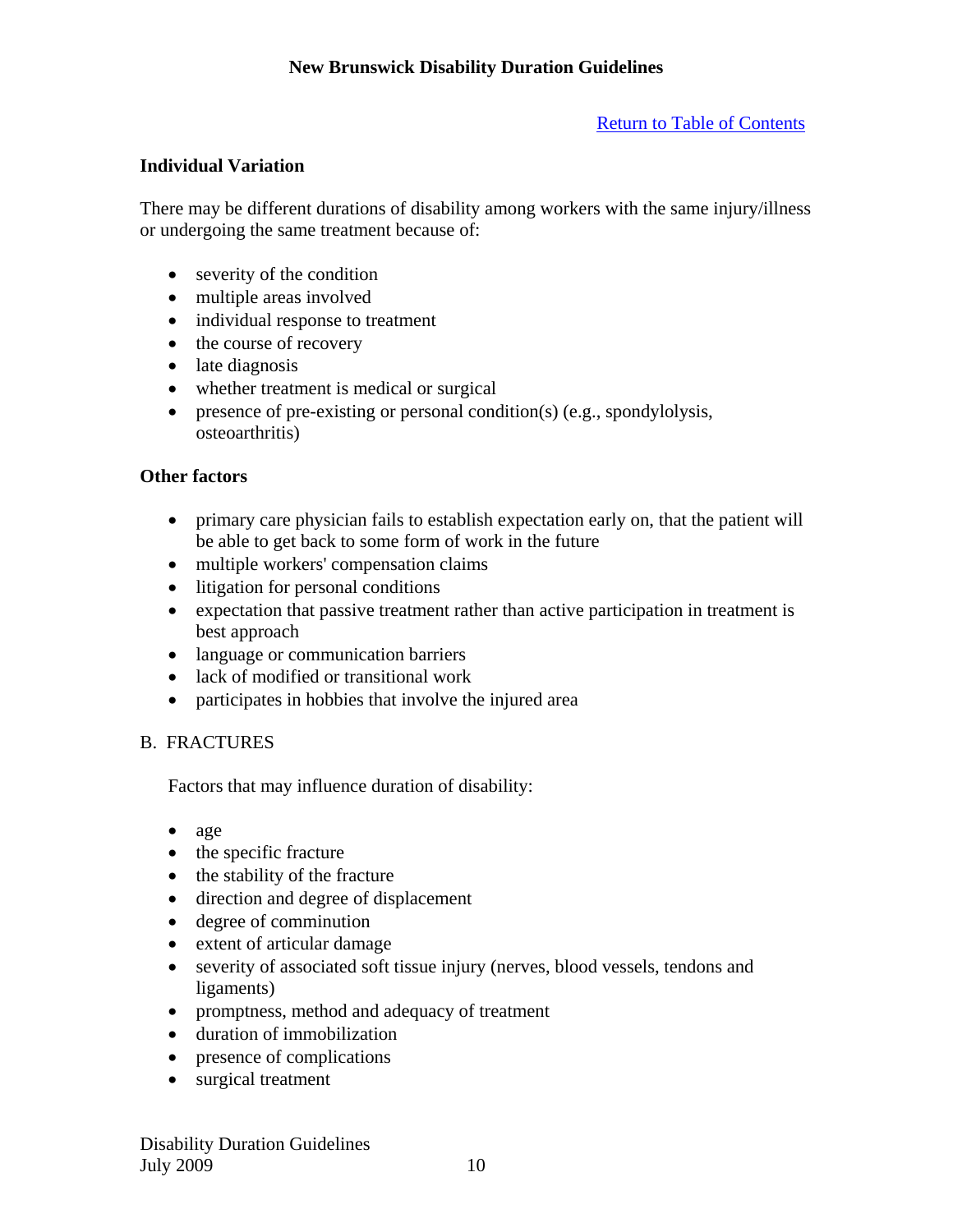# Return to Table of Contents

- life style/occupational requirements
- pre-existing or incidental condition(s) e.g. osteoporosis

# C. DISLOCATIONS

Factors that may influence duration of disability:

- which joint is involved
- direction and degree of displacement
- severity of associated damage to ligaments, tendons, or articular surfaces
- neurovascular damage
- type and promptness of treatment
- life style/occupational requirements
- $\bullet$  pre-existing or incidental condition(s)

# D. SPRAINS AND STRAINS

Factors that may influence duration of disability:

- severity of the injury
- location
- need for surgical repair
- $\bullet$  timing of surgical repair
- promptness of treatment
- life style/occupational requirements
- $\bullet$  pre-existing or incidental condition(s)

# E. AMPUTATIONS

Factors that may influence duration of disability:

- an underlying disease process
- the particular limb or digit amputated
- whether dominant or non-dominant hand/arm is involved
- complications
- life style/occupational requirements
- $\bullet$  pre-existing or incidental condition(s)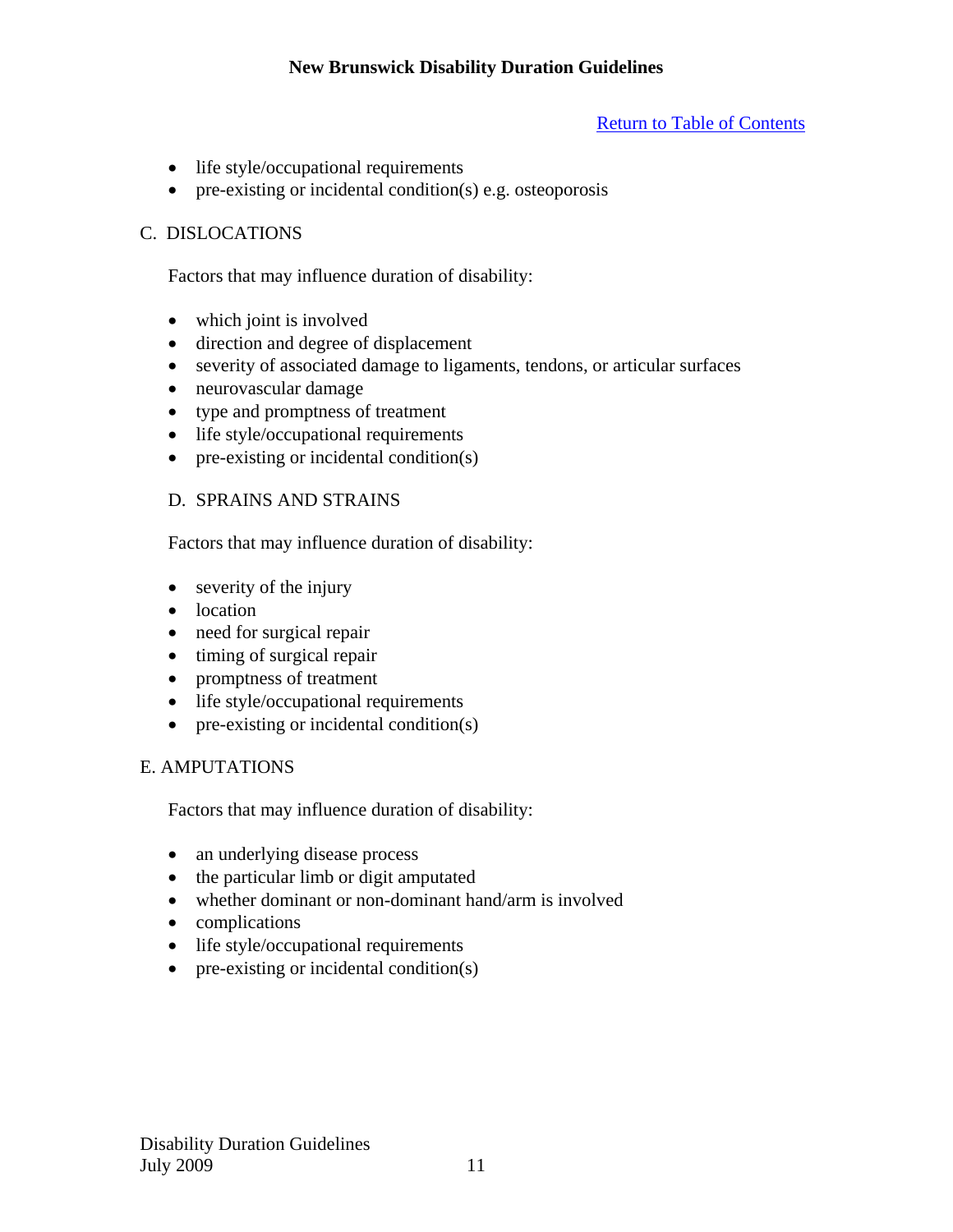# Return to Table of Contents

# F. PROCEDURES

Factors that may influence duration of disability:

- the condition for which the procedure is done
- whether dominant or non-dominant hand/arm is involved
- complications
- joint involved
- lifestyle/occupational requirements
- $\bullet$  pre-existing or incidental condition(s)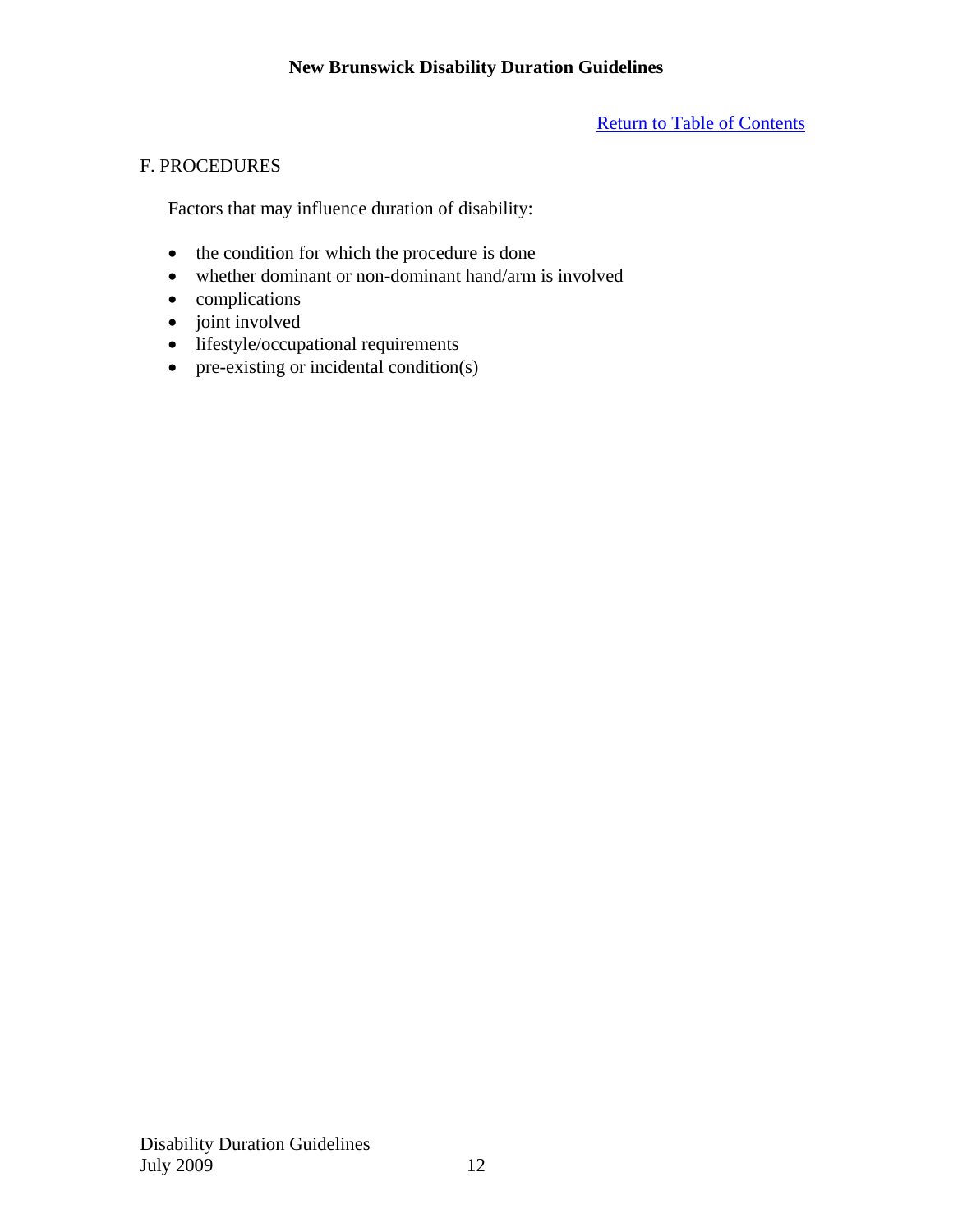# **General Miscellaneous – Soft Tissue Injuries**

Return to Table of Contents

### **Bursitis:**

Light Work  $0 \text{ days} - 2 \text{ weeks}$ Medium Work 0days - 4 weeks  $Heavy Work$  3 days  $-4$  weeks Very Heavy Work 3 days - 4 weeks

# **Job Classification RTW Minimum/Maximum**

Sedentary Work 0 days - 2 weeks

# **Open Wounds: Finger or hand (without complication)**

# **Job Classification RTW Minimum/Maximum**  Sedentary Work 1 days - 1 weeks Light Work 1days - 1 weeks Medium Work  $1 \text{ days} - 2 \text{ weeks}$  $Heavy Work$  1 days  $-2$  weeks Very Heavy Work 1 days - 2 weeks

# **Open Wounds: Finger (with complication and/or tendon involvement)**

Sedentary Work 3 days- 2 weeks Medium Work 1 weeks- 6 weeks Heavy Work 1 weeks- 8 weeks

# **Job Classification RTW Minimum/Maximum**

Light Work 1 weeks – 3weeks Very Heavy Work 1 weeks – 8 weeks

# **Open Wounds: Hand (with complication and/or tendon involvement)**

Sedentary Work 3 days- 4 weeks Light Work 1 weeks – 4 weeks Medium Work 1 weeks- 8 weeks

# **Job Classification RTW Minimum/Maximum**

Heavy Work 3 weeks- 12 weeks Very Heavy Work 3 weeks – 12 weeks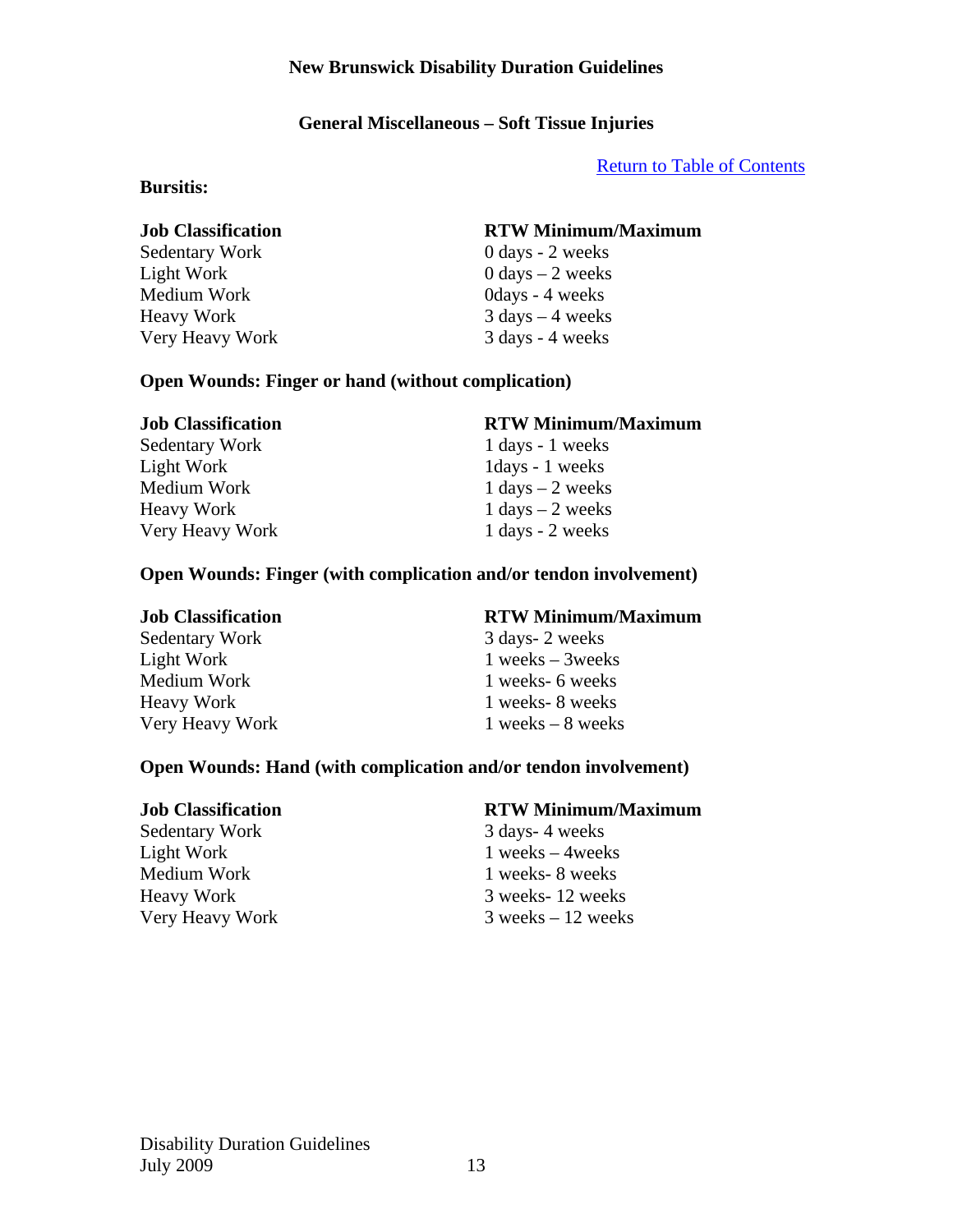# **General Miscellaneous – Soft Tissue Injuries**

#### Return to Table of Contents

#### **Open Wounds: Foot**

Sedentary Work 1days- 1 weeks Light Work  $1 \text{ days} - 1 \text{ weeks}$ Medium Work 1 days- 2 weeks Heavy Work 1 days- 4 weeks Very Heavy Work 1 days – 4 weeks

# **Job Classification RTW Minimum/Maximum**

### **Contusion: usually not disabling**

 $Sedentary Work$  0 days  $-3$  days Light Work 0 days – 3 days Medium Work  $0 \text{ days} - 1 \text{ weeks}$  $\frac{1}{2}$  Heavy Work 0 days – 1 weeks

### **Crush Injury:**

### **Job Classification RTW Minimum/Maximum**

Very Heavy Work 0 days - 1 weeks

#### **Job Classification RTW Minimum/Maximum**

By report if return to more than 4 weeks

#### **Complications of Trauma or Surgical Procedures**

- 1. Deep vein thrombosis
- 2. Pulmonary embolus
- 3. Fat emboil
- 4. Infection

### **Nerve Injuries of Extremities:**

There are usually other injuries involved with major nerve injuries (i.e. crush injury). The return to work date will often depend on the severity of the combined injuries. Permanent clinical impairment would be anticipated, but should not be assessed before at least 24 months post injury or post last surgery. Medical Advisor referral imperative.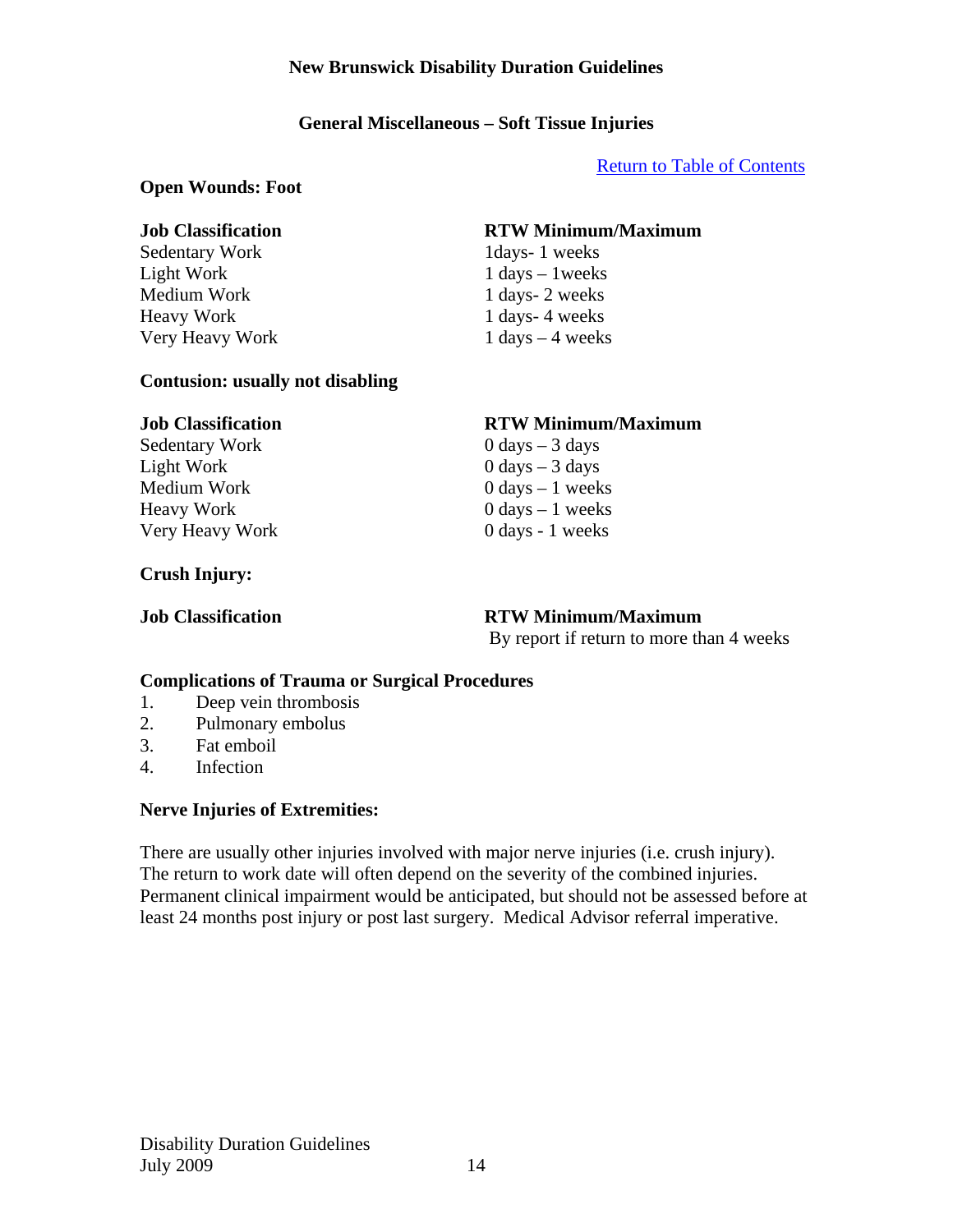# **General Procedures**

Return to Table of Contents

# **Arthroscopy - Diagnostic:**

Sedentary Work 1 day - 1 week Light Work 1 day - 2 weeks Medium Work 1 day - 2 weeks<br>
Heavy Work 1 day - 2 weeks Very Heavy Work

# **Job Classification RTW Minimum/Maximum**

 $1$  day - 2 weeks<br>1 day - 2 weeks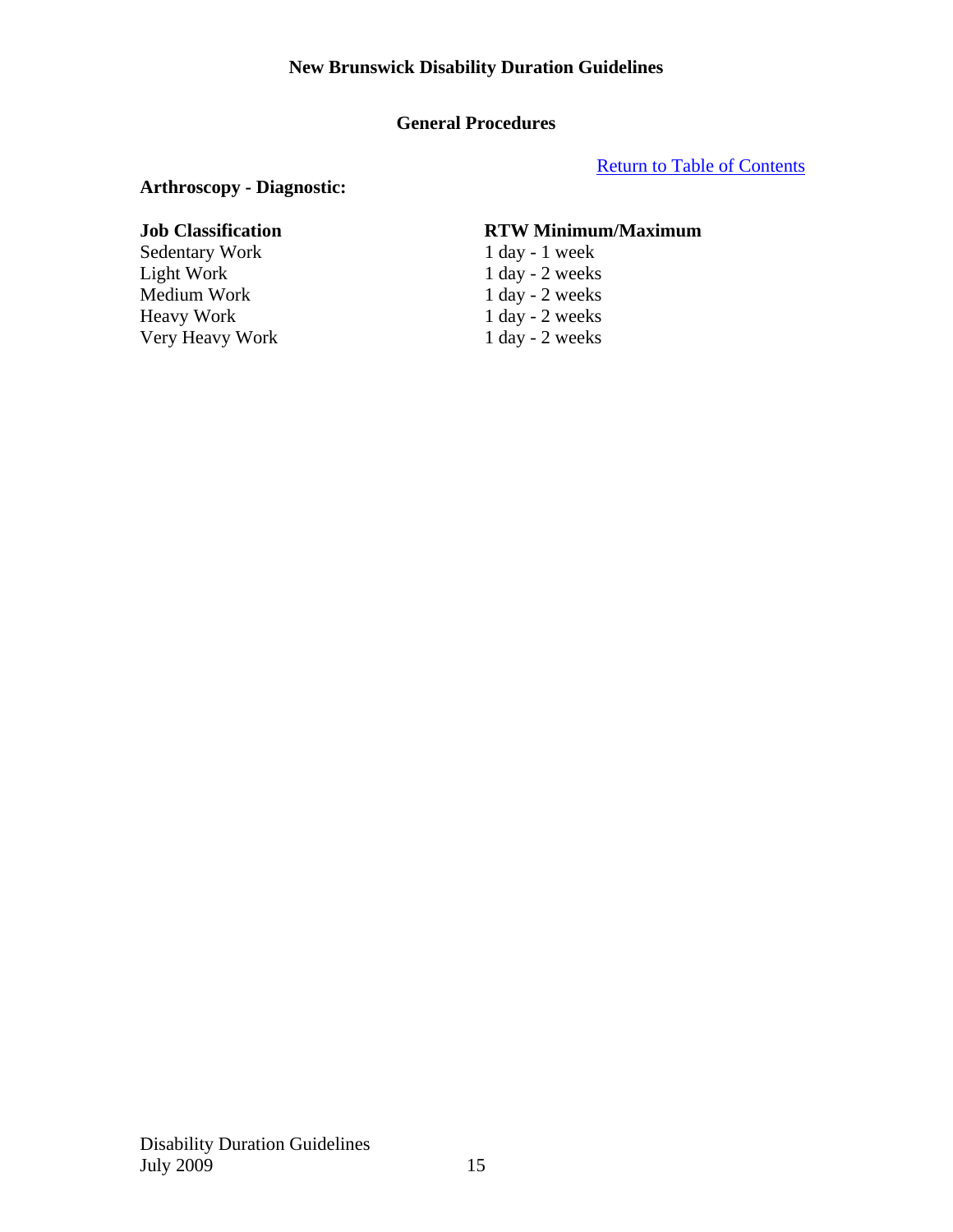# **Upper Extremity Amputations**

### Return to Table of Contents

### **Finger: any level**

### **Thumb: any level**

Light Work 3 weeks - 9 weeks

# **Job Classification RTW Minimum/Maximum**

Sedentary Work 1 weeks – 6 weeks Light Work 1 weeks – 6 weeks Medium Work 2 weeks - 7 weeks Heavy Work 2 weeks – 9 weeks Very Heavy Work 3 weeks - 13 weeks

# **Job Classification RTW Minimum/Maximum**

Sedentary Work 2 weeks – 9 weeks Medium Work 3 weeks – 11 weeks<br>Heavy Work 5 weeks - indefinite 5 weeks - indefinite Very Heavy Work 5 weeks - indefinite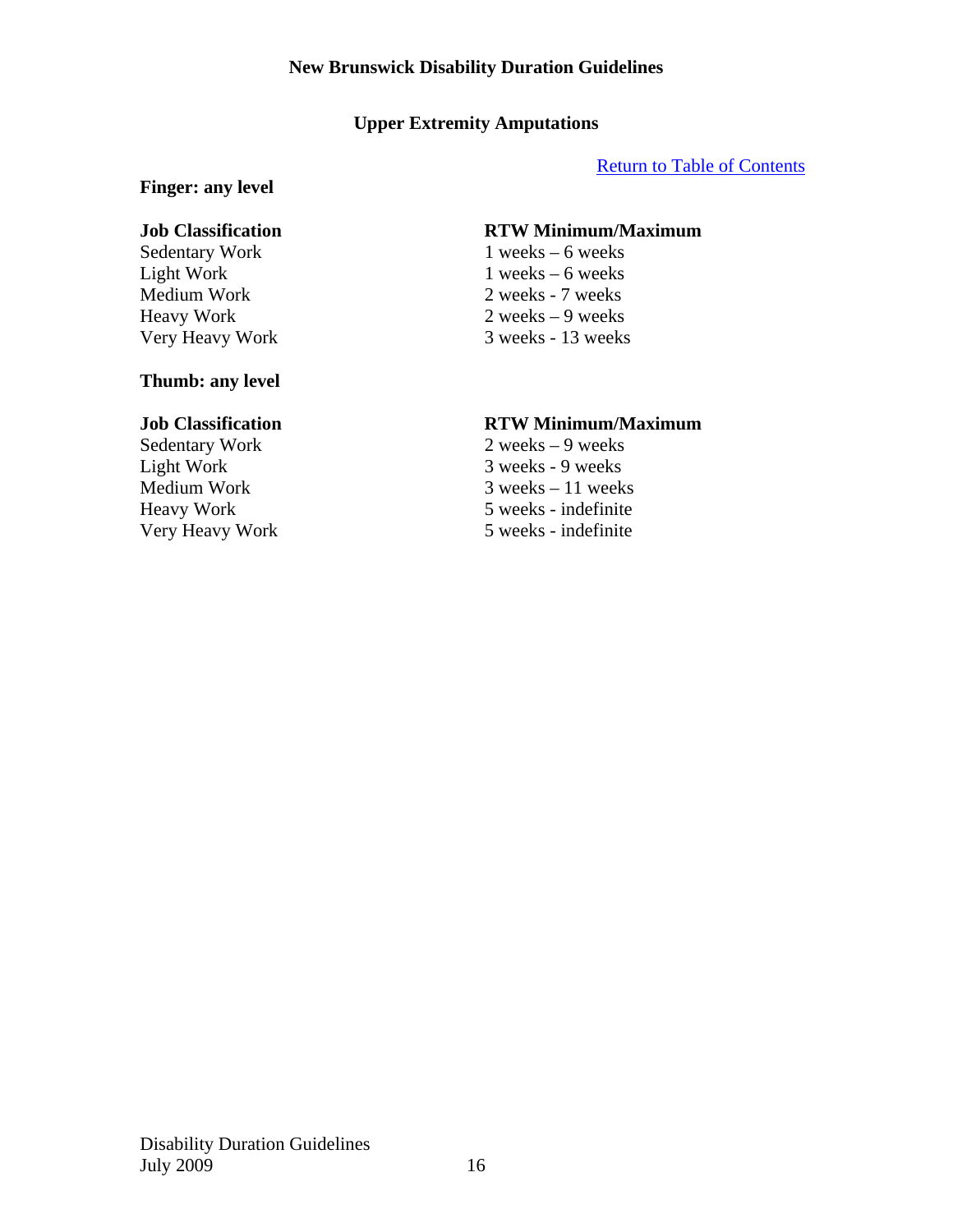# **Upper Extremity Dislocations**

Return to Table of Contents

# **Acromioclavicular (AC) Joint:**

| <b>Job Classification</b> | <b>RTW Minimum/Maximum</b> |
|---------------------------|----------------------------|
| <b>Sedentary Work</b>     | 1 weeks - 3 weeks          |
| Light Work                | 2 weeks - 4 weeks          |
| Medium Work               | 3 weeks - 6 weeks          |
| Heavy Work                | 6 weeks $-12$ weeks        |
| Very Heavy Work           | 6 weeks - 12 weeks         |

*Includes all sprains (Grade I-III) treated non-surgically.* 

### **Sternoclavicular (SC) Joint (open):**

| <b>Job Classification</b> | <b>RTW Minimum/Maximum</b>         |
|---------------------------|------------------------------------|
| Sedentary Work            | 3 days - 3 weeks                   |
| Light Work                | $3 \text{ days} - 5 \text{ weeks}$ |
| Medium Work               | 1 weeks - 10 weeks                 |
| <b>Heavy Work</b>         | 2 weeks - 13 weeks                 |
| Very Heavy Work           | 2 weeks - 17 weeks                 |

#### **Glenohumeral Joint: traumatic anterior and posterior and first time dislocation**  (different for multidirectional instability and for multiple dislocations)

Sedentary Work 1 week - 4 weeks Light Work 3 weeks - 8 weeks Medium Work 3 weeks - 8 weeks

### **Elbow:**

Light Work 1 weeks - 4 weeks Medium Work 2 weeks - 6 weeks Heavy Work 2 weeks - 8 weeks

### **Job Classification RTW Minimum/Maximum**

Heavy Work 5 weeks - 12 weeks Very Heavy Work 5 weeks - 13 weeks

#### **Job Classification RTW Minimum/Maximum**

Sedentary Work 1 weeks - 2 weeks Very Heavy Work 2 weeks - 13 weeks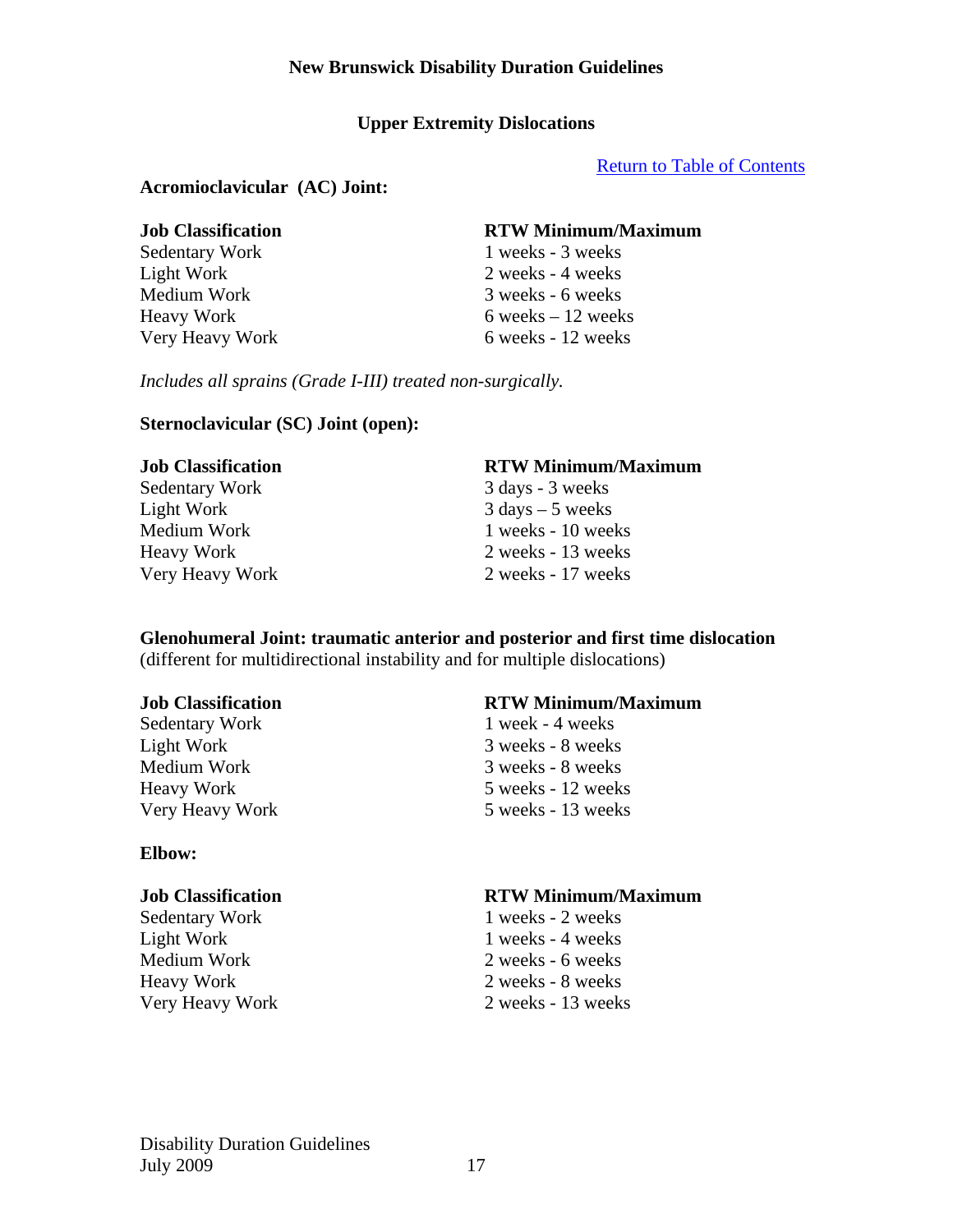# **Upper Extremity Dislocations**

# Return to Table of Contents

# **Wrist: includes distal radial ulnar joint**

Sedentary Work 1 days - 9 weeks Light Work 1 days - 9 weeks

### **Finger or Hand: closed**

Sedentary Work 1 day – 1 weeks Light Work  $1 \text{ day} - 1 \text{ weeks}$ Medium Work  $1 \text{ day} - 2 \text{ weeks}$  $Heavy Work$  1 day – 3 weeks Very Heavy Work 1 day – 4 weeks

# **Finger or Hand: open**

Sedentary Work 1 day - 1 week Light Work 1 day - 1 week Medium Work  $1 \text{ day} - 2 \text{ weeks}$  $Heavy Work$  1 day – 3 weeks

# **Job Classification RTW Minimum/Maximum**

Medium Work  $8$  weeks  $-12$  weeks Heavy Work 10 weeks- 16 weeks Very Heavy Work 10 weeks- 24 weeks

### **Job Classification RTW Minimum/Maximum**

### **Job Classification RTW Minimum/Maximum**

Very Heavy Work  $6$  weeks – 12 weeks

# **Glenohumeral Joint Instability: recurrent dislocation and/or subluxation**

Sedentary / Light Work 1 days - 2 weeks Medium Work 1 week - 3 weeks Heavy / Very Heavy Work 1 week - 4 weeks

### **Job Classification RTW Minimum/Maximum**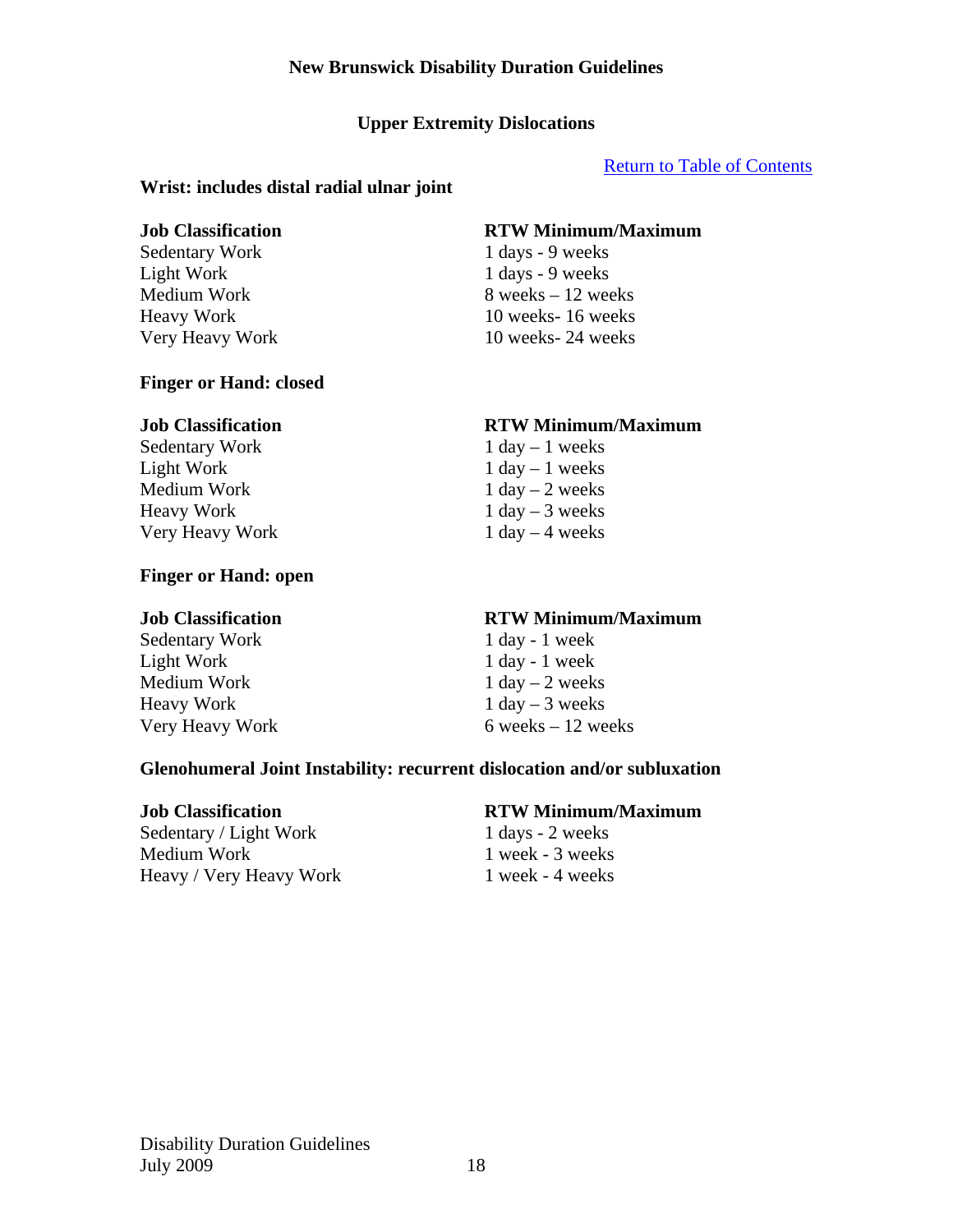# **Upper Extremity Fractures**

# Return to Table of Contents

### **Clavicle: shaft**

### **Scapula:**

Sedentary Work 3 days – 3 weeks Light Work  $1$  week – 4 weeks

# **Humerus (distal):**

# **Humerus (proximal):**

### **Job Classification RTW Minimum/Maximum**

Sedentary Work 1 weeks – 4 weeks Light Work 2 week – 6 weeks Medium Work 3 weeks – 12 weeks  $Heavy Work$  6 weeks – 16 weeks Very Heavy Work 6 weeks – 26 weeks

# **Job Classification RTW Minimum/Maximum**

Medium Work 2 weeks - 6 weeks Heavy Work 4 weeks - 8 weeks Very Heavy Work 6 weeks - 12 weeks

### **Job Classification RTW Minimum/Maximum**

Sedentary Work 1 week - 4 weeks Light Work 2 weeks - 13 weeks Medium Work 9 weeks - 21 weeks Heavy Work 17 weeks - 34 weeks Very Heavy Work 17 weeks - 39 weeks

# **Job Classification RTW Minimum/Maximum**

Sedentary Work 5 days - 10.5 weeks Light Work 2 weeks – 13 weeks Medium Work 6 weeks – 15 weeks Heavy Work 12 weeks – indefinite Very Heavy Work 14 weeks – indefinite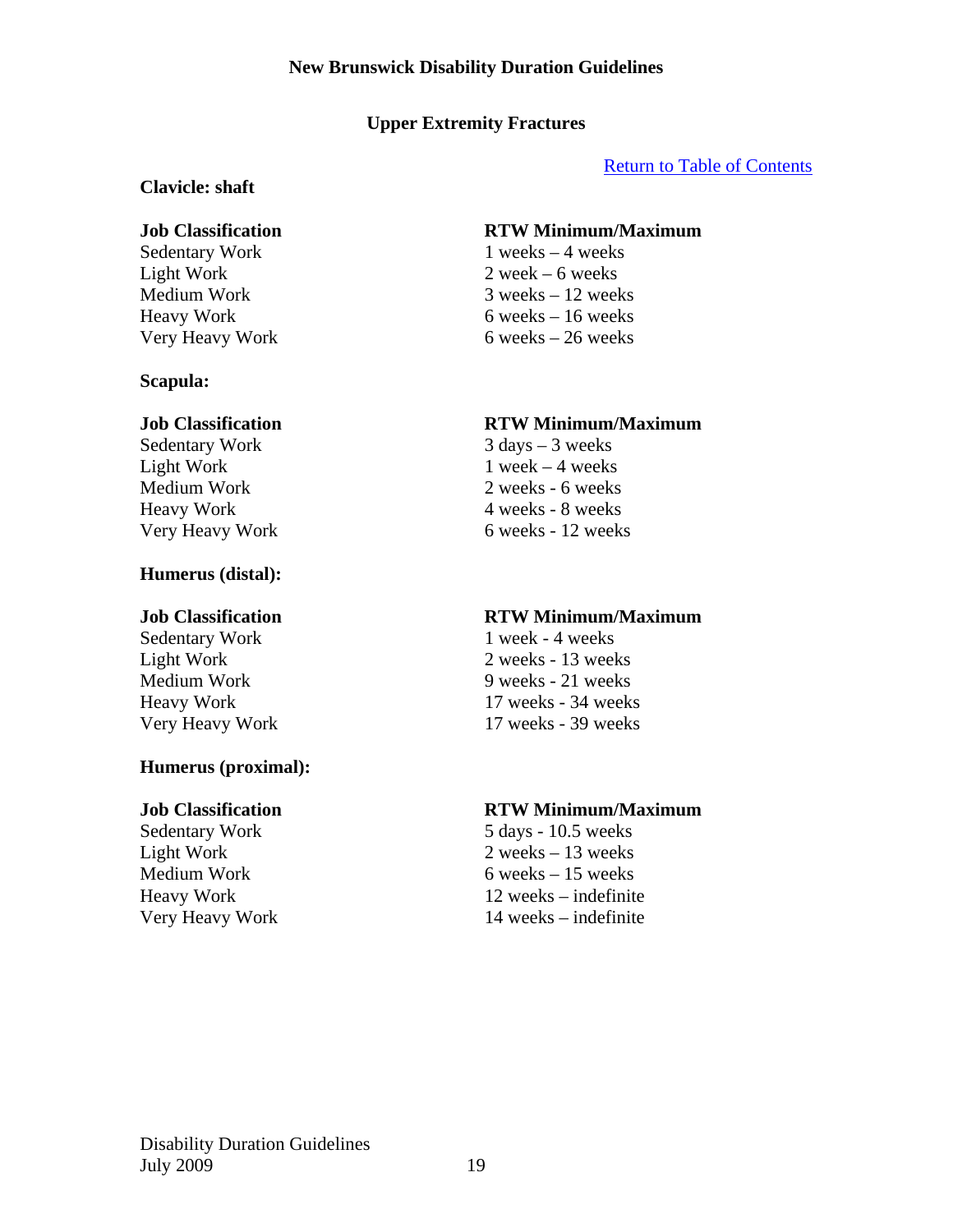# **Upper Extremity Fractures**

# Return to Table of Contents

# **Radius: shaft**

### **Ulna: shaft**

Sedentary Work 3 days - 3 weeks

# **Radius and Ulna: shaft**

# **Colles Fracture:**

Sedentary Work 3 days - 3 weeks

# **Job Classification RTW Minimum/Maximum**

Sedentary Work 3 days - 3 weeks Light Work  $1$  week – 13 weeks Medium Work 4 weeks - 17 weeks Heavy Work 8 weeks - 21 weeks Very Heavy Work 10 weeks - 24 weeks

# **Job Classification RTW Minimum/Maximum**

Light Work 1 week - 13 weeks Medium Work 4 weeks - 17 weeks Heavy Work 8 weeks - 21 weeks Very Heavy Work 10 weeks - 24 weeks

# **Job Classification RTW Minimum/Maximum**

Sedentary Work 3 days - 3 weeks Light Work 1 week - 13 weeks Medium Work 4 weeks - 17 weeks  $Heavy Work$  8 weeks – 21 weeks Very Heavy Work 10 weeks - 24 weeks

# **Job Classification RTW Minimum/Maximum**

Light Work 1 week - 13 weeks Medium Work 9 weeks - 21 weeks Heavy Work 17 weeks – 34 weeks Very Heavy Work 17 weeks - 39 weeks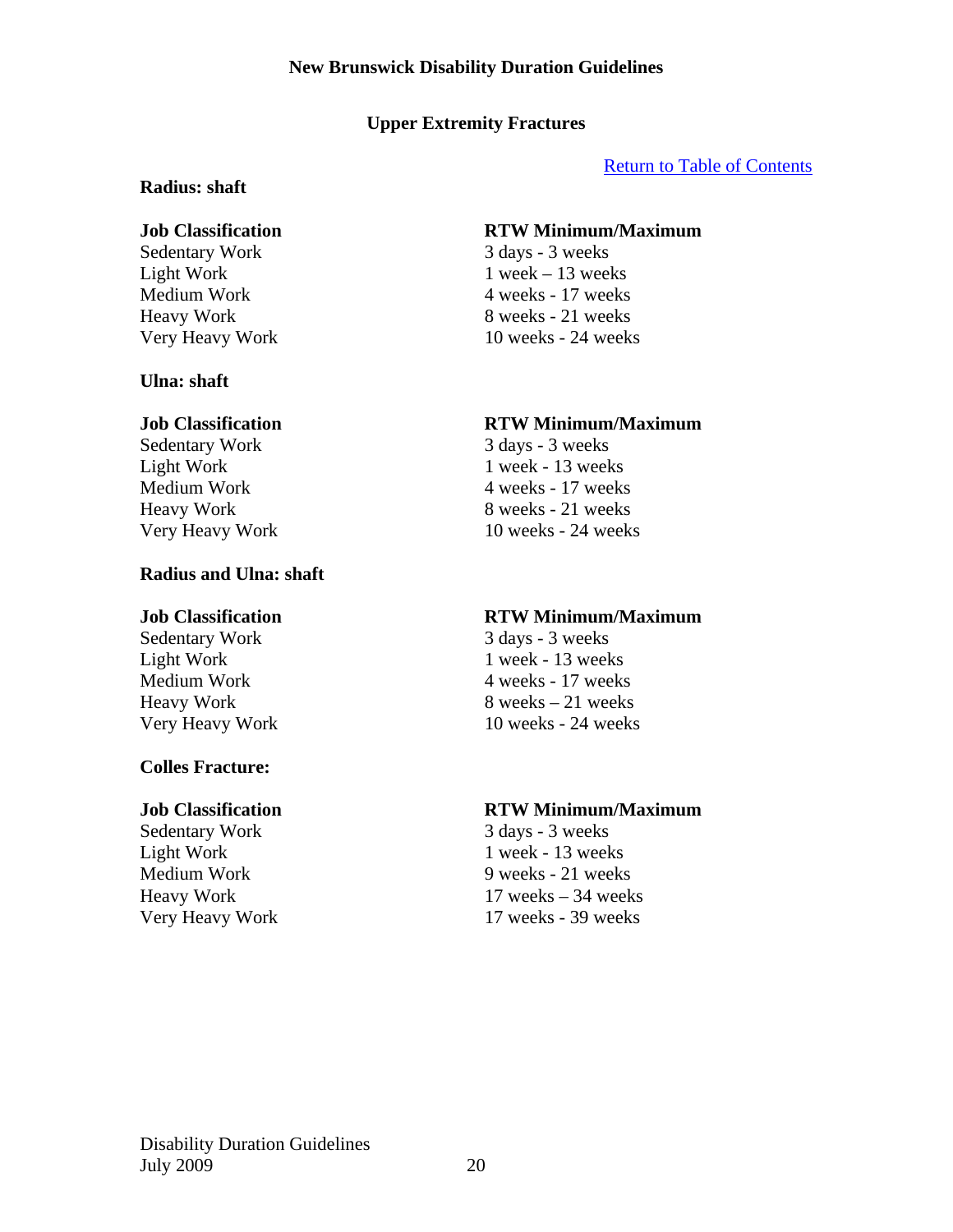# **Upper Extremity Fractures**

# Return to Table of Contents

### **Carpal Bones: including scaphoid**

Light Work 3 days - 4 weeks

# **Job Classification RTW Minimum/Maximum**

Sedentary Work 3 days - 2 weeks Medium Work 4 week - 17 weeks  $Heavy Work$  6 weeks – 26 weeks Very Heavy Work 6 weeks – 26 weeks

### **Metacarpal Bones:**

Sedentary Work 1 day - 4 weeks

### **Job Classification RTW Minimum/Maximum**

Light Work 1 week - 4 weeks Medium Work 2 weeks - 6 weeks Heavy Work 3 weeks - 12 weeks Very Heavy Work 4 weeks - 16 weeks

### **Phalanges (closed with internal fixation or open):**

Sedentary Work 1 day - 6 weeks Light Work 1 day - 6 weeks

### **Phalanges: (open with internal fiaxtion)**

Sedentary Work 3 days - 6 weeks Light Work 3 days - 6 weeks

### **Job Classification RTW Minimum/Maximum**

Medium Work 2 weeks - 8 weeks Heavy Work 4 weeks - 10 weeks Very Heavy Work 4 weeks - 16 weeks

### **Job Classification RTW Minimum/Maximum**

Medium Work 3 weeks - 8 weeks Heavy Work 4 weeks - 10 weeks Very Heavy Work 4 weeks - 16 weeks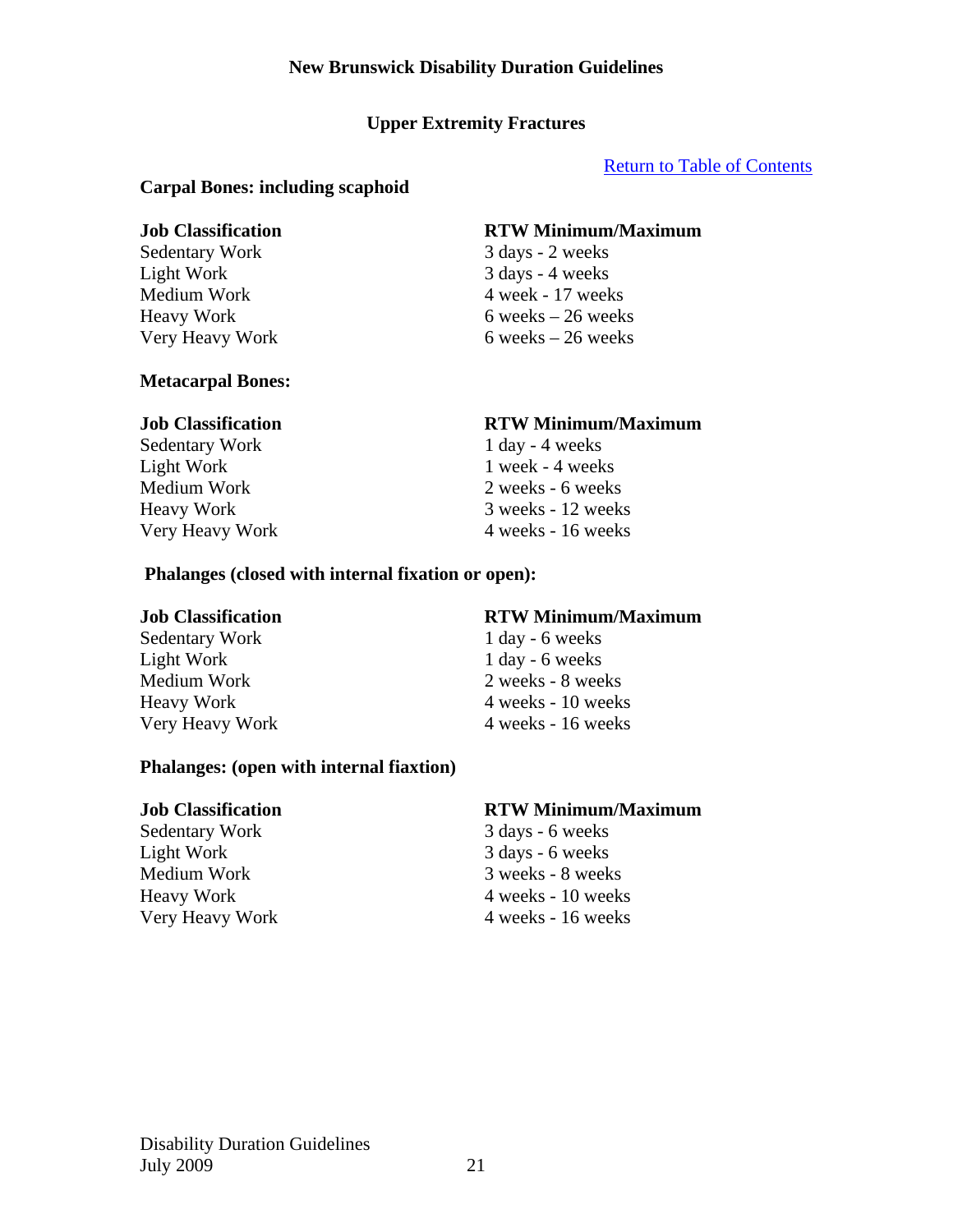# **Upper Extremity Miscellaneous**

# Return to Table of Contents

# **Carpal Tunnel Syndrome: no surgery**

Sedentary Work  $0 \text{ days} - 3 \text{ weeks}$ Light Work 0 days – 3 weeks Medium Work 0 days – 4 weeks<br>Heavy Work 0 days - 6 weeks Very Heavy Work

# **Job Classification RTW Minimum/Maximum**

 $0 \text{ days} - 6 \text{ weeks}$ <br> $0 \text{ days} - 9 \text{ weeks}$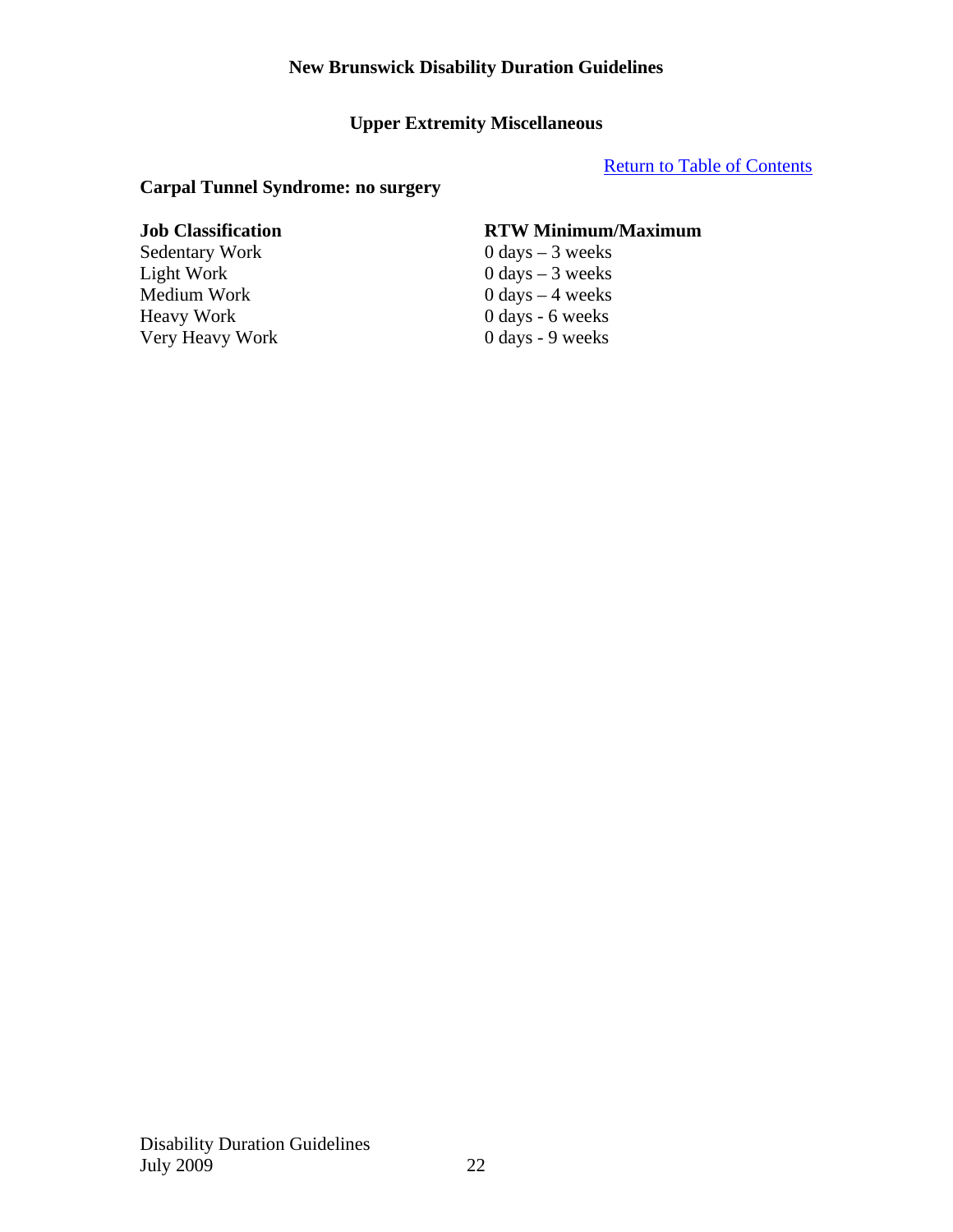# **Upper Extremity Procedures**

# Return to Table of Contents

### **Tendon Repairs/Transfers:**

# **Job Classification RTW Minimum/Maximum**

Sedentary Work 6 weeks - 14 weeks Light Work 8 weeks - 14 weeks Medium Work 10 weeks - 14 weeks Heavy Work 10 weeks - 14 weeks Very Heavy Work 10 weeks - 14 weeks

### **Tenolysis/Tendon Releases:**

# **Job Classification RTW Minimum/Maximum**  Sedentary Work 1 weeks - 4 weeks Light Work 2 weeks - 6 weeks Medium Work 4 weeks - indefinite Heavy Work 4 weeks - indefinite Very Heavy Work 4 weeks - indefinite

# **Repair of Rotator Cuff and/or Biceps Tendon Tear(s): arthroscopic**

| <b>Job Classification</b> | <b>RTW Minimum/Maximum</b> |
|---------------------------|----------------------------|
| Sedentary / Light Work    | 1 week - 3 weeks           |
| Medium Work               | 4 weeks - 8 weeks          |
| Heavy / Very Heavy Work   | 8 weeks-12 weeks           |

*\* Disability may be permanent if work requires arms overhead* 

# **Repair of Rotator Cuff and/or Biceps Tendon Tear(s): open repair**

Sedentary / Light Work 4 weeks - 10 weeks Medium Work 6 weeks - 12 weeks Heavy / Very Heavy Work 10 weeks- 20 weeks

# **Job Classification RTW Minimum/Maximum**

*\* Disability may be permanent if work requires arms overhead*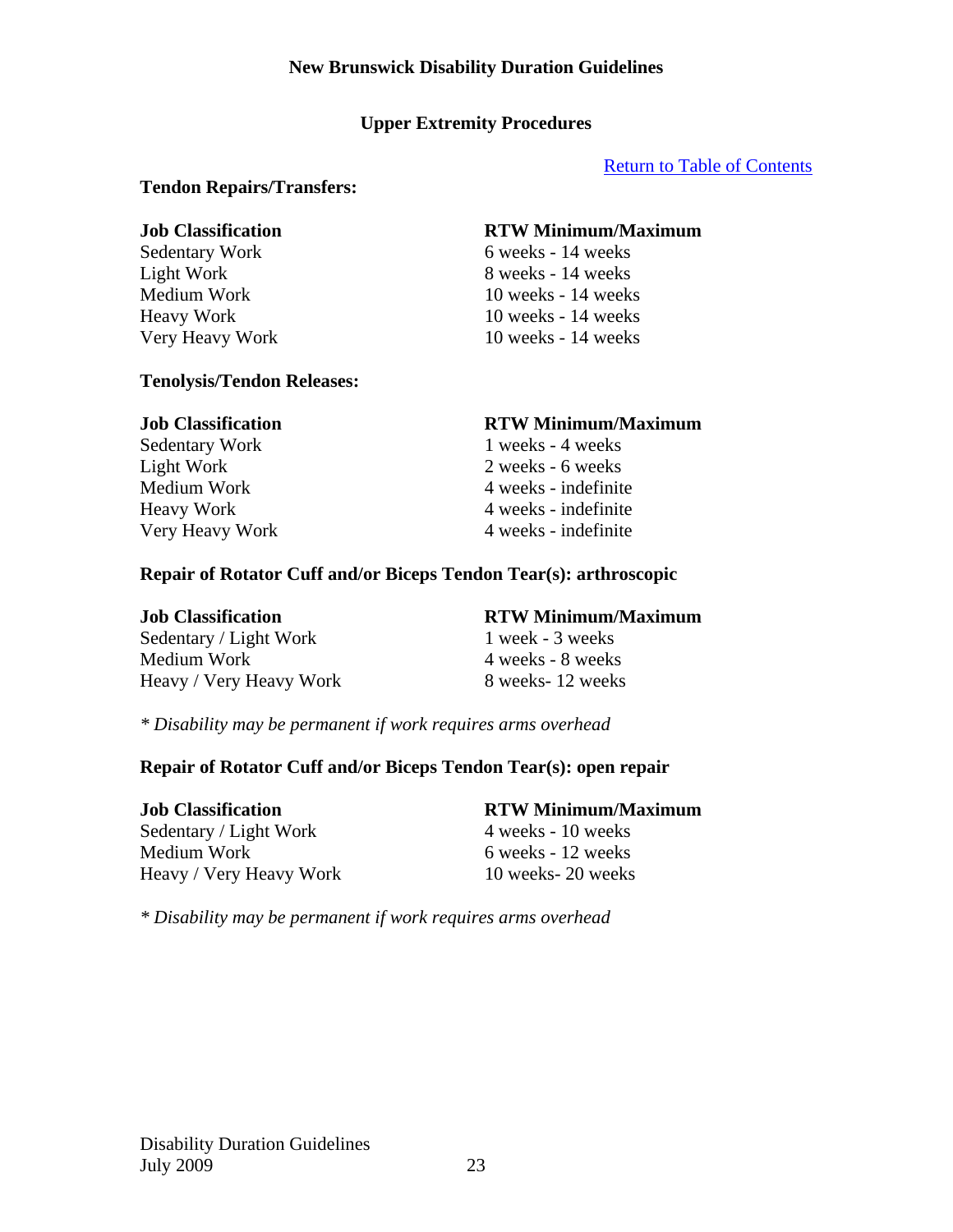# **Upper Extremity Procedures**

# Return to Table of Contents

# **Decompression Surgery for Impingement syndrome: arthroscopic or open arthrotomy**

Sedentary / Light Work 1 week – 3 weeks Medium Work 4 weeks- 18 weeks  $Heavy / Very Heavy Work$  8 weeks – 12 weeks

# **Job Classification RTW Minimum/Maximum**

*\* Disability may be permanent if work requires arms overhead* 

# **Radial Head/Neck Resection: (arthroplasty elbow)**

#### **Job Classification RTW Minimum/Maximum**

Sedentary Work 2 weeks – 8weeks Light Work 2 weeks – 8 weeks Medium Work 3 weeks – 10 weeks  $Heavy Work$  4 weeks – 12 weeks Very Heavy Work 4 weeks – 16 weeks

# **Ulnar Nerve Transposition:**

Sedentary Work 1 week – 6 weeks Light Work  $1$  week – 6 weeks

# **Job Classification RTW Minimum/Maximum**

Medium Work 1988 Medium Work 1988 Medium Work 1988 Medium Australian Australian Australian Australian Australian Australian Australian Australian Australian Australian Australian Australian Australian Australian Australian Heavy Work 4 weeks – indefinite Very Heavy Work 6 weeks – indefinite

### **Shoulder Repair- Glenohumeral Dislocation: recurrent**

Sedentary Work 1 week - 4 weeks

### **Job Classification RTW Minimum/Maximum**

Light Work 2 weeks – 4 weeks Medium Work 6 weeks- 12 weeks Heavy Work 12 weeks - 26 weeks Very Heavy Work 12 weeks – 26 weeks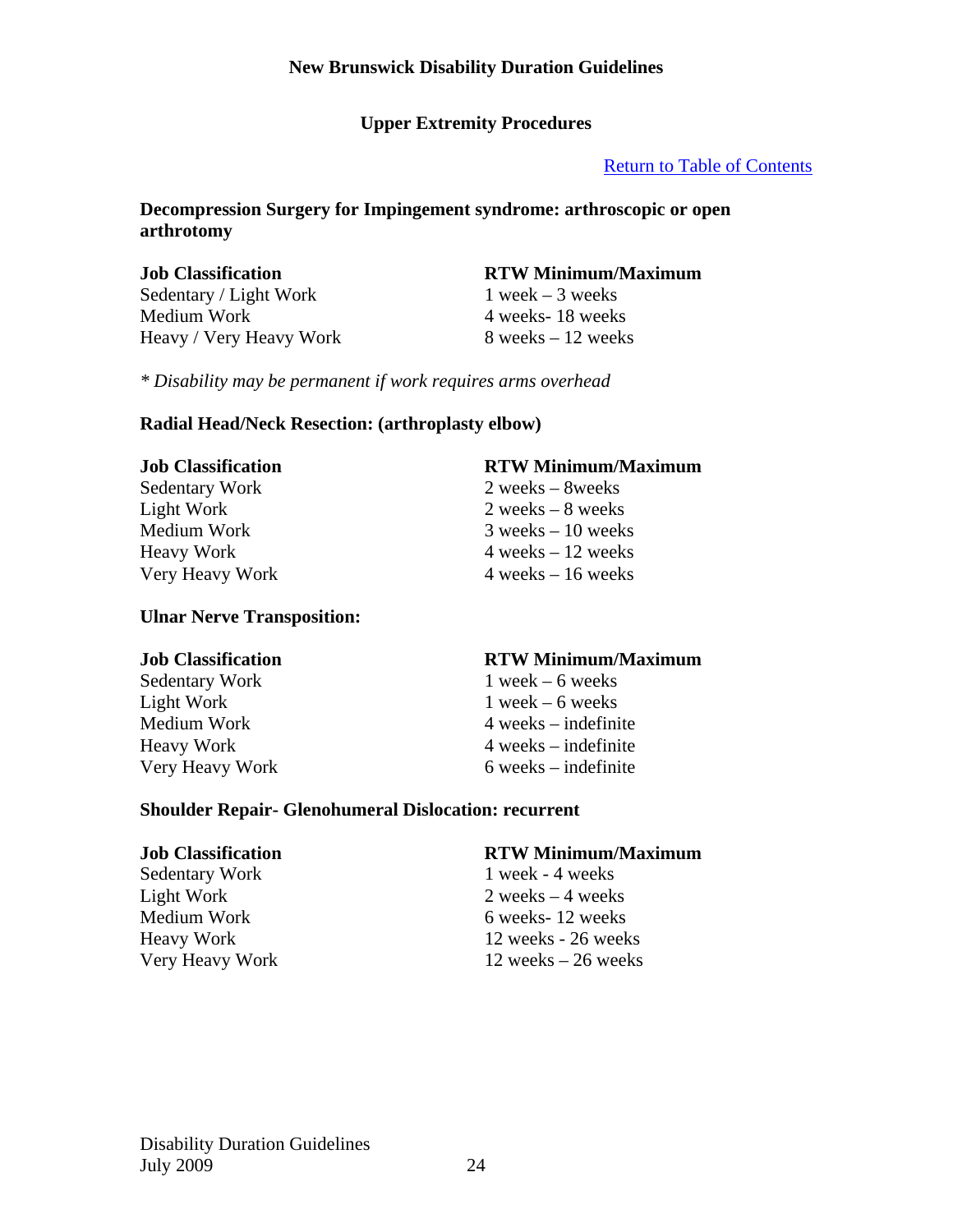# **Upper Extremity Procedures**

Return to Table of Contents

### **Carpal Tunnel Release:**

#### **Job Classification RTW Minimum/Maximum**

Sedentary Work 1 day – 6 weeks Light Work 3 days - 6 weeks

### **Carpal Fusion:**

Medium Work 2 weeks - 8 weeks  $Heavy Work$  4 weeks – 12 weeks Very Heavy Work 4 weeks - 12 weeks

Heavy Work By report Very Heavy Work By report

# **Job Classification RTW Minimum/Maximum**

Sedentary Work 8 weeks - 12 weeks Light Work 12 weeks - 16 weeks Medium Work 12 weeks - 16 weeks

### **Fusion of Metacarpal - Phalangeal (MP) Joint of Thumb:**

Heavy Work By report Very Heavy Work By report

### **Job Classification RTW Minimum/Maximum**

Sedentary Work 6 weeks - 10 weeks Light Work 6 weeks - 10 weeks Medium Work 10 weeks - 14 weeks

### **Fusion of Interphalangeal Joints of Finger and Thumb:**

Sedentary Work 1 week - 6 weeks Light Work 1 week - 6 weeks Medium Work 2008 1 and 4 weeks - 8 weeks Heavy Work By report Very Heavy Work By report

### **Job Classification RTW Minimum/Maximum**

### **Acromioclavicular (AC) Excision (Mumford):**

#### **Job Classification RTW Minimum/Maximum**

Sedentary Work 2 weeks - 4 weeks Light Work 4 week - 6 weeks Medium Work 6 weeks - 8 weeks

# Heavy Work 8 weeks - 10 weeks Very Heavy Work 10 weeks - 12 weeks

Disability Duration Guidelines July 2009 25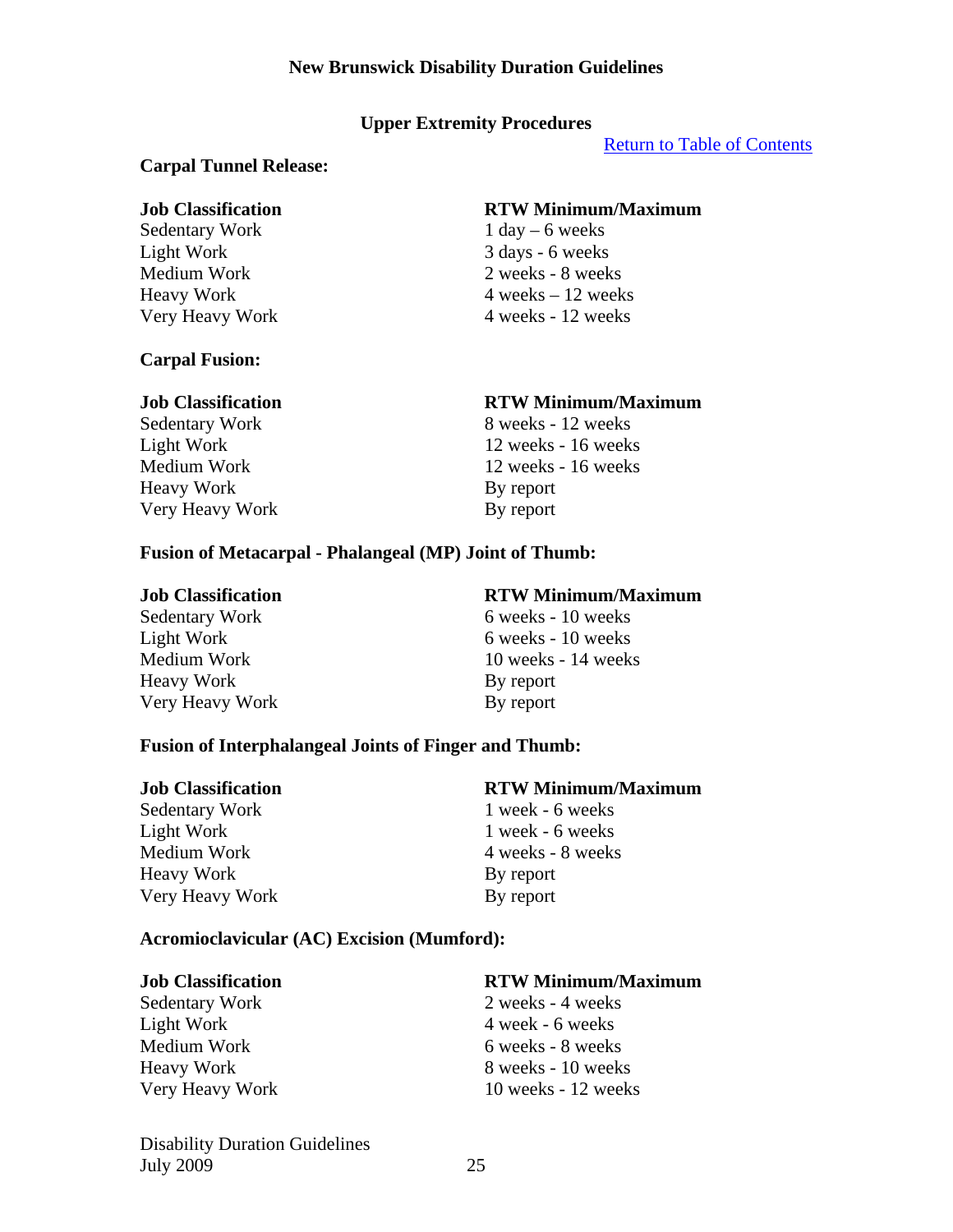# **Upper Extremity Procedures**

# Return to Table of Contents

# **Acromioclavicular (AC) Joint Surgical Reduction : (Grade IV - VI AC Separation)**

# **Job Classification RTW Minimum/Maximum**

Sedentary Work 2 weeks - 8 weeks<br>
Light Work 6 weeks - 8 weeks 6 weeks - 8 weeks Medium Work 8 weeks- 10 weeks<br>Heavy Work 10 weeks - 12 week 10 weeks - 12 weeks Very Heavy Work 10 weeks - 12 weeks

*Injured arm should be relatively immobile for 6 weeks to allow for good soft tissue healing.*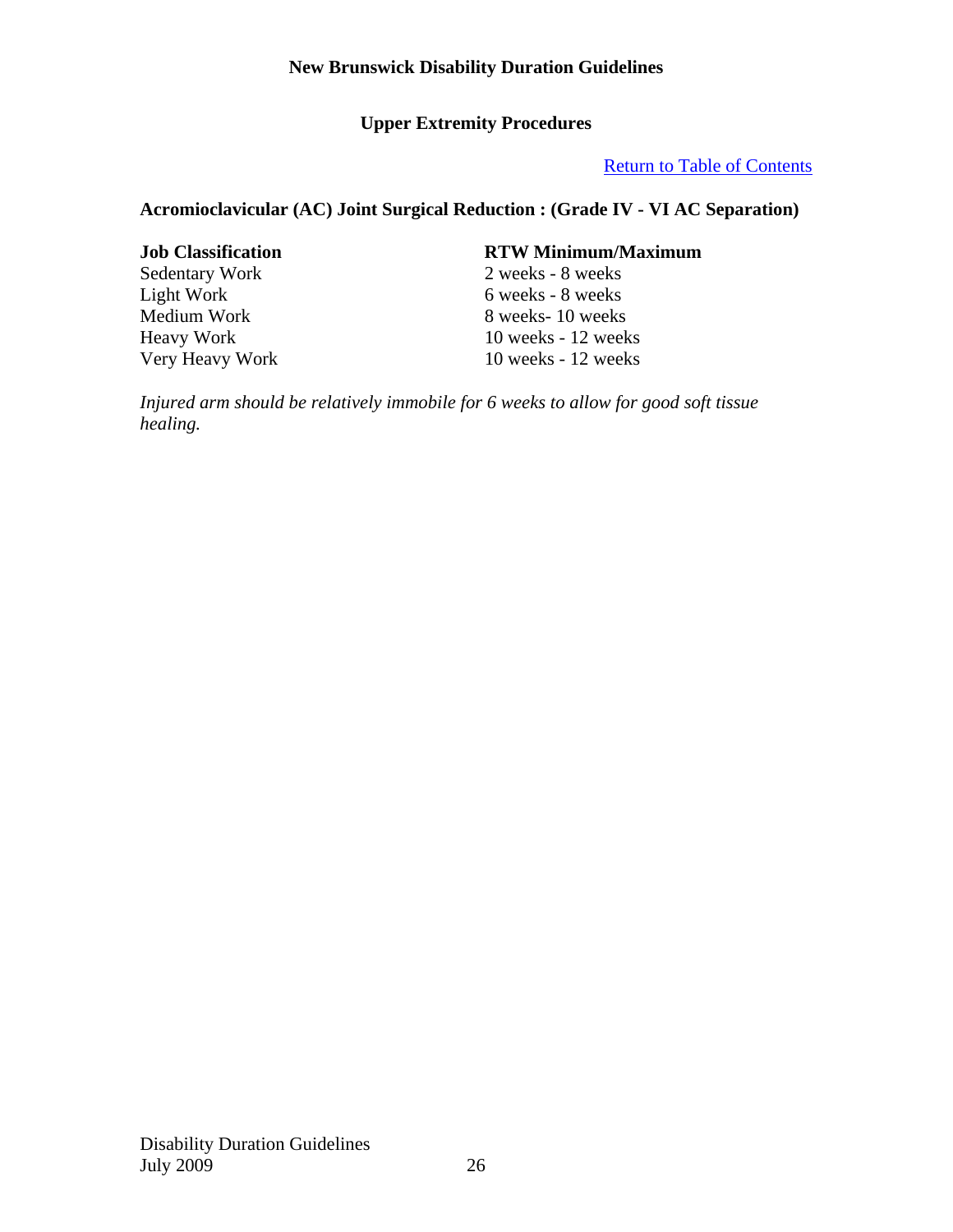# **Upper Extremity Soft Tissue Injuries**

### Return to Table of Contents

#### **Shoulder:**

Medium Work 1 week- 4 weeks

#### **Elbow:**

Sedentary Work 1 days - 1 weeks Light Work 1 days - 1 weeks Medium Work 3 days - 2 weeks

### **Wrist (first or second degree):**

Sedentary Work 1 days - 1 weeks Light Work 1 days - 2 weeks Medium Work 1 week- 4 weeks

### **Wrist (third degree):**

Sedentary Work 1 days - 4 weeks Light Work 1 days - 5 weeks Medium Work 2 week- 6 weeks

### **Fingers (interphalangeal joint):**

 $Sedentary / Medium Work$  1 days – 3 weeks Heavy / Very Heavy Work 2 week - 5 weeks

### **Job Classification RTW Minimum/Maximum**

 $Sedentary Work$  0 days  $-1.5$  weeks Light Work  $1 \text{ days} - 1.5 \text{ weeks}$ Heavy Work 2 weeks - 12 weeks Very Heavy Work 2 weeks – 12 weeks

### **Job Classification RTW Minimum/Maximum**

Heavy Work 1 weeks - 4 weeks Very Heavy Work 2 weeks - 6 weeks

#### **Job Classification RTW Minimum/Maximum**

Heavy Work 2 weeks - 5 weeks Very Heavy Work 3 weeks - 6 weeks

### **Job Classification RTW Minimum/Maximum**

Heavy Work 3 weeks - 8 weeks Very Heavy Work 4 weeks - 12 weeks

### **Job Classification RTW Minimum/Maximum**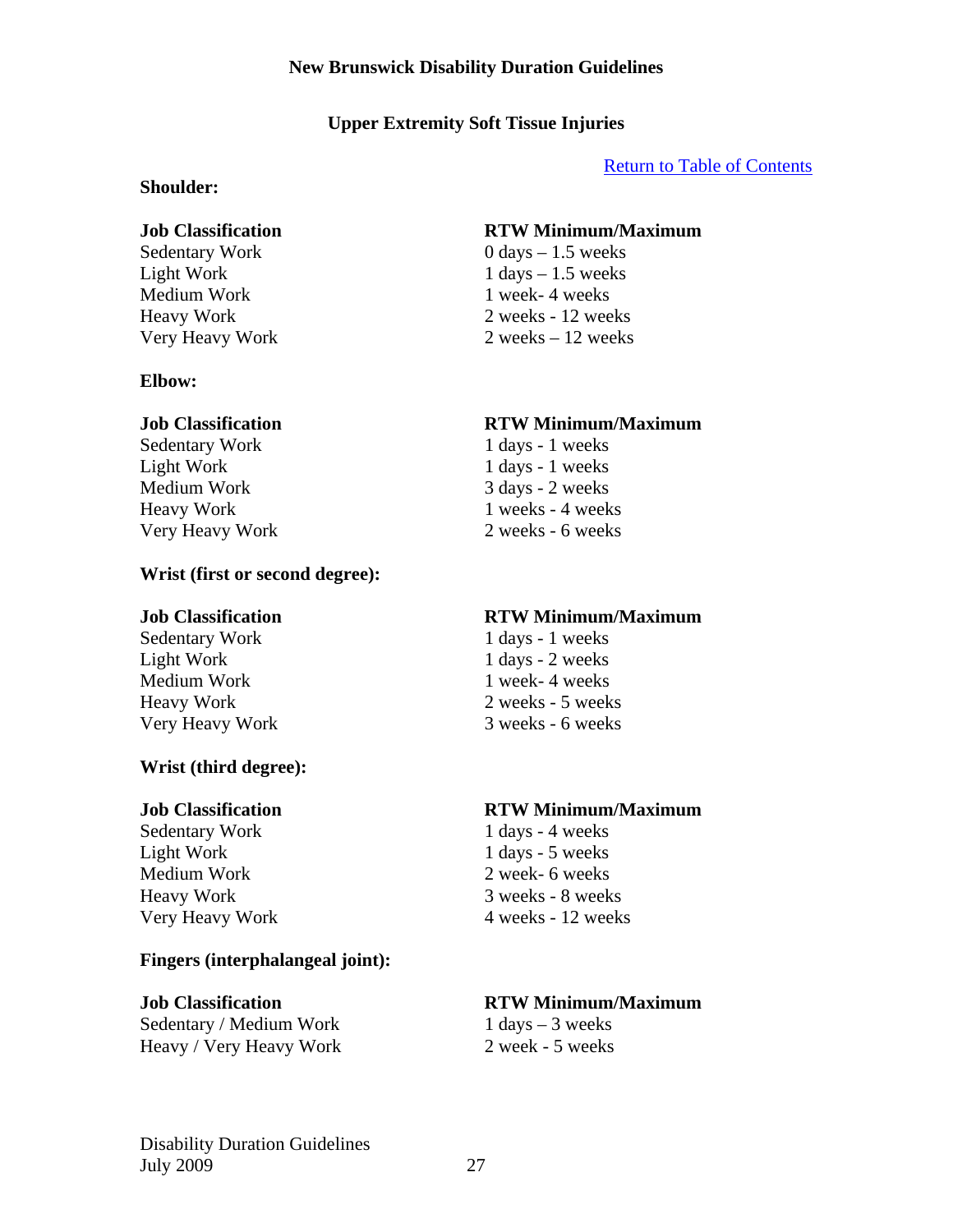# **Upper Extremity Soft Tissue Injuries**

### Return to Table of Contents

#### **Fingers (metacarpophalangeal joint):**

 $Sedentary / Medium Work$  1 days – 4 weeks Heavy / Very Heavy Work 1 week - 6 weeks

# **Job Classification RTW Minimum/Maximum**

### **Tendonitis, Epicondylitis: medial/lateral**

Sedentary Work 0 days - 4 weeks Light Work 1 days - 4 weeks Medium Work 1 week – 8 weeks

# **Job Classification RTW Minimum/Maximum**

Heavy Work 2 weeks – 8 weeks Very Heavy Work 2 weeks - 8 weeks

### **Thumb (interphalangeal joint):**

| <b>Job Classification</b> | <b>RTW Minimum</b> |
|---------------------------|--------------------|
| Sedentary / Medium Work   | 1 days $-5$ weeks  |
| Heavy / Very Heavy Work   | 1 week - 6 weeks   |

### **Job Classification RTW Minimum/Maximum**

*\* Depends on joint injured, severity and whether dominant or non-dominant hand is involved* 

### **Thumb (metacarpophalangeal joint):**

| <b>Job Classification</b> | <b>RTW Minimum/Maximum</b> |
|---------------------------|----------------------------|
| Sedentary / Medium Work   | 1 days - 6 weeks           |
| Heavy / Very Heavy Work   | 2 week - 8 weeks           |

*\* Depends on joint injured, severity and whether dominant or non-dominant hand is involved* 

### **Biceps Tendonitis: long head**

| <b>Job Classification</b> | <b>RTW Minimum/Maximum</b>         |
|---------------------------|------------------------------------|
| Sedentary                 | $1 \text{ days} - 1 \text{ weeks}$ |
| Light Work                | $1 \text{ days} - 2 \text{ weeks}$ |
| Medium Work               | $3 \text{ days} - 4 \text{ weeks}$ |
| Heavy                     | $3 \text{ days} - 4 \text{ weeks}$ |
| Very Heavy Work           | 3 days - 6 weeks                   |

\**Depends on severity of symptoms, whether dominant and extremity involved.* 

Disability Duration Guidelines July 2009 28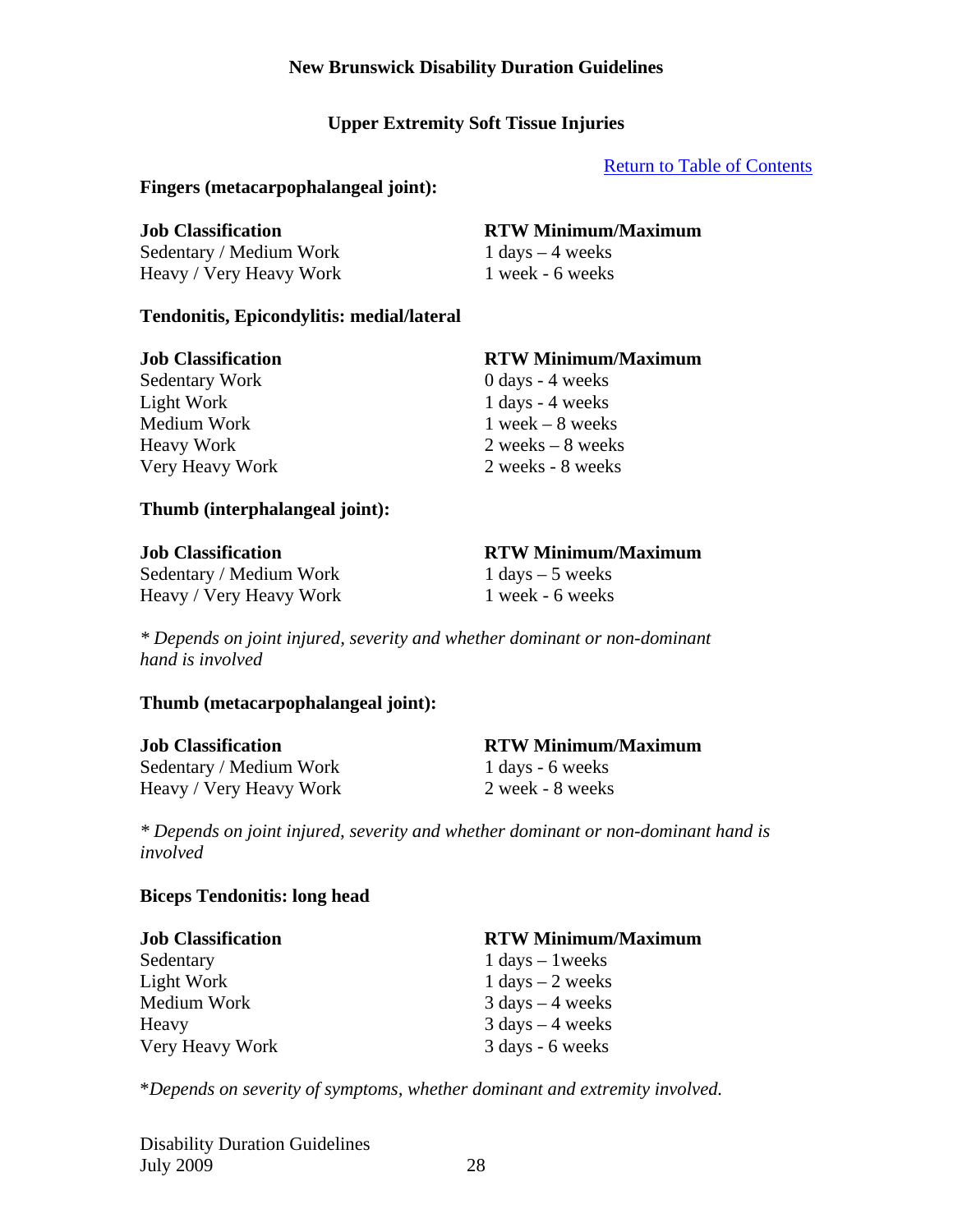**Upper Extremity Soft Tissue Injuries** 

Return to Table of Contents

# **Rotator Cuff Tendonitis/Strain: 1st to 3rd degree**

Light Work 3 weeks - 8 week

# **Job Classification RTW Minimum/Maximum**

Sedentary Work 1 weeks - 4 weeks Medium Work 3 weeks - 8 weeks<br>Heavy Work 5 weeks - 12 weeks 5 weeks - 12 weeks Very Heavy Work 5 weeks - 13 weeks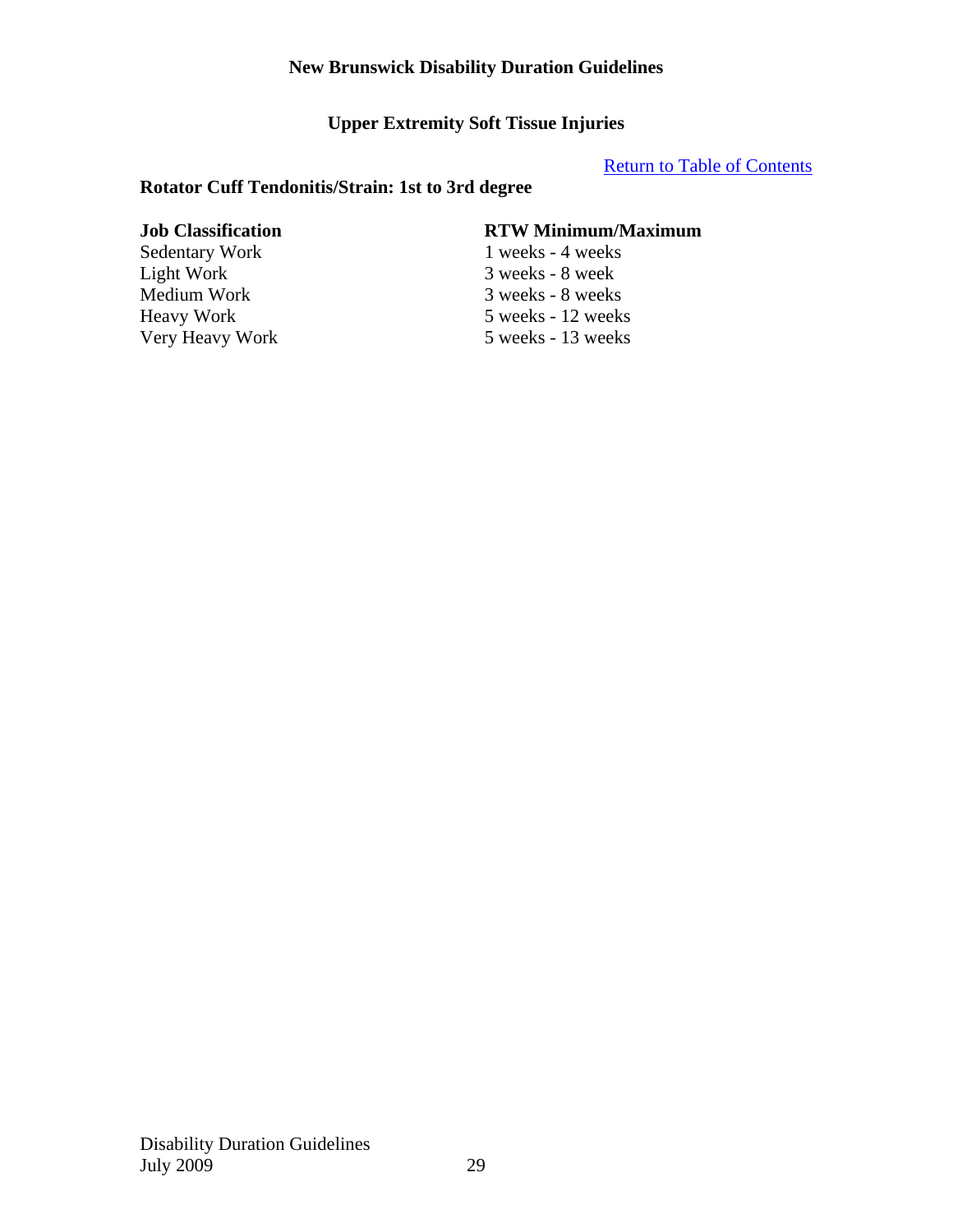# **Lower Extremity Amputations**

# Return to Table of Contents

# **Hip Disarticulation:**

Sedentary Work 3 months - 1 year Light Work By report Medium Work By report Heavy Work By report Very Heavy Work By report

# **Job Classification RTW Minimum/Maximum**

# **Amputation of a Lower Extremity:**

Heavy Work 16 weeks – indefinite

# **Foot:**

# **Toes:**

Sedentary Work 1 week – 4 weeks Light Work  $1$  week – 4 weeks

# **Job Classification RTW Minimum/Maximum**  Sedentary Work 6 weeks - 12 weeks Light Work 12 weeks – 24 weeks Medium Work 16 weeks – indefinite

Very Heavy Work 16 weeks - indefinite

### **Job Classification RTW Minimum/Maximum**

Sedentary Work 6 weeks - 12 weeks Light Work 12 weeks – 24 weeks Medium Work 16 weeks – indefinite<br>Heavy Work 16 weeks – indefinite  $16$  weeks – indefinite Very Heavy Work 16 weeks - indefinite

# **Job Classification RTW Minimum/Maximum**

Medium Work 2 weeks – 6 weeks Heavy Work 3 weeks – indefinite Very Heavy Work 4 weeks - indefinite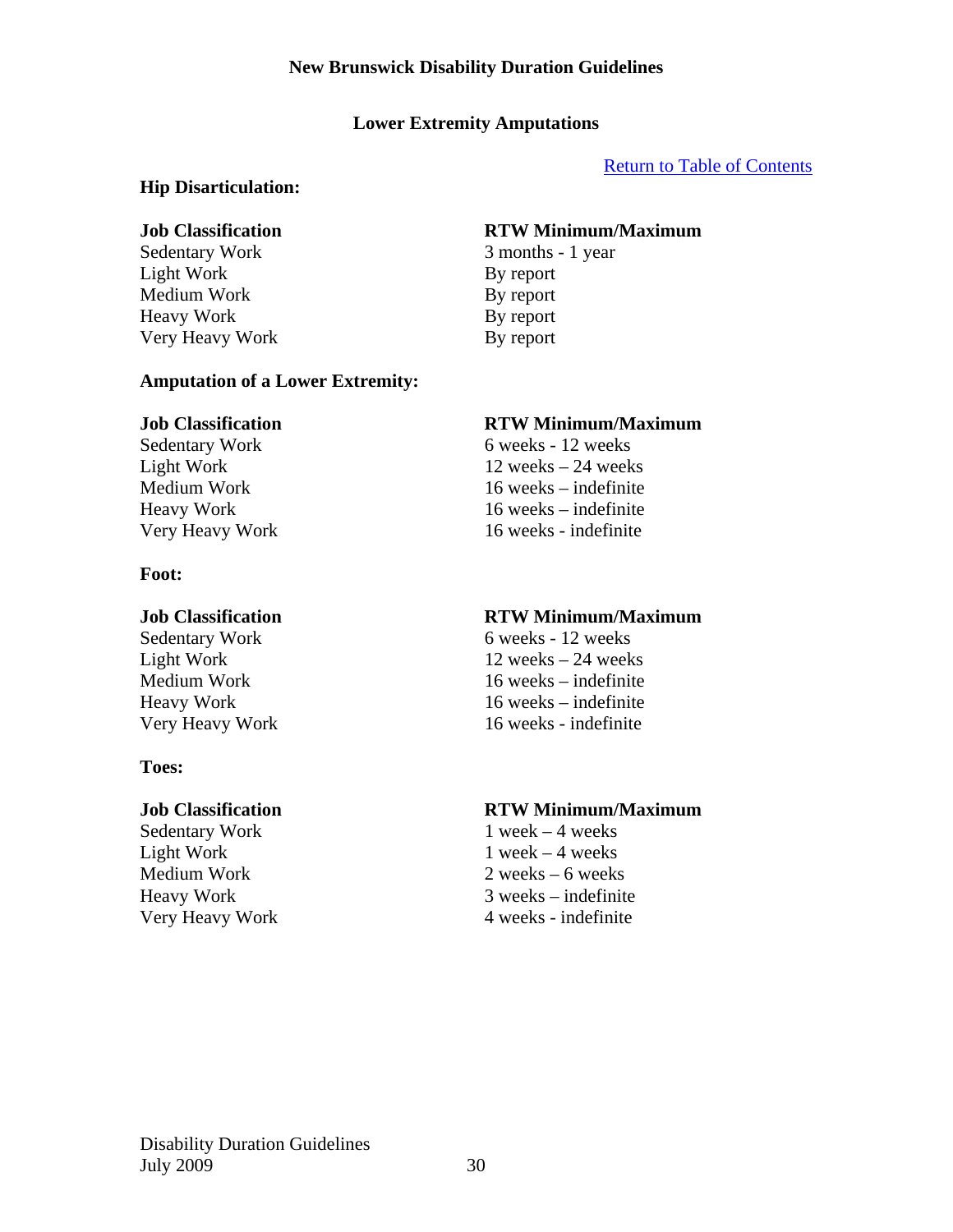# **Lower Extremity Dislocations**

### Return to Table of Contents

#### **Hip Joint:**

### **Knee Joint:**

Sedentary Work 1 week – 4 weeks

### **Patella (closed):**

### **Patella (open):**

### **Job Classification RTW Minimum/Maximum**

Sedentary Work 3 weeks – 4 weeks Light Work 3 weeks – 4 weeks Medium Work 4 weeks - 6 weeks Heavy Work 6 weeks - 12 weeks Very Heavy Work 6 weeks – 16 weeks

### **Job Classification RTW Minimum/Maximum**

Light Work 2 weeks – 6weeks Medium Work 17 weeks – 32 weeks Heavy Work 23 weeks – 39 weeks Very Heavy Work 26 weeks - indefinite

#### **Job Classification RTW Minimum/Maximum**

Sedentary Work 1 week – 4 weeks Light Work 2 weeks - 6 weeks Medium Work 2 weeks – 6 weeks  $Heavy Work$  6 weeks – 8 weeks Very Heavy Work 6 weeks - 8 weeks

### **Job Classification RTW Minimum/Maximum**

Sedentary Work 2 weeks – 6 weeks Light Work 2 weeks – 8 weeks Medium Work 3 weeks – 12 weeks  $Heavy Work$  6 weeks – 24 weeks Very Heavy Work 6 weeks – 24 weeks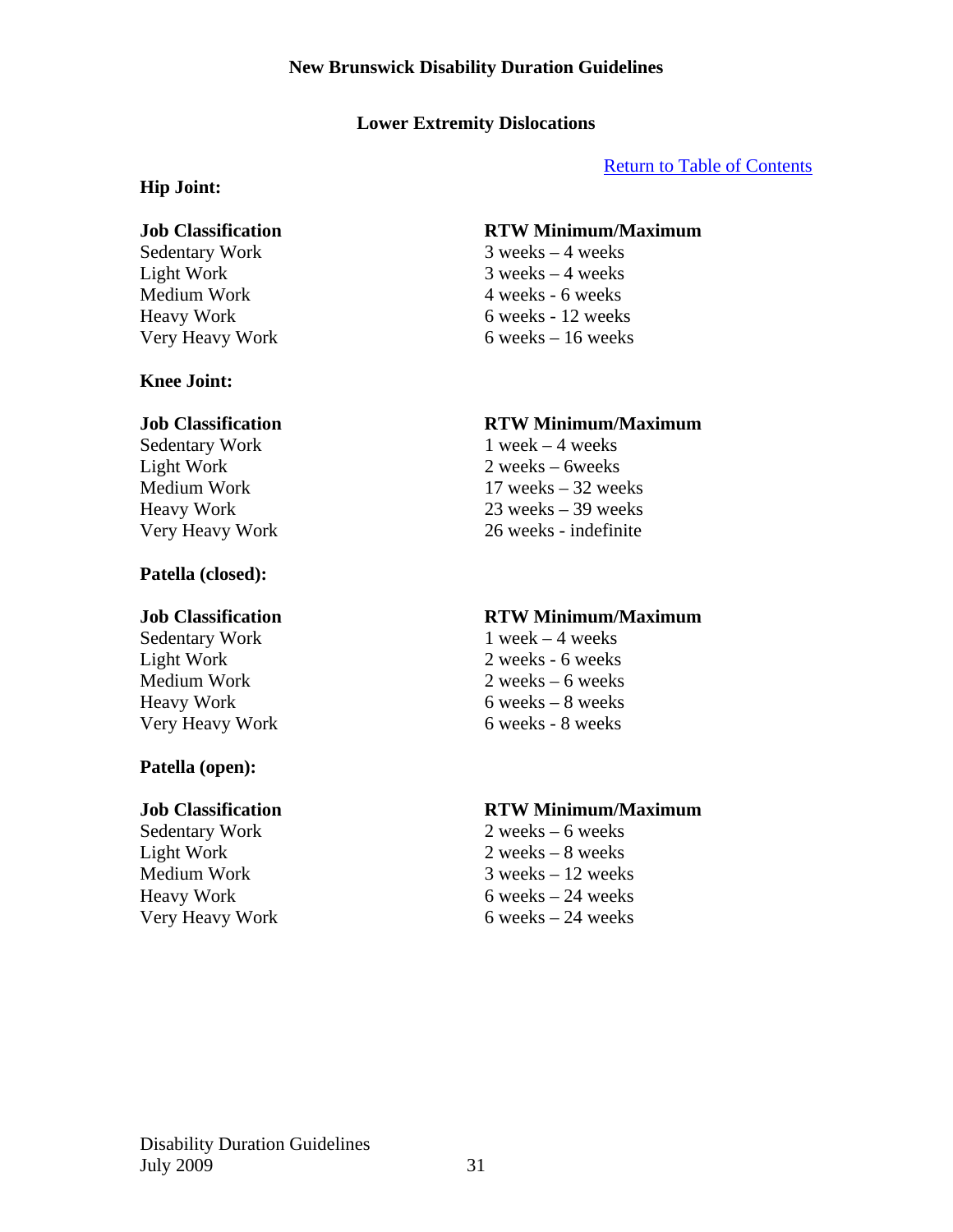# **Lower Extremity Dislocations**

# Return to Table of Contents

#### **Tarso-Metatarsal Joint**:

Sedentary Work 1 day – 3 weeks

#### **Toes: metatarsophalangeal joint**

Sedentary Work 1 day - 3 days Light Work 1 day - 3 days Medium Work 1 week - 2 weeks

#### **Toes: tarsometatarsal joint**

Sedentary Work 1 day - 3 weeks

# **Job Classification RTW Minimum/Maximum**

Light Work 2 weeks – 10 weeks  $Median Work$  4 weeks – 26 weeks Heavy Work 6 weeks - 26 weeks Very Heavy Work 6 weeks – 26 weeks

### **Job Classification RTW Minimum/Maximum**

Heavy Work 2 weeks – 4 weeks Very Heavy Work 2 weeks – 6 weeks

#### **Job Classification RTW Minimum/Maximum**

Light Work 2 weeks - 10 weeks Medium Work 4 weeks – 26 weeks<br>
Heavy Work 6 weeks – 26 weeks  $6$  weeks – 26weeks Very Heavy Work 6 weeks – 26 weeks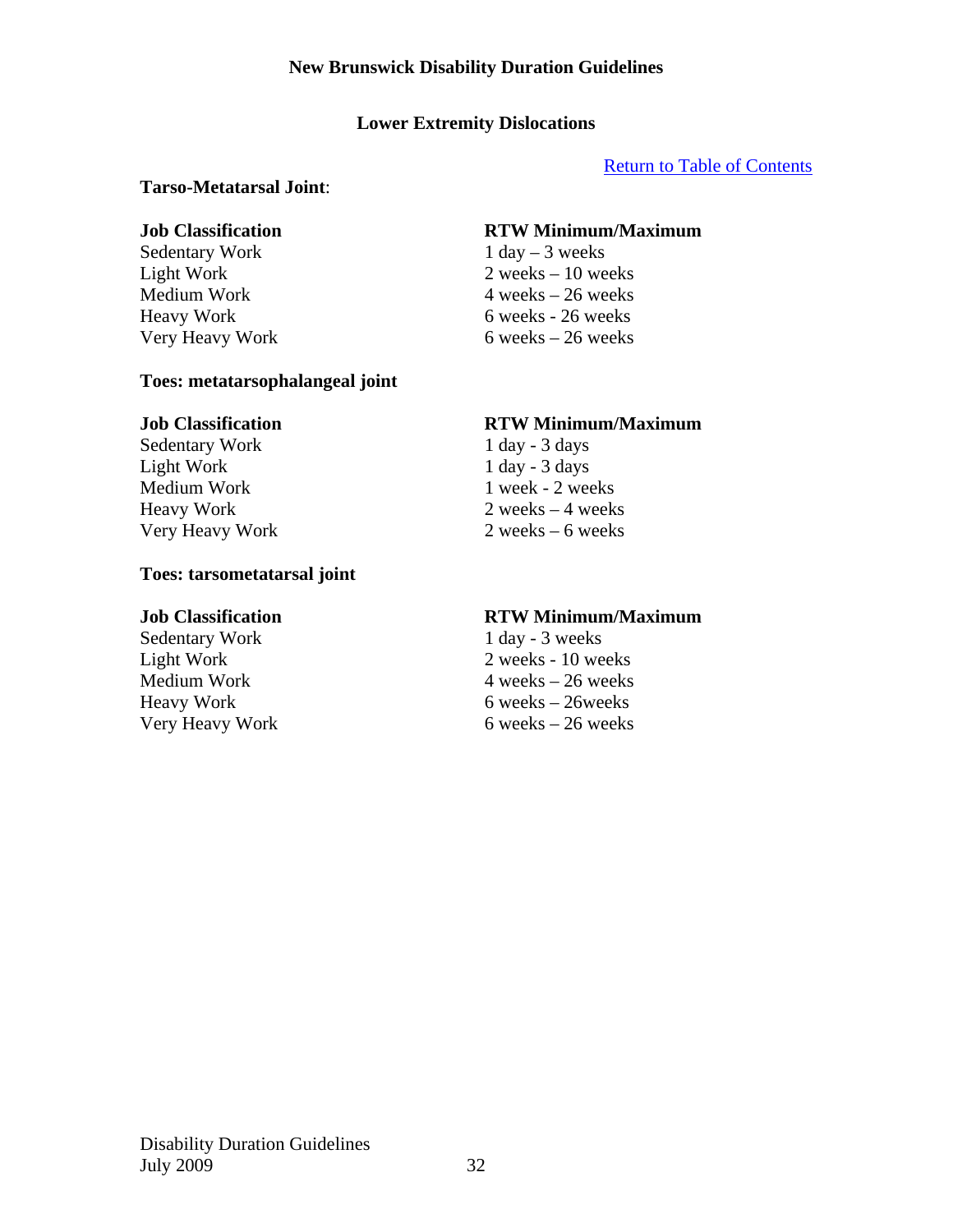### Return to Table of Contents

### **Pelvis: Minor Fracture**

#### **Pelvis: Major Fracture**

### **Job Classification RTW Minimum/Maximum**

Sedentary Work 2 weeks – 8 weeks Light Work  $4 \text{ weeks} - 12 \text{ weeks}$  $Median Work$  6 weeks – 16 weeks  $Heavy Work$  8 weeks – 20 weeks Very Heavy Work 12 weeks - 20 weeks

# **Job Classification RTW Minimum/Maximum**

By report

# **Acetabulum:**

### **Job Classification RTW Minimum/Maximum**

Sedentary Work 10 weeks - 13 weeks Light Work 10 weeks - 16 weeks Medium Work 12 weeks - 16 weeks Heavy Work 16 weeks – 24 weeks Very Heavy Work 16 weeks – 24 weeks

### **Hip: head, neck including subtrochanter region:**

Heavy Work By report Very Heavy Work By report

### **Femur: shaft**

### **Job Classification RTW Minimum/Maximum**

Sedentary Work 4 weeks - 12 weeks Light Work 8 weeks - 16 weeks Medium Work 8 weeks - 16 weeks

# **Job Classification RTW Minimum/Maximum**

Sedentary Work 2 weeks - 12 weeks Light Work  $4 \text{ weeks} - 26 \text{ weeks}$ Medium Work 17 weeks – 32 weeks Heavy Work 23 weeks – 39 weeks Very Heavy Work 26 weeks - indefinite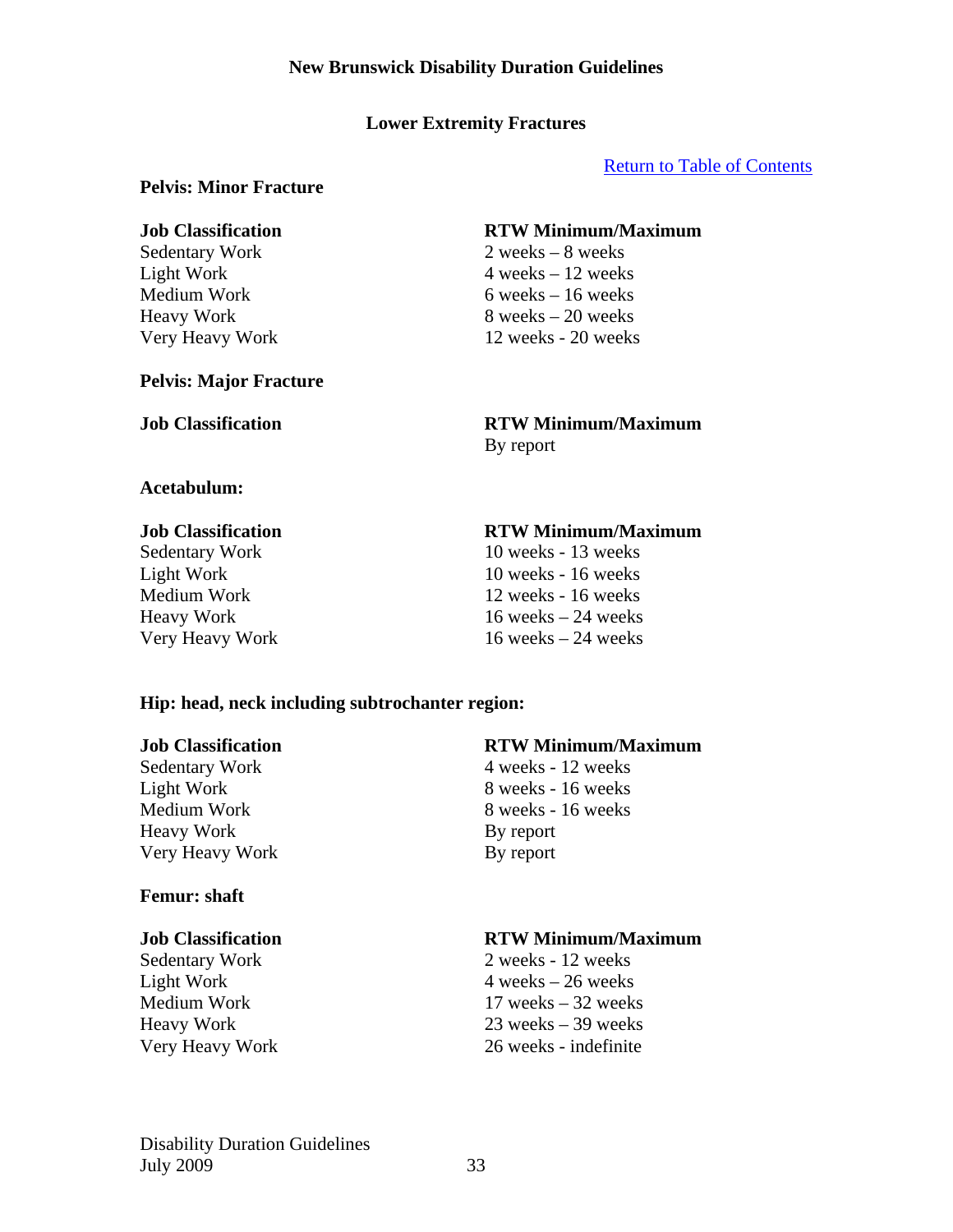# Return to Table of Contents

# **Intra-Articular Fractures of the knee: distal femur and proximal tibia**

Sedentary Work 4 weeks - 6 weeks Heavy Work By report Very Heavy Work By report

### **Patella:**

Light Work 2 weeks - 6 weeks Medium Work 2 weeks – 8 weeks

# **Tibia: shaft**

Very Heavy Work By report

### **Fibula: shaft**

Sedentary Work 1 day - 2 weeks Light Work 1 week - 4 weeks

# **Job Classification RTW Minimum/Maximum**

Light Work 20 weeks - 26 weeks Medium Work 24 weeks - 36 weeks

### **Job Classification RTW Minimum/Maximum**

Sedentary Work 1 week - 4 weeks Heavy Work 3 weeks – 13 weeks Very Heavy Work 4 weeks – 16 weeks

# **Job Classification RTW Minimum/Maximum**

Sedentary Work 2 weeks - 12 weeks Light Work 4 weeks - 26 weeks Medium Work 17 weeks - 32 weeks Heavy Work 23 weeks - 39 weeks

### **Job Classification RTW Minimum/Maximum**

Medium Work 3 weeks – 10 weeks Heavy Work 10 weeks – 12 weeks Very Heavy Work 12 weeks – 16 weeks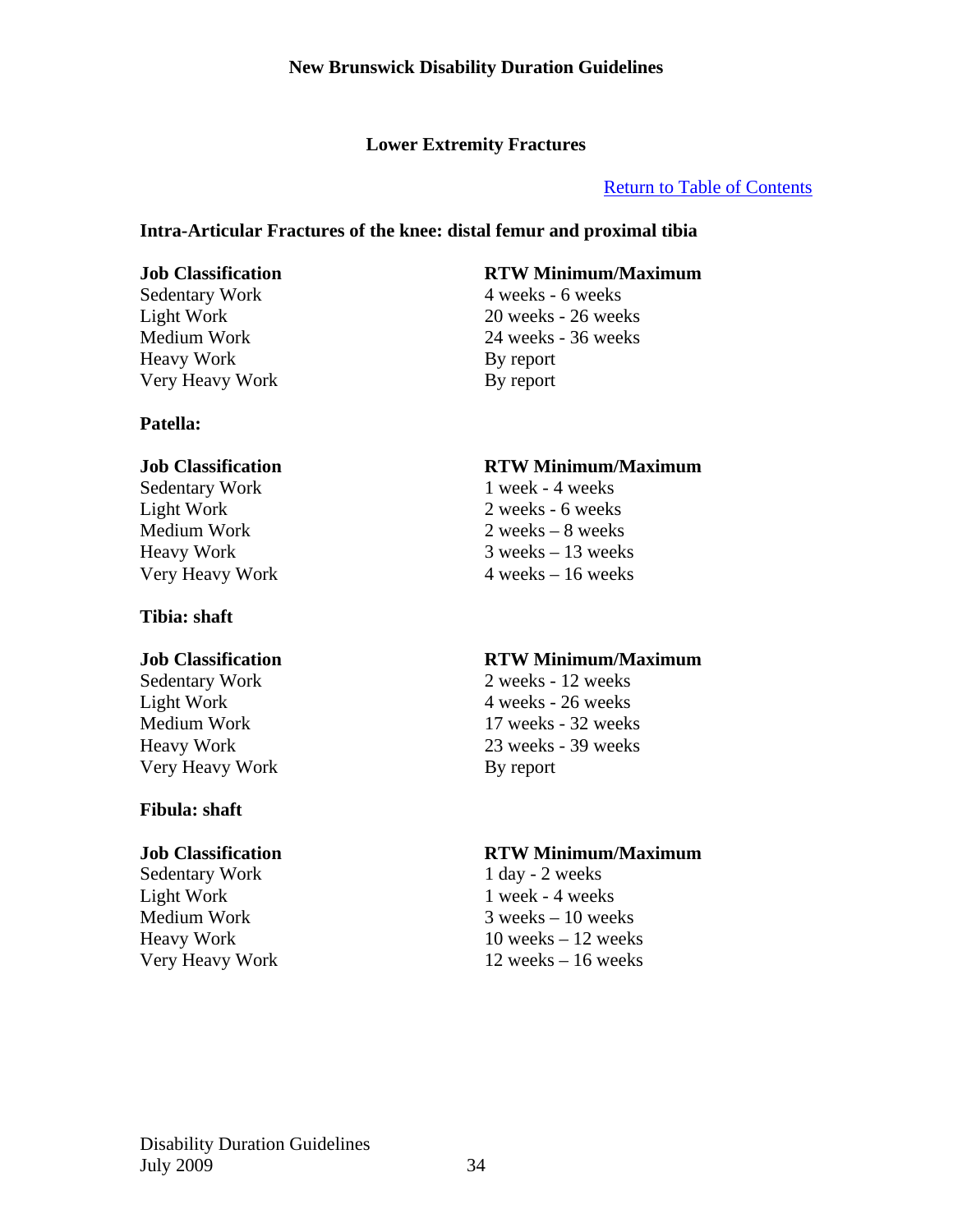# Return to Table of Contents

# **Ankle (Closed Reduction): Unimalleolar: Lateral or medial malleolus (excluding flake fractures):**

Sedentary Work 1 day - 2 weeks Light Work 1 week - 4 weeks

# **Job Classification RTW Minimum/Maximum**

Medium Work 3 weeks - 10 weeks Heavy Work 10 weeks - 12 weeks Very Heavy Work 12 weeks - 16 weeks

### **Ankle (Open Reduction): Unimalleolar: Lateral or medial malleolus (excluding flake fractures):**

Sedentary Work 2 weeks - 6 weeks

# **Ankle:**

**Bimalleolar**:

Sedentary Work 1 week - 6 weeks

# **Job Classification RTW Minimum/Maximum**

Light Work 8 weeks - 12 weeks Medium Work 10 weeks - 14 weeks Heavy Work 12 weeks - 16 weeks Very Heavy Work 12 weeks - 16 weeks

# **Job Classification RTW Minimum/Maximum**

Light Work 2 weeks – 8 weeks Medium Work 6 weeks – 16 weeks Heavy Work 8 weeks – 24 weeks Very Heavy Work 10 weeks - 24 weeks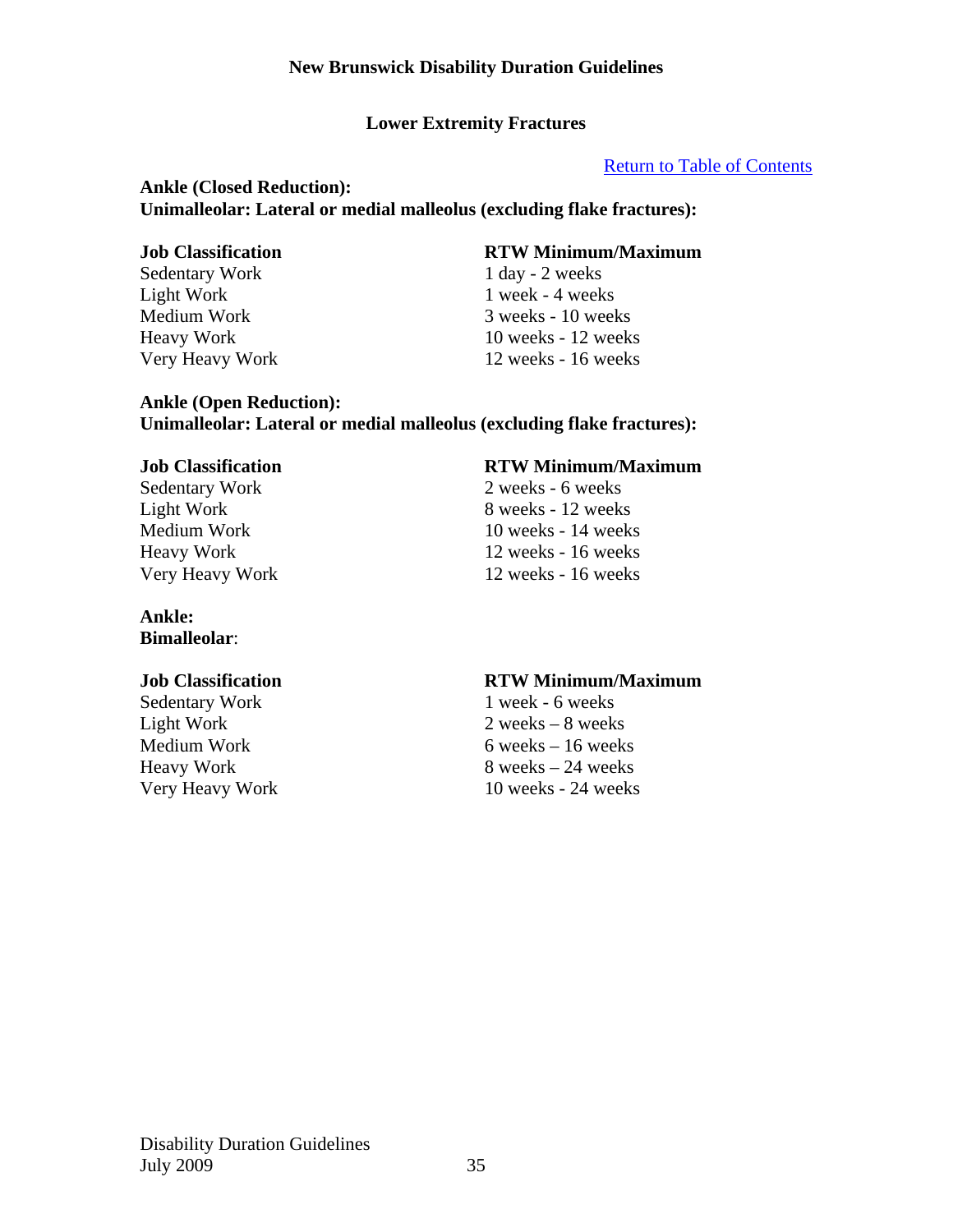Return to Table of Contents

# **Ankle: Trimalleolar:**

# **Job Classification RTW Minimum/Maximum**

Sedentary Work 2 weeks - 6 weeks Light Work 12 weeks – 16 weeks Medium Work 16 weeks – 20 weeks Heavy Work 20 weeks – 24 weeks Very Heavy Work 20 weeks - 36 weeks

### **Trimalleolar fracture with diastasis of the inferior tibiofibular joint:**

### **Job Classification RTW Minimum/Maximum**

Sedentary Work 6 weeks - 8 weeks Light Work 20 weeks - 24 weeks Medium Work 20 weeks - 24 weeks Heavy Work 20 weeks - 24 weeks Very Heavy Work 20 weeks - 24 weeks

### **Talus: Body Fracture, Undisplaced:**

### **Job Classification RTW Minimum/Maximum**

Sedentary Work 1 week – 2 weeks Light Work  $6 \text{ weeks} - 8 \text{ weeks}$ Medium Work 8 weeks - 10 weeks Heavy Work 10 weeks – 12 weeks

### **Talus:**

# **Body Fracture, Displaced and comminuted:**

Sedentary Work 2 weeks – 4 weeks

Very Heavy Work 10 weeks – 16 weeks

### **Job Classification RTW Minimum/Maximum**

Light Work 12 weeks – 16 weeks Medium Work 16 weeks – 24 weeks Heavy Work 20 weeks – 32 weeks Very Heavy Work 20 weeks – 32 weeks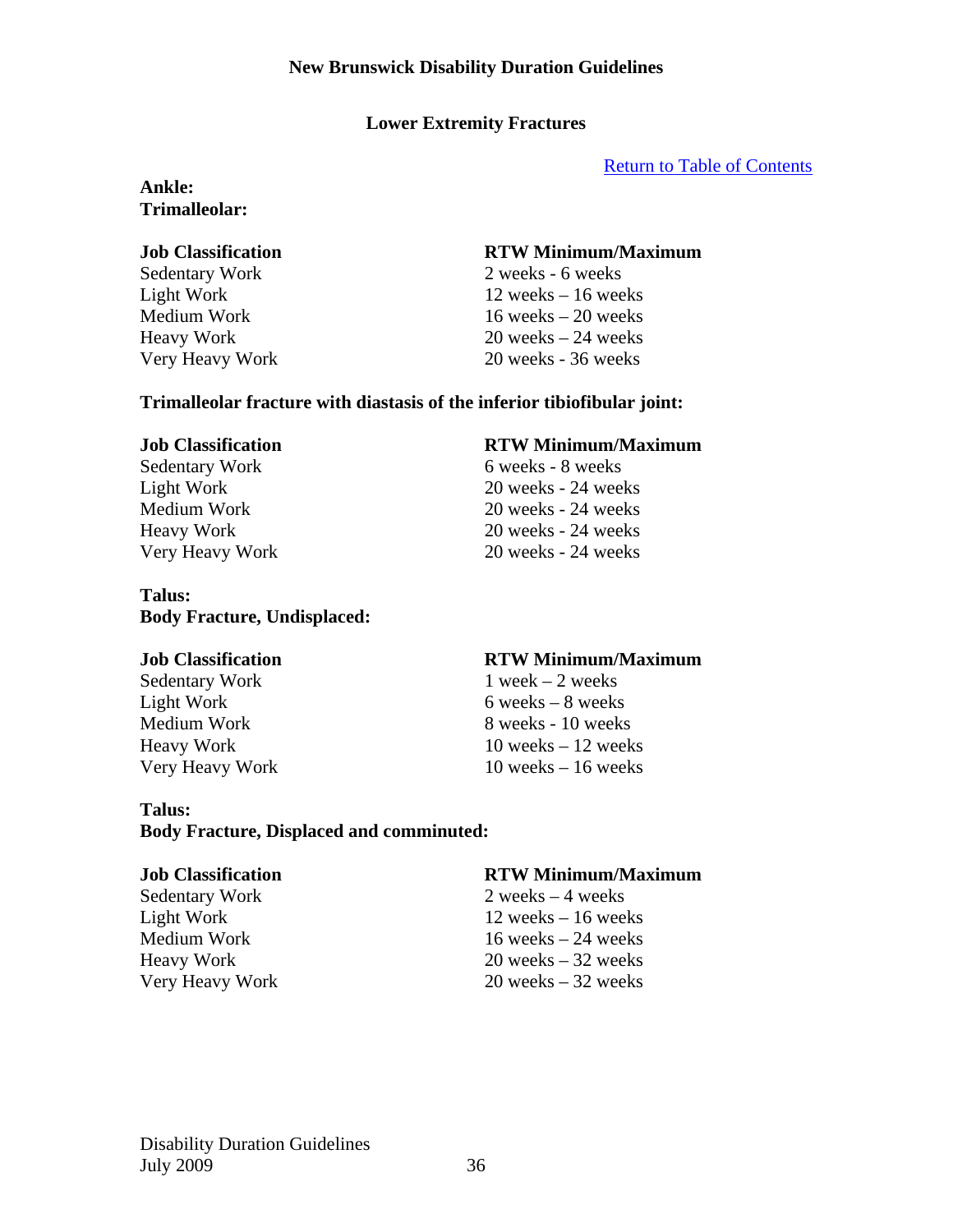# Return to Table of Contents

# **Calcaneus: Undisplaced**

### **Calcaneus: Displaced**

Heavy Work By report Very Heavy Work By report

### **Navicular (undisplaced):**

Sedentary Work 1 day – 3 days Light Work 1 day – 3days

# **Navicular (displaced):**

Sedentary Work 1 week – 2 weeks

### **Job Classification RTW Minimum/Maximum**

Sedentary Work 3 weeks - 6 weeks Light Work 8 weeks - 12 weeks<br>
Medium Work 8 weeks - 12 weeks 8 weeks - 12 weeks Heavy Work 8 weeks - 12 weeks Very Heavy Work 8 weeks - 12 weeks

### **Job Classification RTW Minimum/Maximum**

Sedentary Work 6 weeks - 12 weeks Light Work 12 weeks - 26 weeks Medium Work 12 weeks - 26 weeks

# **Job Classification RTW Minimum/Maximum**

Medium Work 3 weeks – 16 weeks Heavy Work 10 weeks – 24 weeks Very Heavy Work 10 weeks – 32 weeks

### **Job Classification RTW Minimum/Maximum**

Light Work  $6 \text{ weeks} - 8 \text{ weeks}$  $\text{Median Work} \quad 8 \text{ weeks} - 16 \text{ weeks}$ Heavy Work 16 weeks – 24 weeks Very Heavy Work 16 weeks – 32 weeks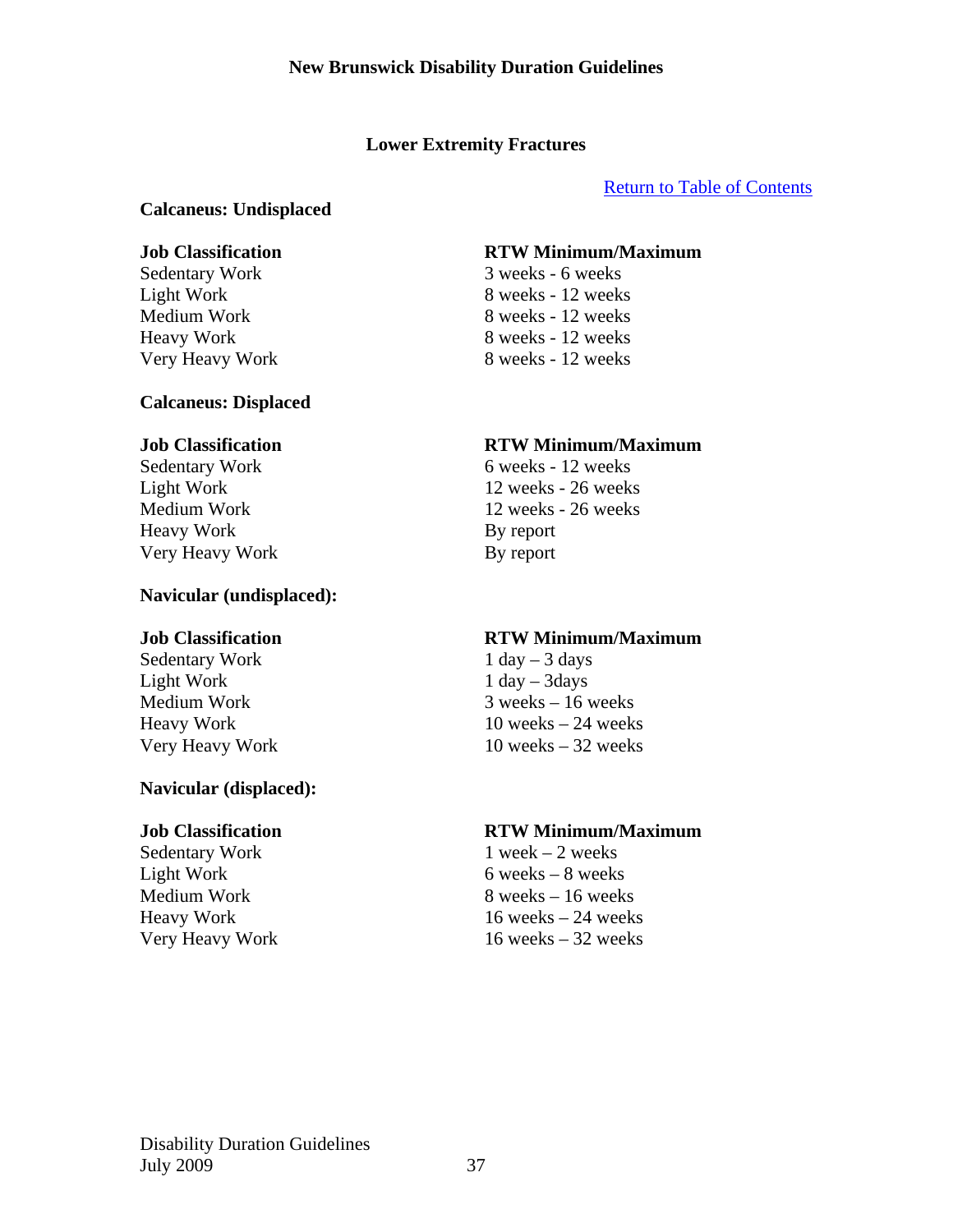### **Lower Extremity Fractures**

Return to Table of Contents

### **Cuboid or Cuneiform:**

Sedentary Work 1 day – 3 days Light Work  $1 \text{ day} - 3 \text{ days}$ 

### **1st Metatarsal:**

Sedentary Work  $1 \text{ day} - 3 \text{ days}$ 

# **2nd, 3rd, 4th & 5th Metatarsal:**

# **Phalanges of the Foot:**

Sedentary Work 1 day – 2 weeks Light Work 3 days - 3 weeks

### **Job Classification RTW Minimum/Maximum**

Medium Work 2 weeks – 6 weeks Heavy Work 6 weeks – 84 weeks Very Heavy Work 8 weeks – 16 weeks

### **Job Classification RTW Minimum/Maximum**

Light Work 6 weeks - 12 weeks Medium Work 10 weeks - 16 weeks Heavy Work 8 weeks - 24 weeks Very Heavy Work 8 weeks - 24 weeks

### **Job Classification RTW Minimum/Maximum**

Sedentary Work 1 week - 2 weeks Light Work 3 weeks - 5 weeks Medium Work 6 weeks - 10 weeks Heavy Work 10 weeks - 12 weeks Very Heavy Work 10 weeks - 16 weeks

# **Job Classification RTW Minimum/Maximum**

Medium Work 2 weeks – 4 weeks Heavy Work 4 weeks – 6 weeks Very Heavy Work 4 weeks – 6 weeks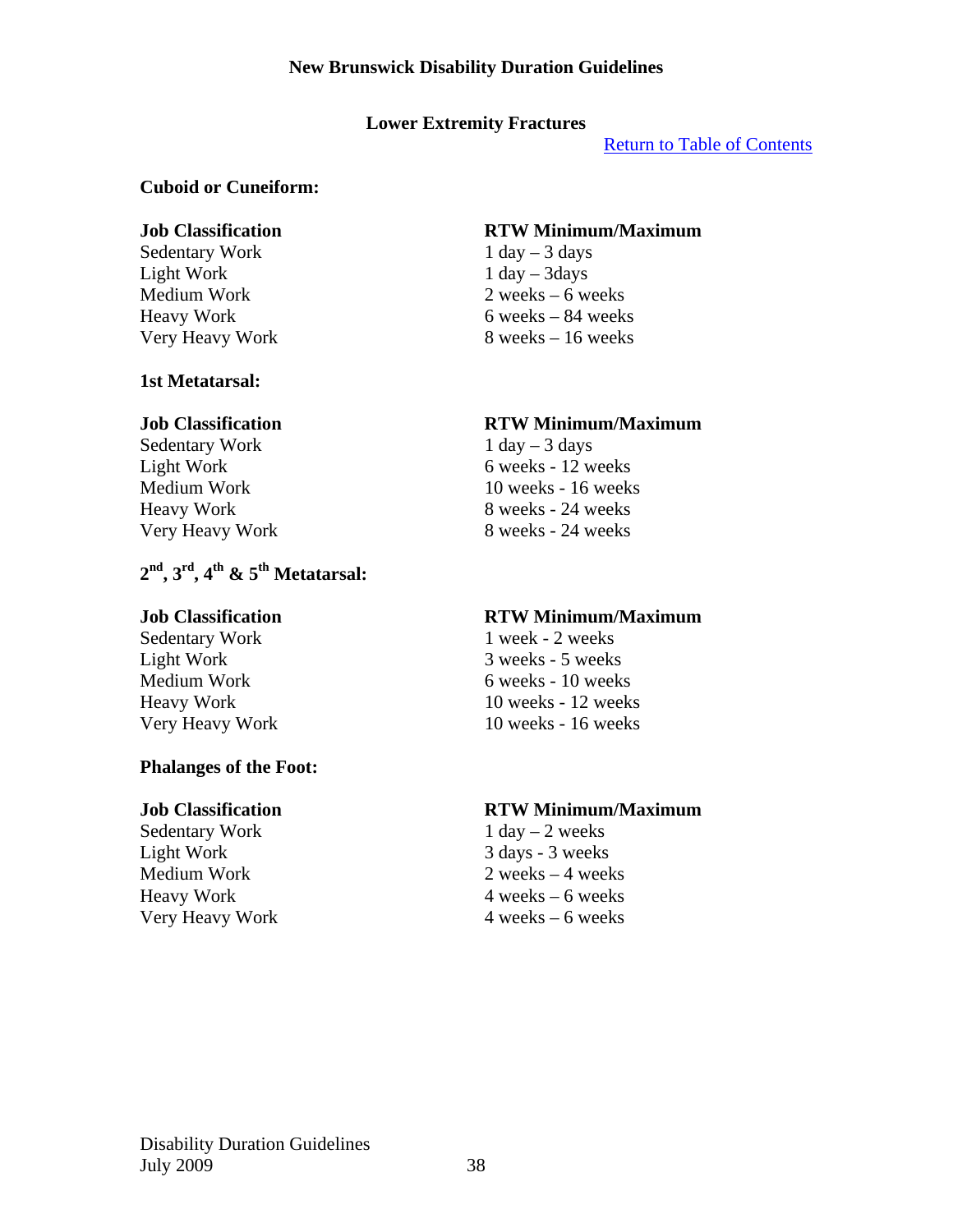# **Lower Extremity Miscellaneous**

### Return to Table of Contents

#### **Achilles Tendon Rupture: for surgical intervention**

Sedentary Work 1 day - 1 week

# **Job Classification RTW Minimum/Maximum**

Light Work 1 week – 4 weeks  $Median Work$  4 weeks – 12 weeks Heavy Work 6 weeks - 22 weeks Very Heavy Work 8 weeks - 26 weeks

# **Plantar Fasciitis:**

Sedentary Work 0 days – 1 week Light Work 0 days – 1 week Very Heavy Work

### **Job Classification RTW Minimum/Maximum**

Medium Work 1 days – 1.5 weeks<br>
Heavy Work 3 days – 2 weeks  $3 \text{ days} - 2 \text{ weeks}$ <br> $3 \text{ days} - 2 \text{ weeks}$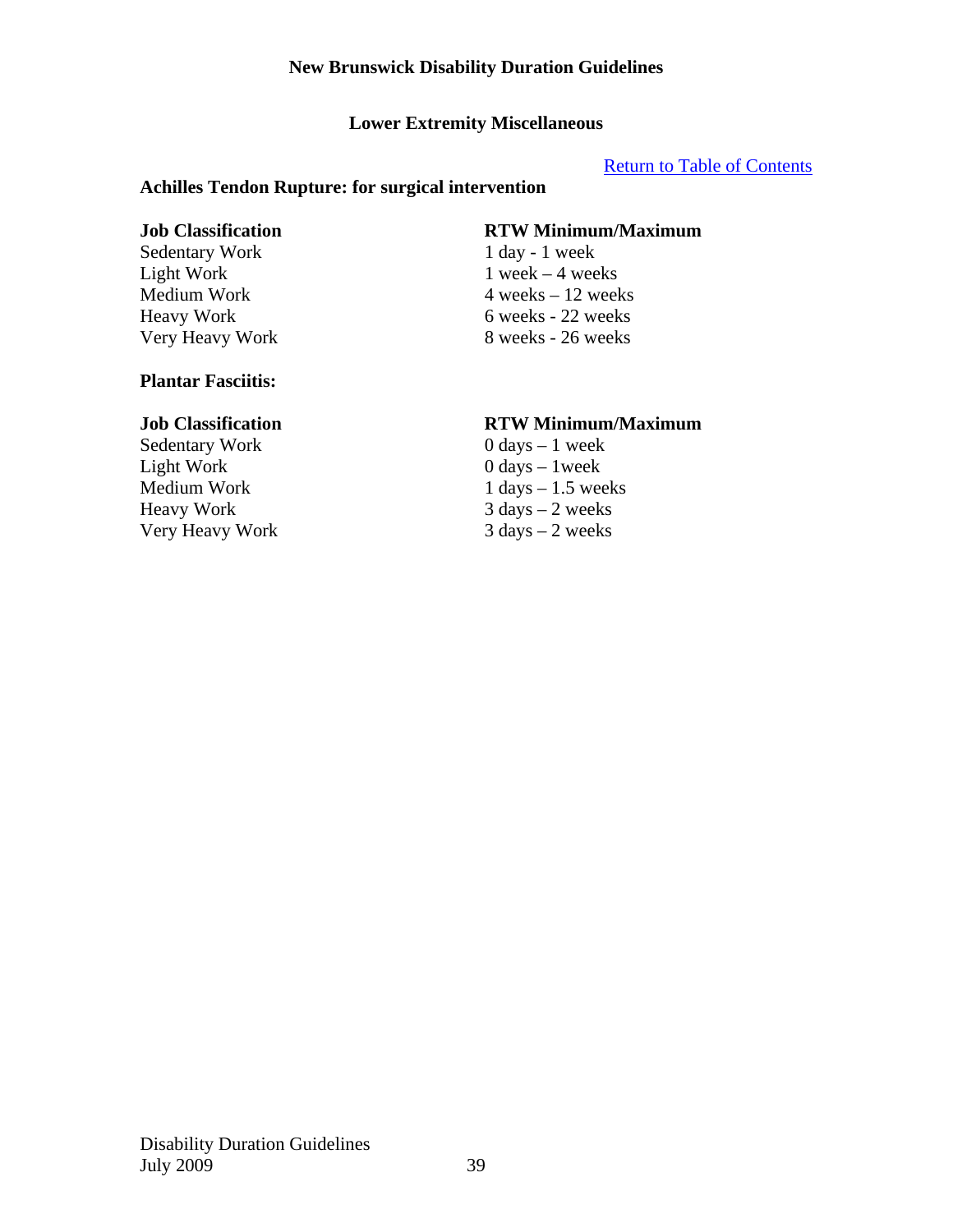# **Lower Extremity Procedures**

# Return to Table of Contents

### **Menisectomy (open):**

Sedentary Work 1 week – 6 weeks

### **Menisectomy (arthroscopic):**

### **Meniscal Repair: repair of meniscal tear**

Sedentary Work 1 week – 6 weeks

# **Job Classification RTW Minimum/Maximum**

Light Work  $1$  week – 7 weeks Medium Work 3 weeks – 8 weeks Heavy Work 5 weeks – 12 weeks Very Heavy Work 5 weeks – 18 weeks

### **Job Classification RTW Minimum/Maximum**

Sedentary Work 1 week – 4 weeks Light Work  $1$  week – 5 weeks Medium Work 2 weeks – 8 weeks Heavy Work 3 weeks – 12 weeks Very Heavy Work 4 weeks – 18 weeks

### **Job Classification RTW Minimum/Maximum**

Light Work 2 weeks –12 weeks  $Median Work$  4 weeks – 13 weeks  $Heavy Work$  6 weeks – 20 weeks Very Heavy Work 8 weeks – 26 weeks

### **Lateral Retinacular Release: recurrent patellar dislocation**

Sedentary Work 3 days - 1 week Very Heavy Work By report

# **Job Classification RTW Minimum/Maximum**

Light Work 2 weeks - 3 weeks Medium Work 2 weeks - 3 weeks Heavy Work 2 weeks - 3 weeks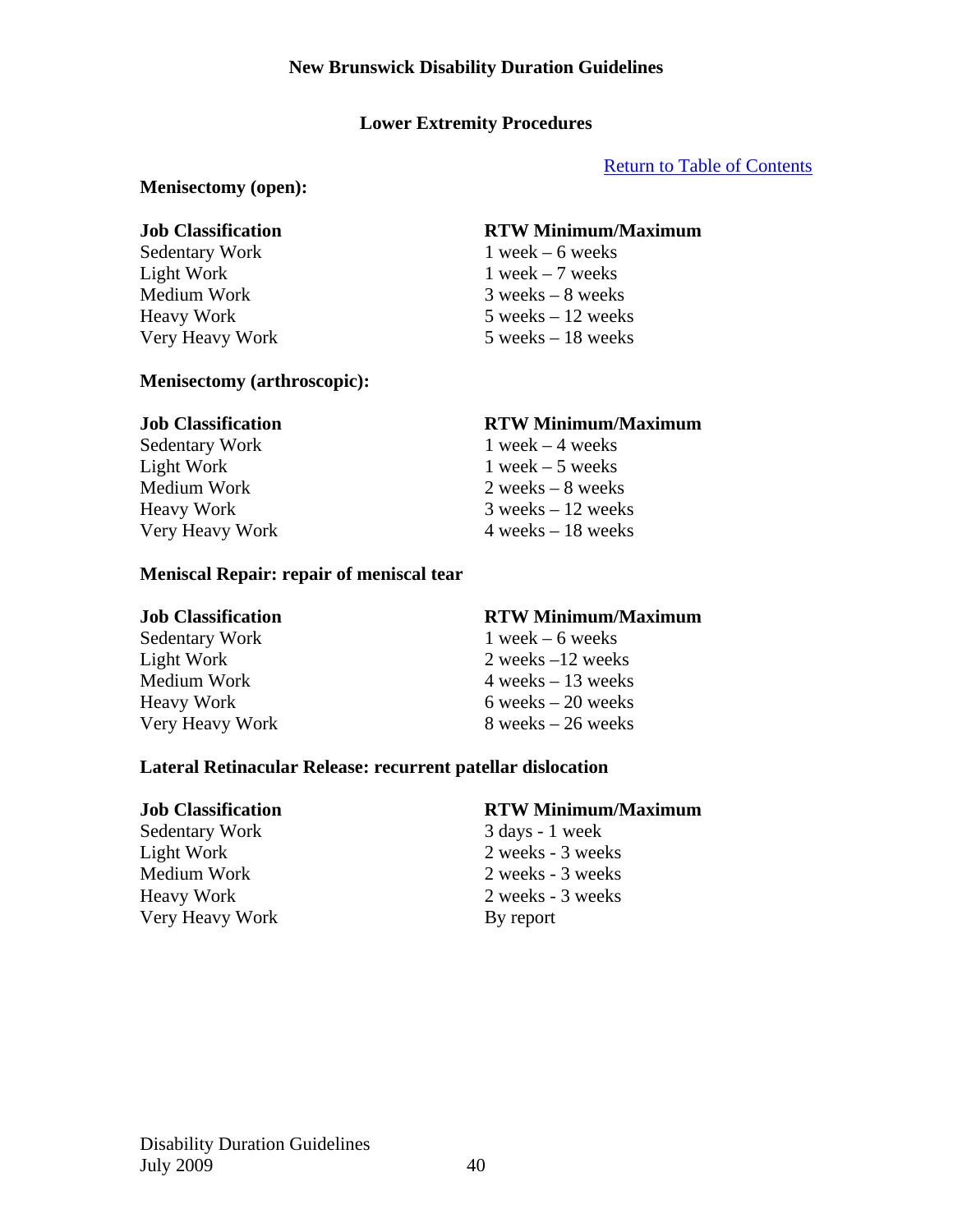# **Lower Extremity Procedures**

Return to Table of Contents

#### **Patellectomy:**

Very Heavy Work By report

### **Job Classification RTW Minimum/Maximum**

Sedentary Work 2 weeks - 4 weeks Light Work 2 weeks - 6 weeks Medium Work 3 weeks - 8 weeks Heavy Work 6 weeks or by report

#### **Anterior Cruciate Ligament (ACL) Reconstruction/Replacement:**

# **Job Classification RTW Minimum/Maximum**  Sedentary Work 3 weeks - 10 weeks Light Work 3 weeks - 14 weeks Medium Work 26 weeks – indefinite Heavy Work 26 weeks – indefinite Very Heavy Work 26 weeks – indefinite

*Return to very heavy repetitive work may take 9-12 months. Functional brace may/will be required for heavy and very heavy work and for medium work on uneven terrain and/or rotational activity.* 

### **Ankle Ligament Reconstruction (Evans Repair):**

Sedentary Work 2 weeks - 4 weeks Light Work 6 weeks - 8 weeks

### **Hip Replacement:**

#### **Job Classification RTW Minimum/Maximum**

Medium Work 8 weeks - 12 weeks Heavy Work 8 weeks - 14 weeks Very Heavy Work 12 weeks - 16 weeks

#### **Job Classification RTW Minimum/Maximum**

Sedentary Work 4 weeks - 12 weeks Light Work 6 weeks - 20 weeks Medium Work 12 weeks - 26 weeks Heavy Work Indefinite – indefinite Very Heavy Work Indefinite – indefinite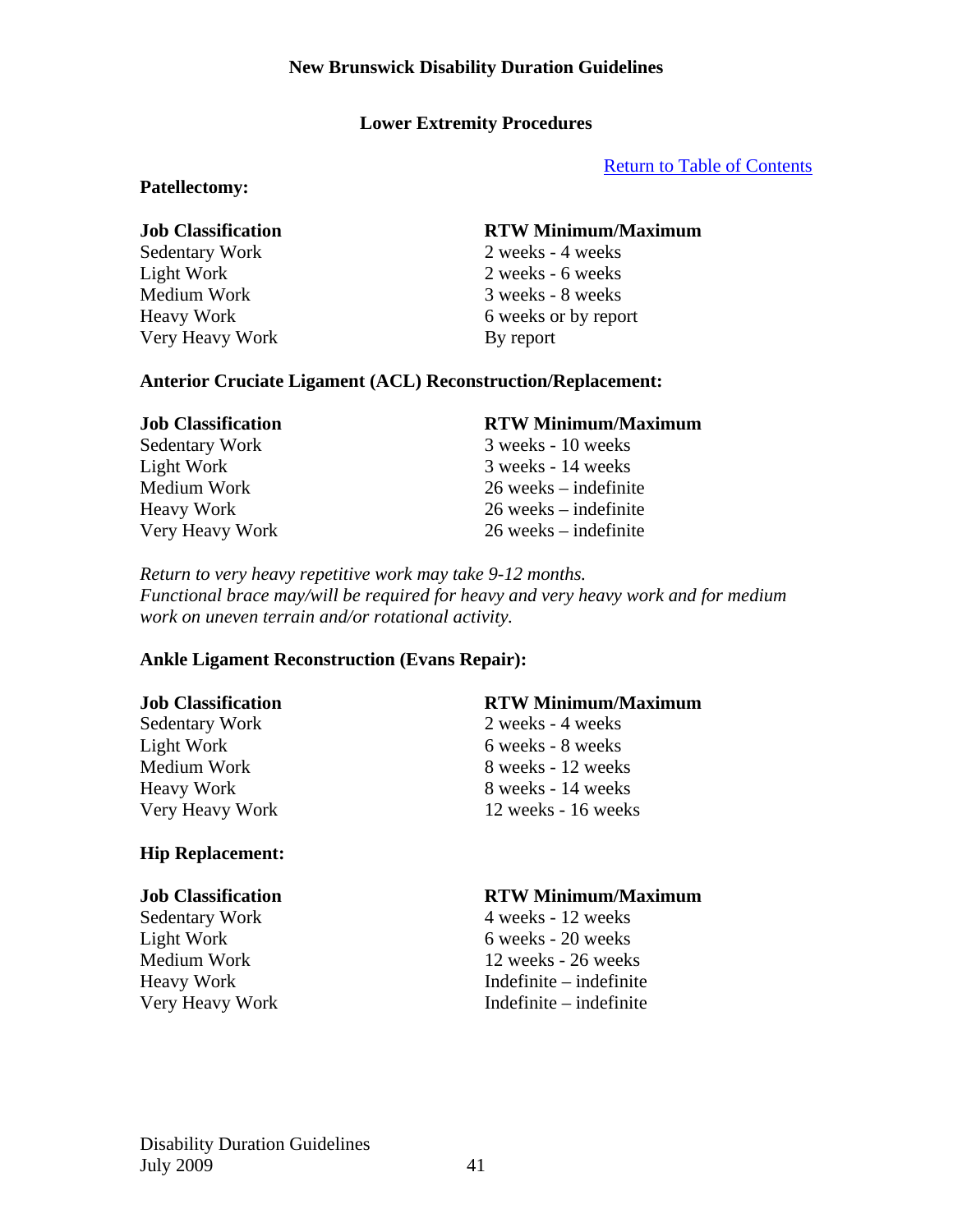# **Lower Extremity Procedures**

#### Return to Table of Contents

#### **Osteotomy of Tibia:** *requires Medical Advisor review*

### **Job Classification RTW Minimum/Maximum**

Sedentary Work 4 weeks - 6 weeks Light Work 6 weeks - 8 weeks Medium Work 8 weeks - 12 weeks Heavy Work 12 weeks - 24 weeks Very Heavy Work 12 weeks - 24 weeks

#### **Arthroplasty of Knee / Total Knee Replacement**:

### **Arthroplasty of Ankle:**

#### **Job Classification RTW Minimum/Maximum**

Sedentary Work 2 weeks - 6 weeks Light Work  $3$  weeks  $-12$  weeks Medium Work 12 weeks - indefinite Heavy Work Indefinite – indefinite Very Heavy Work Indefinite – indefinite

#### **Job Classification RTW Minimum/Maximum**

Sedentary Work 1 week – 6 weeks Light Work 3 weeks – 12 weeks Medium Work 12 weeks - indefinite<br>Heavy Work 12 weeks - indefinite Indefinite - indefinite Very Heavy Work Indefinite - indefinite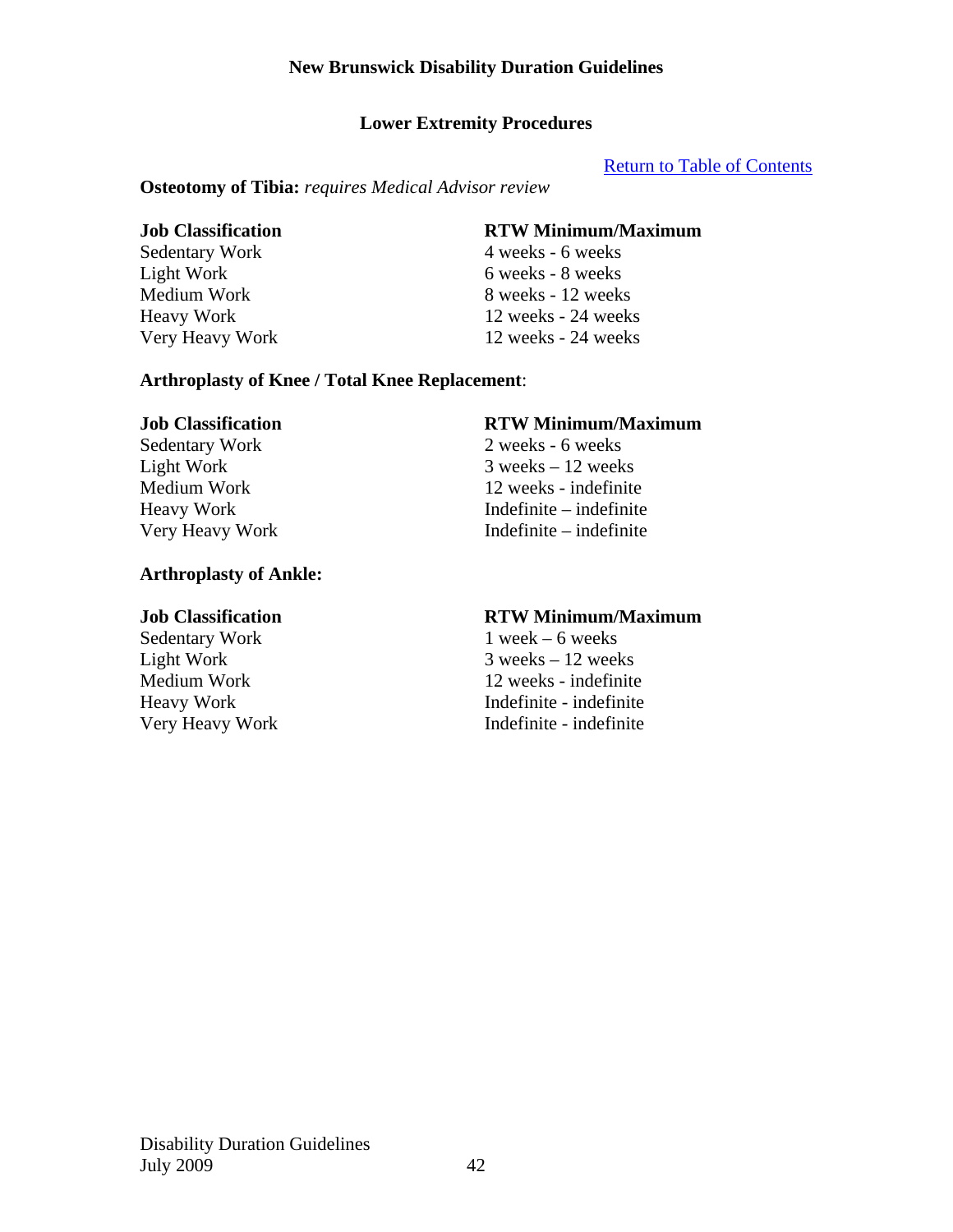### **Lower Extremity Soft Tissue Injuries**

### Return to Table of Contents

#### **Knee: medial and lateral collateral ligaments**

Sedentary Work 1 day - 1 week Light Work 1 day - 1 week Medium Work 3 days – 3 weeks Heavy Work 3 days – 6 weeks Very Heavy Work 3 days – 6 weeks

#### **Job Classification RTW Minimum/Maximum**

### **Anterior Cruciate Ligament (ACL) Tear (without surgery) and Posterior Cruciate Ligament Tear (PCL):**

### **Ankle: (first or second-degree)**

Sedentary Work 0 days - 1 week Light Work 1 day - 1 week Medium Work  $3 \text{ days} - 2 \text{ weeks}$ Heavy Work 1 week – 4 weeks Very Heavy Work 1 week – 4 weeks

### **Ankle: (third-degree)**

Sedentary Work 1 day – 1 week Light Work  $1 \text{day} - 4$  weeks Medium Work 1 week – 6 weeks

# **Job Classification RTW Minimum/Maximum**

Sedentary Work 3 weeks - 4 weeks Light Work 4 weeks - 6 weeks Medium Work 6 weeks - 8 weeks Heavy Work 8 weeks - 12 weeks Very Heavy Work 8 weeks - 12 weeks

#### **Job Classification RTW Minimum/Maximum**

#### **Job Classification RTW Minimum/Maximum**

Heavy Work 2 weeks – 10 weeks Very Heavy Work 2 weeks - 10 weeks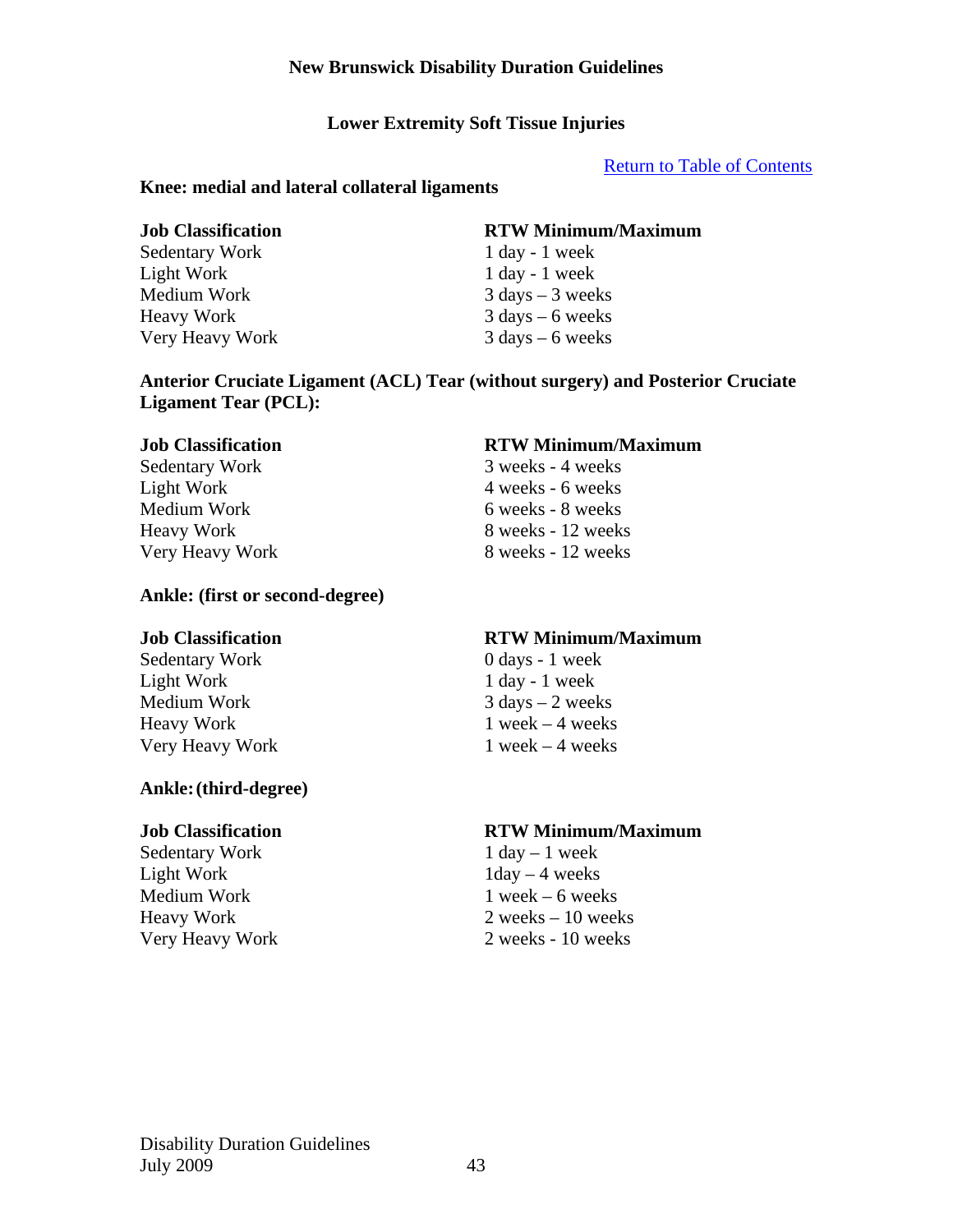# **Head Trunk and Spine Dislocations**

### Return to Table of Contents

### **Temporomandibular Joint(s): TMJ**

### **Spondylolysis:**

Sedentary Work 1 day – 2 weeks Light Work  $1 \text{day} - 4$  weeks

#### **Job Classification RTW Minimum/Maximum**

Any Work 0 days – 2 days

### **Job Classification RTW Minimum/Maximum**

Medium Work  $\overline{6 \text{ weeks}} - 13 \text{ weeks}$  $Heavy Work$  6 weeks – 17 weeks Very Heavy Work 9 weeks – 26 weeks

### **Spondylolisthesis (traumatic):**

Sedentary Work 0 days – 1 week Light Work 0 days – 3 weeks Medium Work  $0 \text{ days} - 6 \text{ weeks}$  $Heavy Work$  0 days  $-12$  weeks Very Heavy Work 0 days - 16 weeks

# **Job Classification RTW Minimum/Maximum**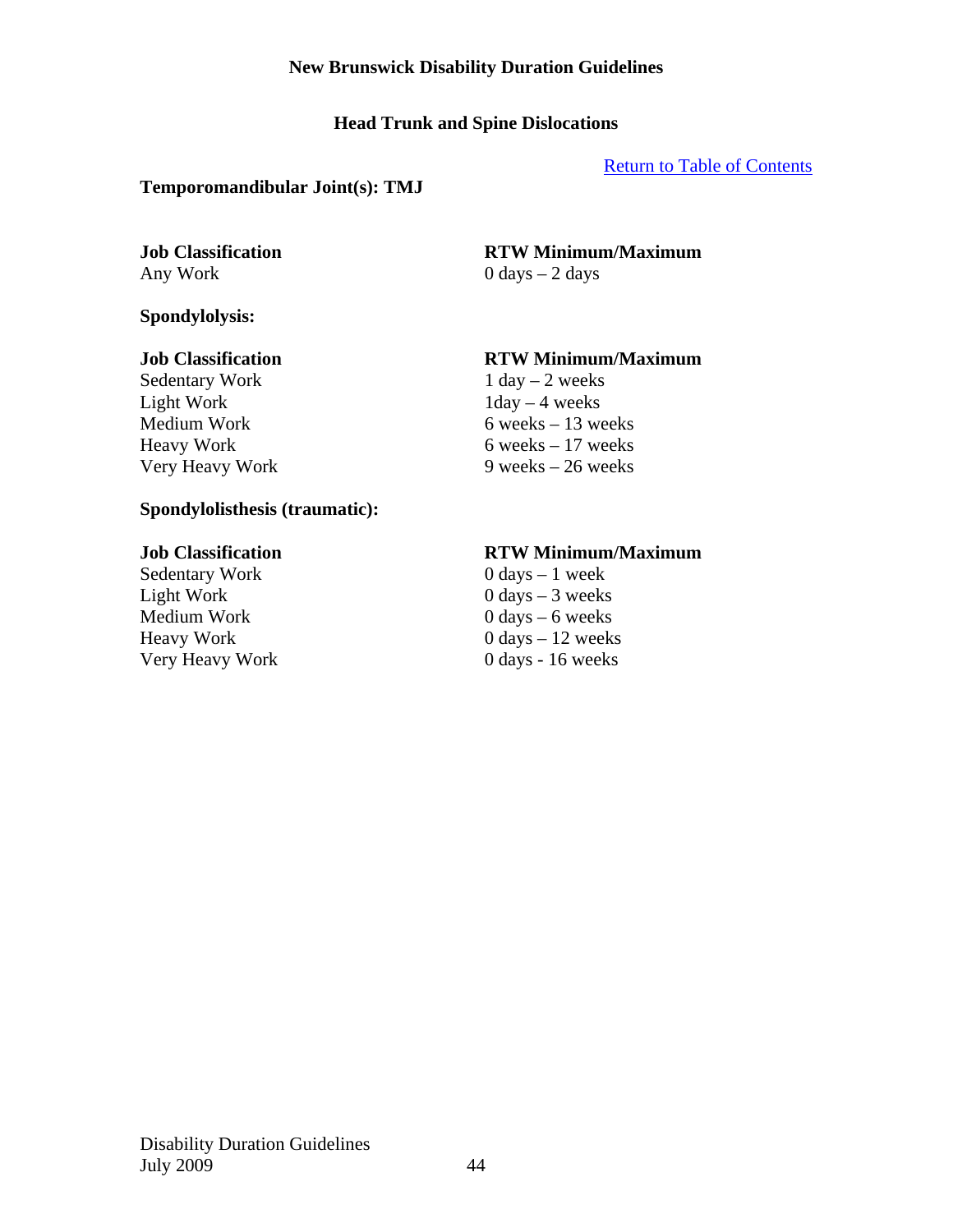# **Head Trunk and Spine Fractures**

Return to Table of Contents

#### **Skull (closed):**

Light Work  $1$  week – 4 weeks

### **Job Classification RTW Minimum/Maximum**

Sedentary Work 3 days – 3 weeks Medium Work 1.5 weeks – 5 weeks Heavy Work 2 weeks - 6 weeks Very Heavy Work 2 weeks – 6 weeks

#### **Skull: Compound, comminuted or depressed fracture**

**Job Classification RTW Minimum/Maximum**  By report

**Maxilla:** 

Any Work 1 week - 6 weeks

**Job Classification RTW Minimum/Maximum** 

*If job requires verbal communication, modified duties may be required. Minimum return to work 1 week for all levels.* 

### **Mandible:**

Any Work 1 week - 6 weeks

**Job Classification RTW Minimum/Maximum** 

*For fracture management of jawbone go to Head/Trunk/Spine Surgical/Therapeutic/Diagnostic Procedures section*.

### **Nose:**

Sedentary Work 1 day - 1 week Light Work 1 day - 1 week Medium Work 1 day - 1 week Heavy Work 1 day - 2 weeks Very Heavy Work 1 day - 2 weeks

### **Job Classification RTW Minimum/Maximum**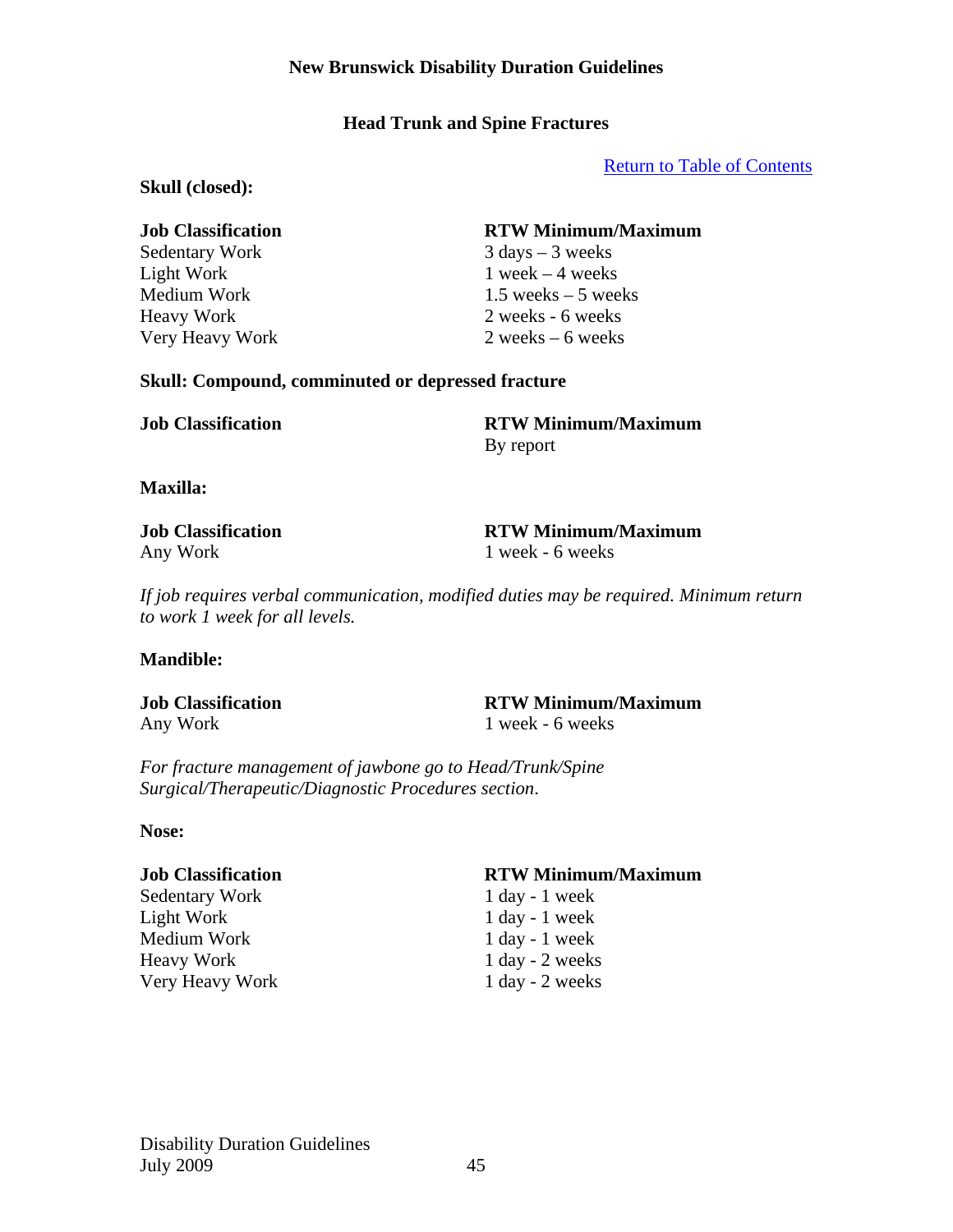# **Head Trunk and Spine Fractures**

Return to Table of Contents

### **Rib:**

Light Work 1 week - 4 weeks

### **Sternum:**

Sedentary Work 1 week – 4 weeks Light Work  $1$  week – 6 weeks

# **Job Classification RTW Minimum/Maximum**

Sedentary Work 3 days – 3 weeks Medium Work 2 weeks - 6 weeks Heavy Work 3 weeks - 8 weeks Very Heavy Work 3 weeks - 10 weeks

### **Job Classification RTW Minimum/Maximum**

Medium Work 2 weeks – 13 weeks Heavy Work 6 weeks – 17 weeks Very Heavy Work 8 weeks - 26 weeks

### **Vertebrae: single vertabra (mild to moderate deformity)**

*Fracture secondary to osteoporosis* 

# **Job Classification RTW Minimum/Maximum**

Sedentary Work 3 weeks – 6 weeks  $Light Work$  6 weeks – 8 weeks Medium Work 10 weeks – 12 weeks Heavy Work Indefinite - indefinite Very Heavy Work Indefinite – indefinite

**Compression Fractures: vertebral bodies** (Requires Medical Advisor review).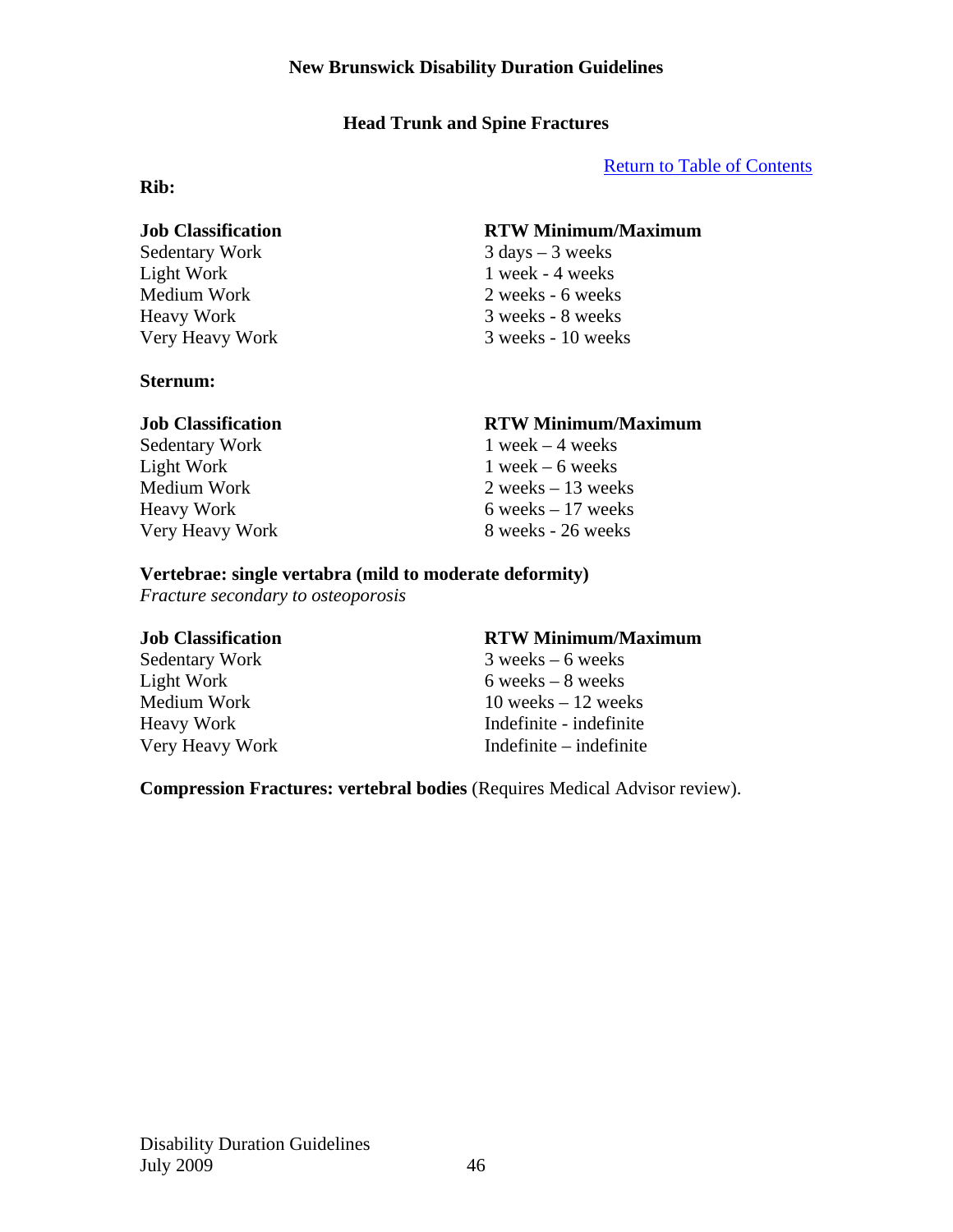**Head Trunk and Spine – Miscellaneous** 

Return to Table of Contents

### **Coccyx Disorder: Coccydynia following direct trauma**

| <b>Job Classification</b> | <b>RTW Minimum/Maximum</b>        |
|---------------------------|-----------------------------------|
| Any work                  | $0 \text{ days} - 1 \text{ week}$ |

### **Herniated Disc: Conservative medical treatment**

| <b>Job Classification</b> | <b>RTW Minimum/Maximum</b> |
|---------------------------|----------------------------|
| Sedentary Work            | $0$ weeks - 4 weeks        |
| Light Work                | $0$ weeks - 4 weeks        |
| Medium Work               | 4 weeks - 8 weeks          |
| <b>Heavy Work</b>         | By report                  |
| Very Heavy Work           | By report                  |

#### **Nerve Root and Plexus Disorders: including arachnoiditis/scarring**

#### **Job Classification RTW Minimum/Maximum**

Medical Advisor opinion recommended when nerve root and plexus disorders first diagnosed on medical reporting

#### **Paralytic Syndrome: Post traumatic or post procedural**

#### **Job Classification RTW Minimum/Maximum**

Medical Advisor opinion recommended when paralytic syndrome first diagnosed on medical reporting

**Spinal Cord Injury:** 

### **Job Classification RTW Minimum/Maximum**

Medical Advisor opinion based on medical reporting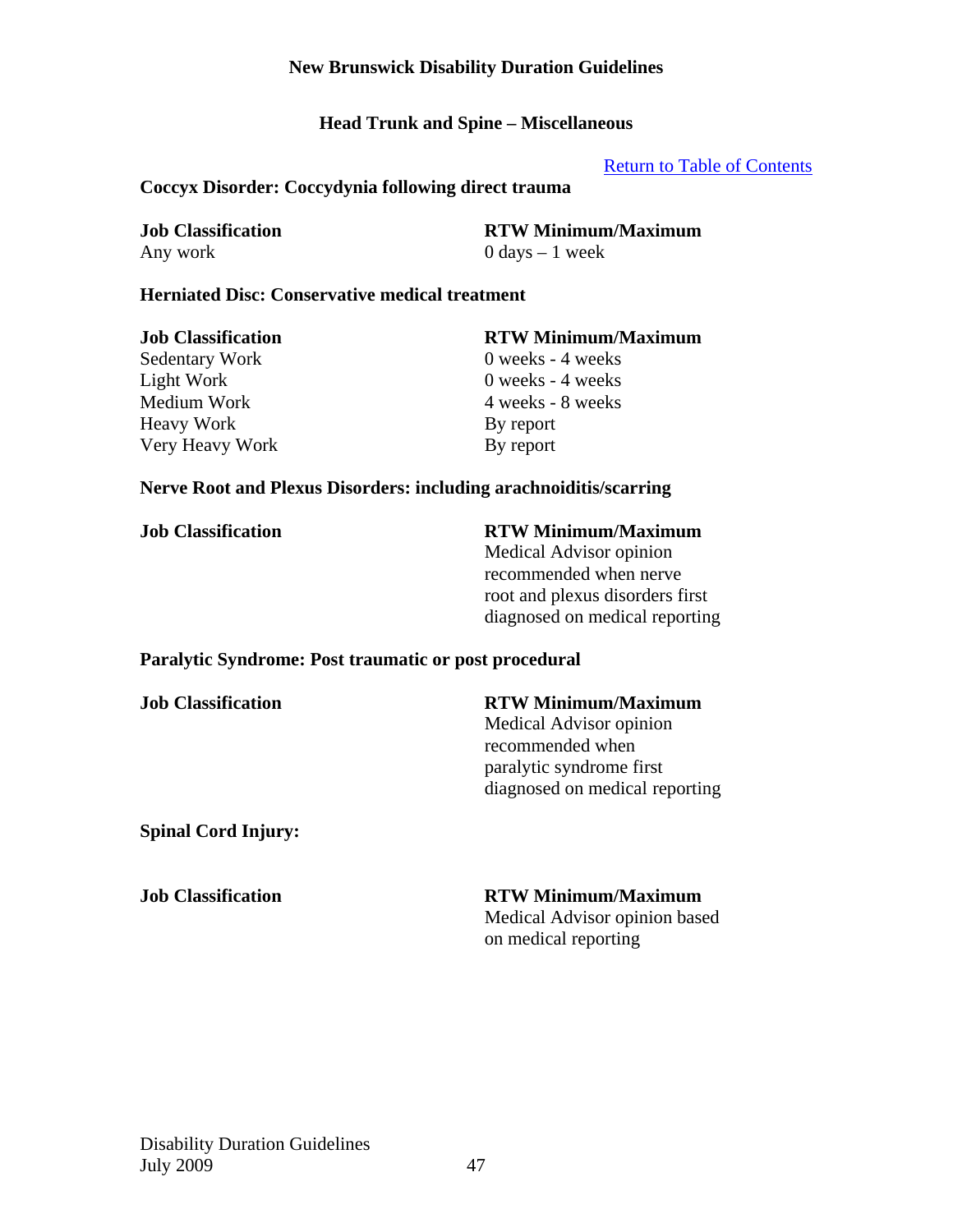**Head Trunk and Spine – Miscellaneous** 

# Return to Table of Contents

**Spinal Osteoarthritis: Degenerative joint disease, spondylosis - post traumatic or post surgical** 

# **Job Classification RTW Minimum/Maximum**

Medical Advisor opinion recommended when Spinal Osteoarthritis first diagnosed on medical reporting.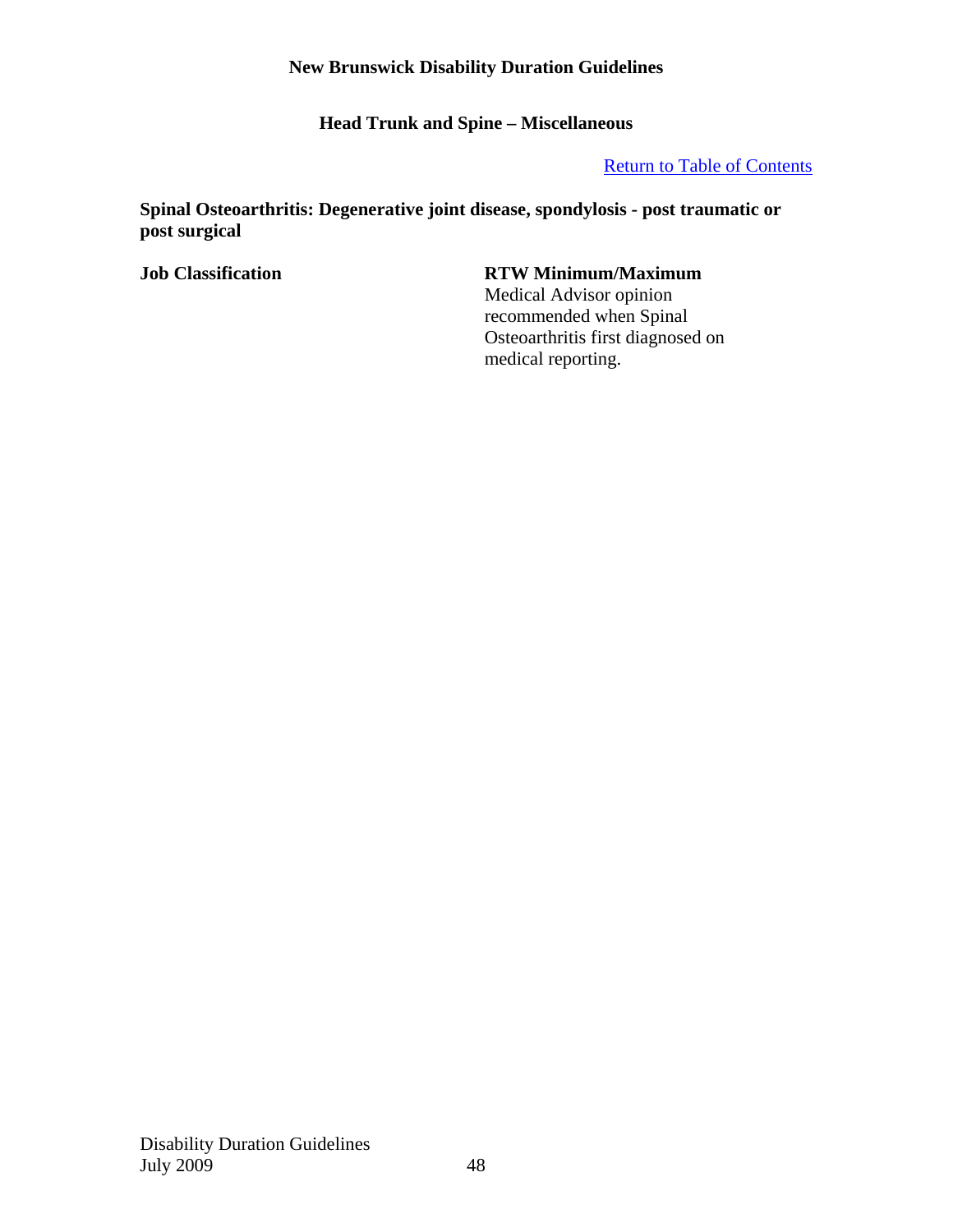### **Head Trunk and Spine Procedures**

#### Return to Table of Contents

#### **Mandible: wired**

#### **Job Classification RTW Minimum/Maximum**

Sedentary Work 1 week - 4 weeks Light Work 1 week - 4 weeks Medium Work 3 weeks - 6 weeks Heavy Work 6 weeks - 8 weeks Very Heavy Work 6 weeks - 8 weeks

*If job requires verbal communication, modified duties may be required*.

#### **Repair of Vertebral Fracture: surgical instrumental e.g. rods, screws**

**Job Classification RTW Minimum/Maximum** 

Medical Advisory opinion based on medical reporting if layoff exceeds 16 weeks.

#### **Lysis of Adhesions of Spinal Cord and Nerve Roots:**

**Job Classification RTW Minimum/Maximum**  Medical Advisory opinion based on medical reporting if layoff exceeds 12 weeks.

### **Disectomy (lumbar):**

Sedentary Work 1 day - 6 weeks Light Work 1 week - 8 weeks

### **Disectomy (cervical):**

Sedentary Work 1 week – 8 weeks Light Work 3 weeks – 8 weeks

### **Job Classification RTW Minimum/Maximum**

 $Median Work$  2 weeks – 12 weeks Heavy Work 13 weeks – 26 weeks Very Heavy Work 17 weeks – 26 weeks

### **Job Classification RTW Minimum/Maximum**

Medium Work  $6 \text{ weeks} - 12 \text{ weeks}$ Heavy Work 13 weeks – 26 weeks Very Heavy Work 17 weeks – 26 weeks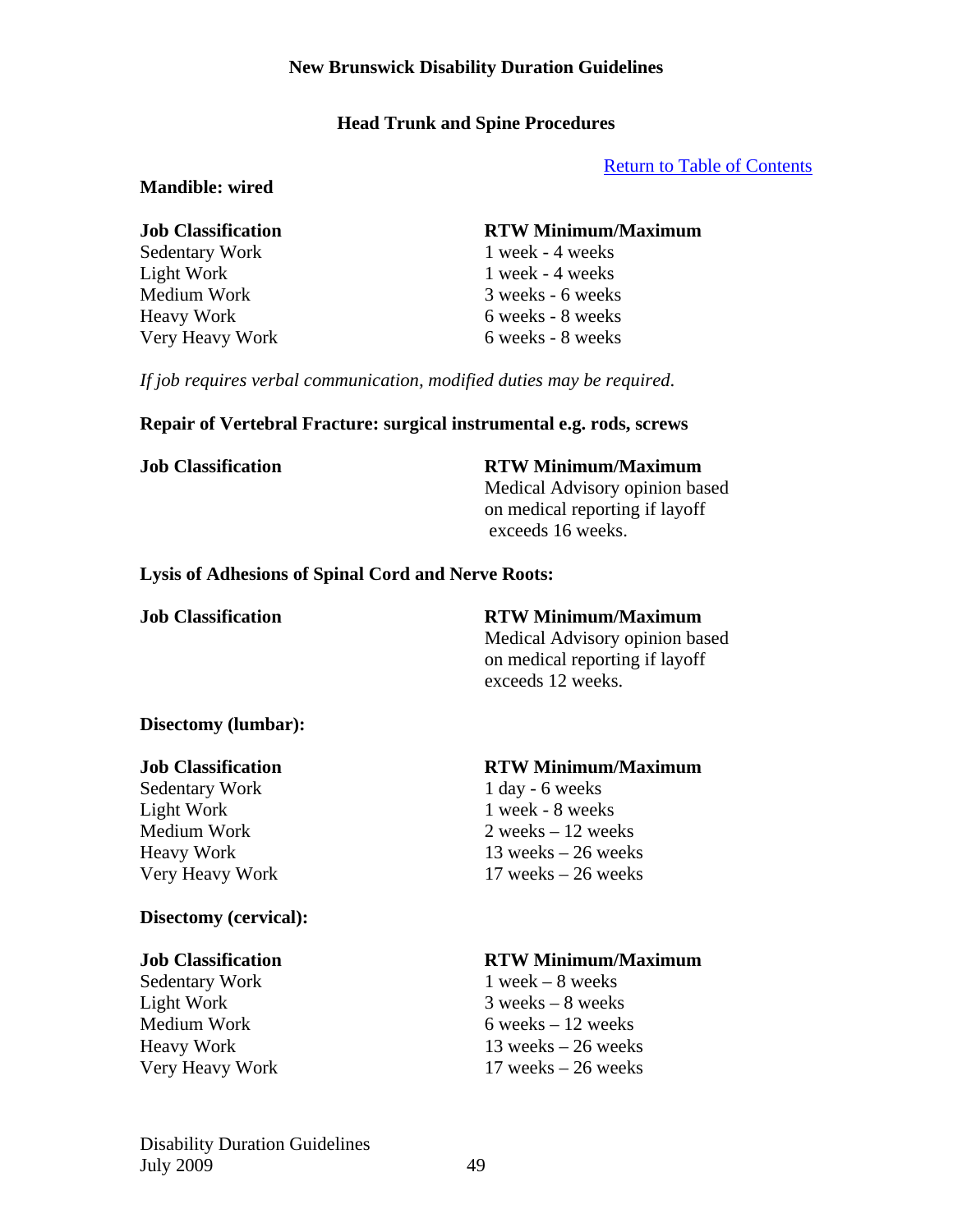# **Head Trunk and Spine Procedures**

# Return to Table of Contents

### **Disectomy (thoracic):**

Sedentary Work 2 weeks – 8 weeks Light Work 3 weeks – 8 weeks Medium Work 6 weeks - 12 weeks Heavy / Very Heavy Work Indefinite - indefinite

# **Microdiscetomy:**

Sedentary Work 4 weeks - 6 weeks Light Work 4 weeks - 6 weeks Medium Work 6 weeks - 10 weeks Heavy / Very Heavy Work By report

# **Spinal Fusion: Single Fusion**

# **Spinal Fusion: Lumbar**

# **Spinal Fusion: Thoracic**

# **Job Classification RTW Minimum/Maximum**

# **Job Classification RTW Minimum/Maximum**

# **Job Classification RTW Minimum/Maximum**

Sedentary Work 2 weeks - 8 weeks Light Work  $6$  weeks –  $8$  weeks Medium Work  $10$  weeks  $-26$  weeks Heavy Work 21.5 weeks – indefinite Very Heavy Work 26 weeks – indefinite

# **Job Classification RTW Minimum/Maximum**

Sedentary Work 6 weeks – 12 weeks Light Work  $8 \text{ weeks} - 12 \text{ weeks}$ Medium Work 10 weeks – 16 weeks Heavy Work 12 weeks – indefinite Very Heavy Work 12 weeks – indefinite

# **Job Classification RTW Minimum/Maximum**

Sedentary Work 6 weeks – 12 weeks  $Light Work$  8 weeks – 12 weeks Medium Work 10 weeks – 16 weeks Heavy Work Indefinite – indefinite Very Heavy Work Indefinite – indefinite

Disability Duration Guidelines July  $2009$  50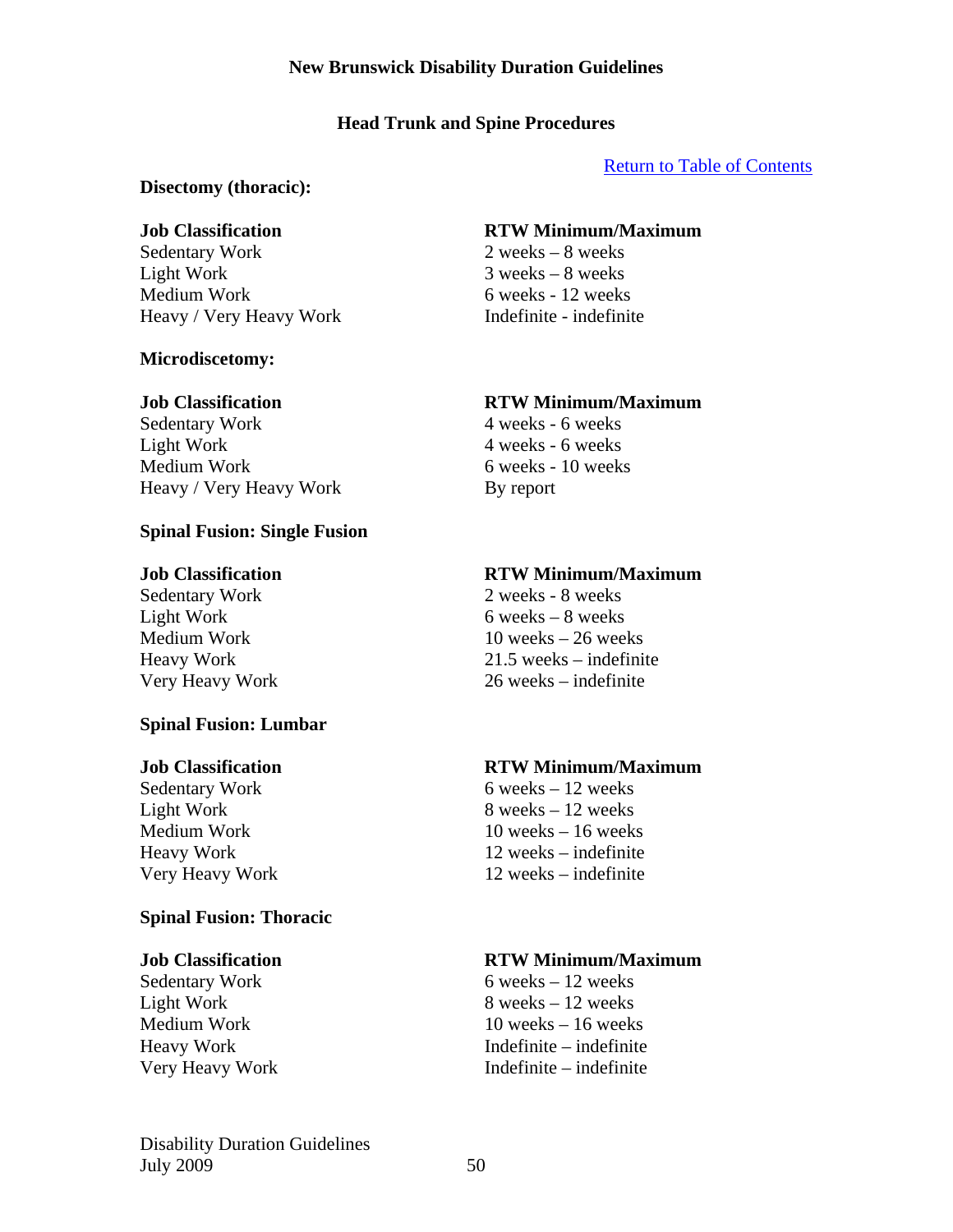# **Head Trunk and Spine Procedures**

# Return to Table of Contents

# **Hernia Surgery: laparascopic or Shouldice inguinal or femoral herniorrhaphy**

Sedentary Work 2 days – 2 weeks Light Work  $5 \text{ days} - 2 \text{ weeks}$ Very Heavy Work 4 weeks – 8 weeks

# **Neurostimulator Implants: insertion**

Sedentary Work 0 weeks - 2 weeks Light Work  $0$  weeks - 2 weeks<br>
Medium Work  $0$  weeks - 2 weeks Heavy / Very Heavy Work By report

# **Coccygectomy:**

Sedentary Work 1 day - 1 week Light Work 1 day –1 week Medium Work 3 days – 2 weeks<br>Heavy Work 3 days – 6 weeks Very Heavy Work 3 days – 68 weeks

# **Job Classification RTW Minimum/Maximum**

Medium Work 2 weeks – 4 weeks Heavy Work 3 weeks – 6 weeks

# **Job Classification RTW Minimum/Maximum**

 $0$  weeks - 2 weeks

### **Job Classification RTW Minimum/Maximum**

 $3$  days – 6 weeks